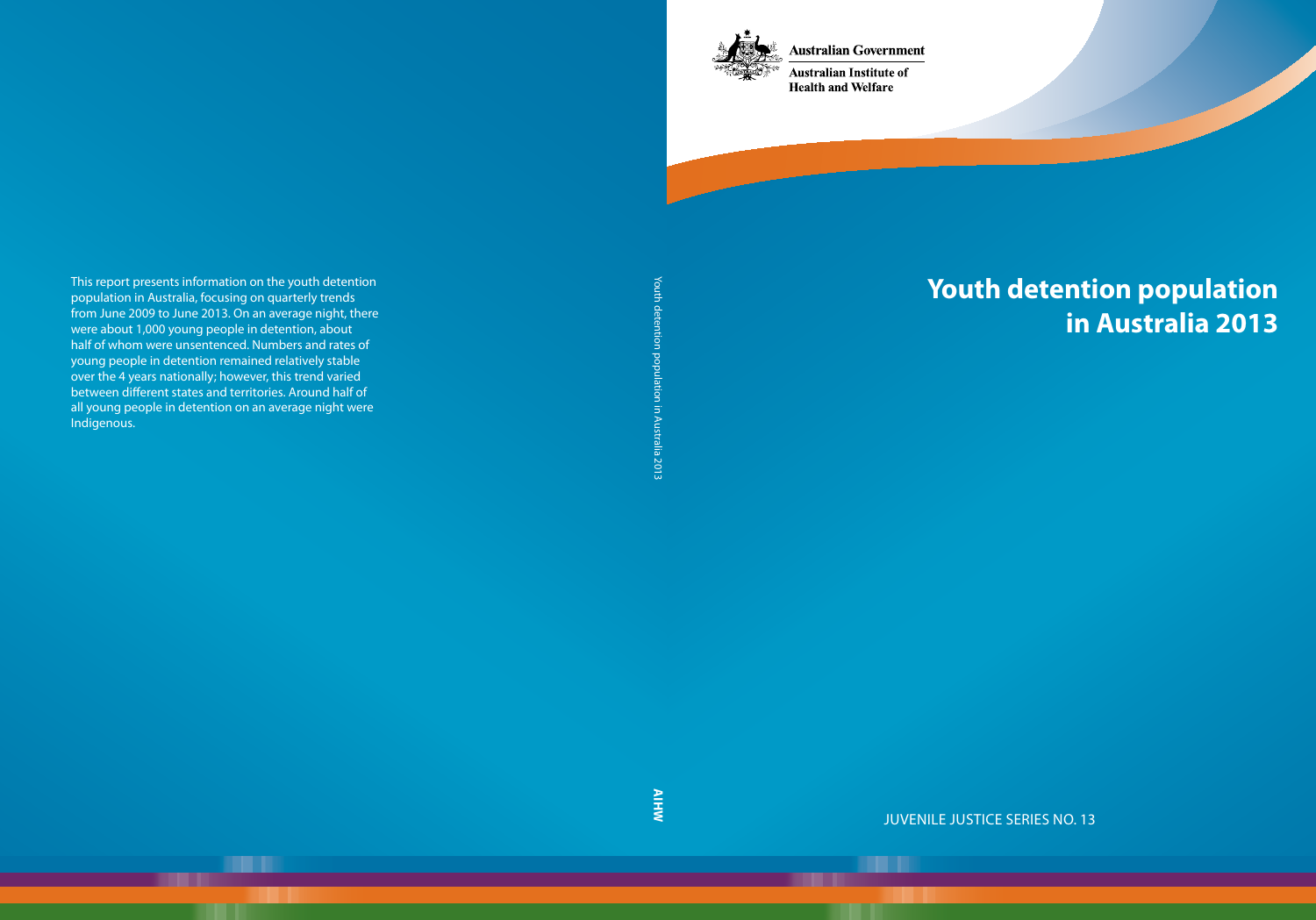

Authoritative information and statistics to promote better health and wellbeing

JUVENILE JUSTICE SERIES Number 13

# **Youth detention population in Australia**

**2013**

Australian Institute of Health and Welfare Canberra Cat. no. JUV 31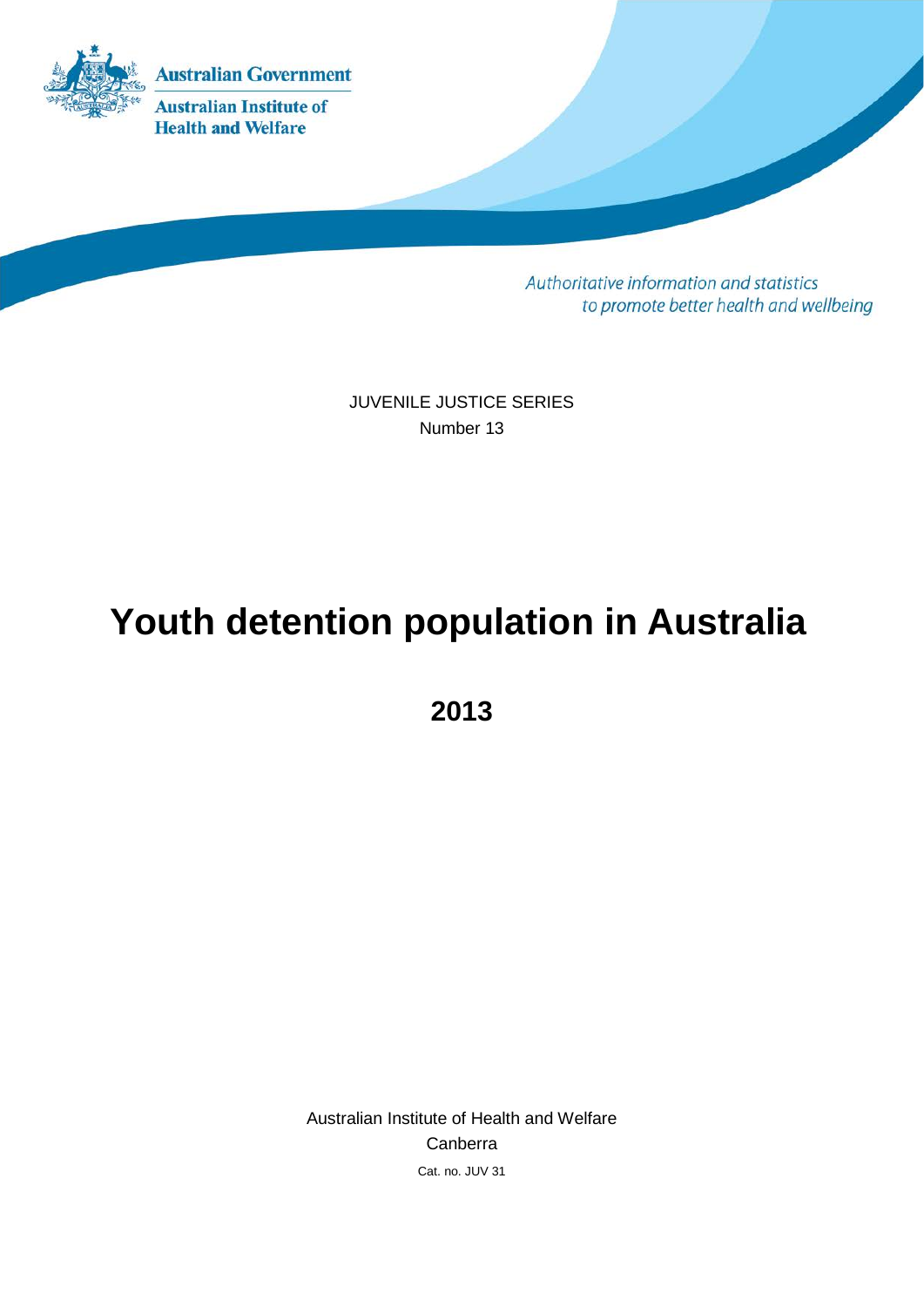**The Australian Institute of Health and Welfare is a major national agency which provides reliable, regular and relevant information and statistics on Australia's health and welfare. The Institute's mission is** *authoritative information and statistics to promote better health and wellbeing***.** 

 $\left(\mathrm{cc}\right)$  by © Australian Institute of Health and Welfare 2013

This product, excluding the AIHW logo, Commonwealth Coat of Arms and any material owned by a third party or protected by a trademark, has been released under a Creative Commons BY 3.0 (CC-BY 3.0) licence. Excluded material owned by third parties may include, for example, design and layout, images obtained under licence from third parties and signatures. We have made all reasonable efforts to identify and label material owned by third parties.

You may distribute, remix and build upon this work. However, you must attribute the AIHW as the copyright holder of the work in compliance with our attribution policy available at <www.aihw.gov.au/copyright/>. The full terms and conditions of this licence are available at <http://creativecommons.org/licenses/by/3.0/au/>.

Enquiries relating to copyright should be addressed to the Head of the Media and Strategic Engagement Unit, Australian Institute of Health and Welfare, GPO Box 570, Canberra ACT 2601.

This publication is part of the Australian Institute of Health and Welfare's Juvenile Justice series. A complete list of the Institute's publications is available from the Institute's website <www.aihw.gov.au>.

ISSN 1833-3230 ISBN 978-1-74249-518-7

#### **Suggested citation**

Australian Institute of Health and Welfare 2013. Youth detention population in Australia 2013. Juvenile Justice Series no. 13. Cat. no. JUV 31. Canberra: AIHW.

#### **Australian Institute of Health and Welfare**

Board Chair Dr Andrew Refshauge

**Director** David Kalisch

Any enquiries about or comments on this publication should be directed to: Media and Strategic Engagement Unit Australian Institute of Health and Welfare GPO Box 570 Canberra ACT 2601 Tel: (02) 6244 1032 Email: info@aihw.gov.au

Published by the Australian Institute of Health and Welfare

**Please note that there is the potential for minor revisions of data in this report. Please check the online version at <www.aihw.gov.au> for any amendments.**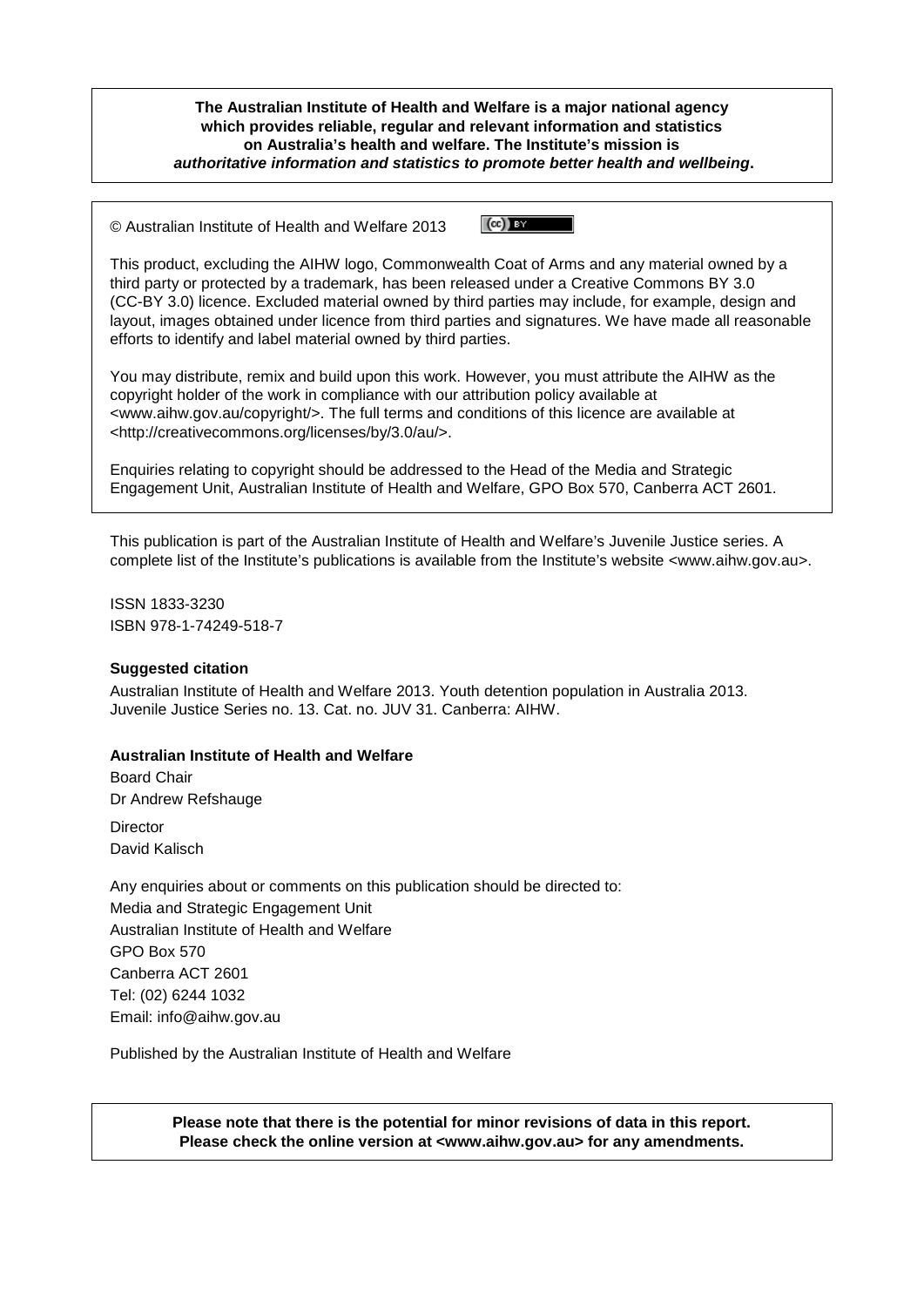# **Contents**

| 1              |  |  |  |  |
|----------------|--|--|--|--|
|                |  |  |  |  |
|                |  |  |  |  |
|                |  |  |  |  |
|                |  |  |  |  |
|                |  |  |  |  |
| $\overline{2}$ |  |  |  |  |
|                |  |  |  |  |
|                |  |  |  |  |
|                |  |  |  |  |
|                |  |  |  |  |
| 3              |  |  |  |  |
|                |  |  |  |  |
|                |  |  |  |  |
|                |  |  |  |  |
| 4              |  |  |  |  |
|                |  |  |  |  |
|                |  |  |  |  |
|                |  |  |  |  |
| 5              |  |  |  |  |
|                |  |  |  |  |
|                |  |  |  |  |
|                |  |  |  |  |
|                |  |  |  |  |
|                |  |  |  |  |
|                |  |  |  |  |
|                |  |  |  |  |
|                |  |  |  |  |
|                |  |  |  |  |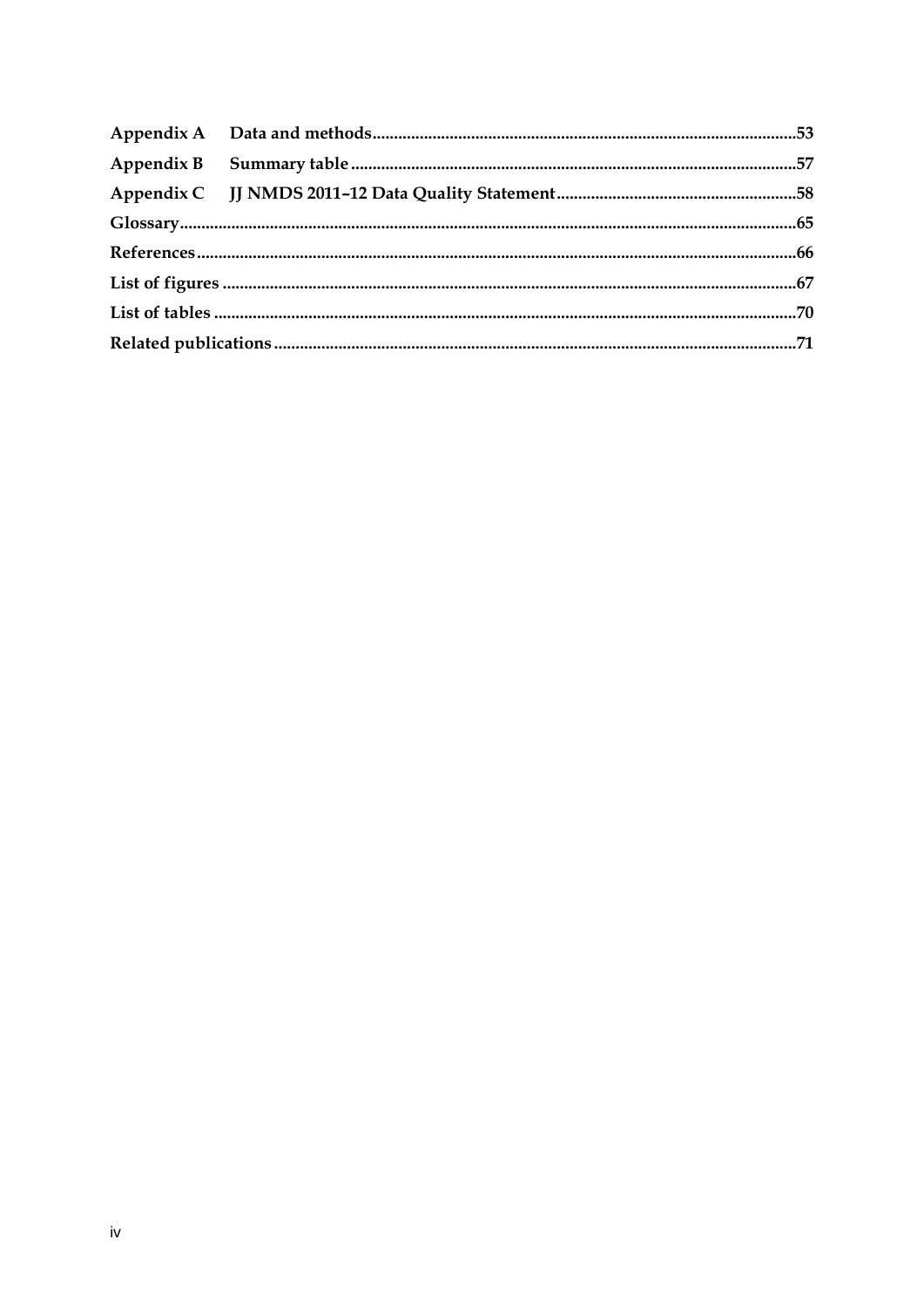# <span id="page-5-0"></span>**Acknowledgments**

The authors of this report were Kirsten Morgan, Arianne Schlumpp and Rhiannon Kelly. Tim Beard and Pamela Kinnear gave valuable guidance and support. The contributions, comments and advice from the Juvenile Justice Research and Information Group are gratefully acknowledged.

Funding for this report was provided by the Australasian Juvenile Justice Administrators.

Thanks are extended to the data managers and staff in the following state and territory departments:

- Department of Attorney General and Justice, New South Wales
- Department of Human Services, Victoria
- Department of Justice and Attorney-General, Queensland
- Department of Corrective Services, Western Australia
- Department for Communities and Social Inclusion, South Australia
- Department of Health and Human Services, Tasmania
- Community Services Directorate, Australian Capital Territory
- Department of Correctional Services, Northern Territory.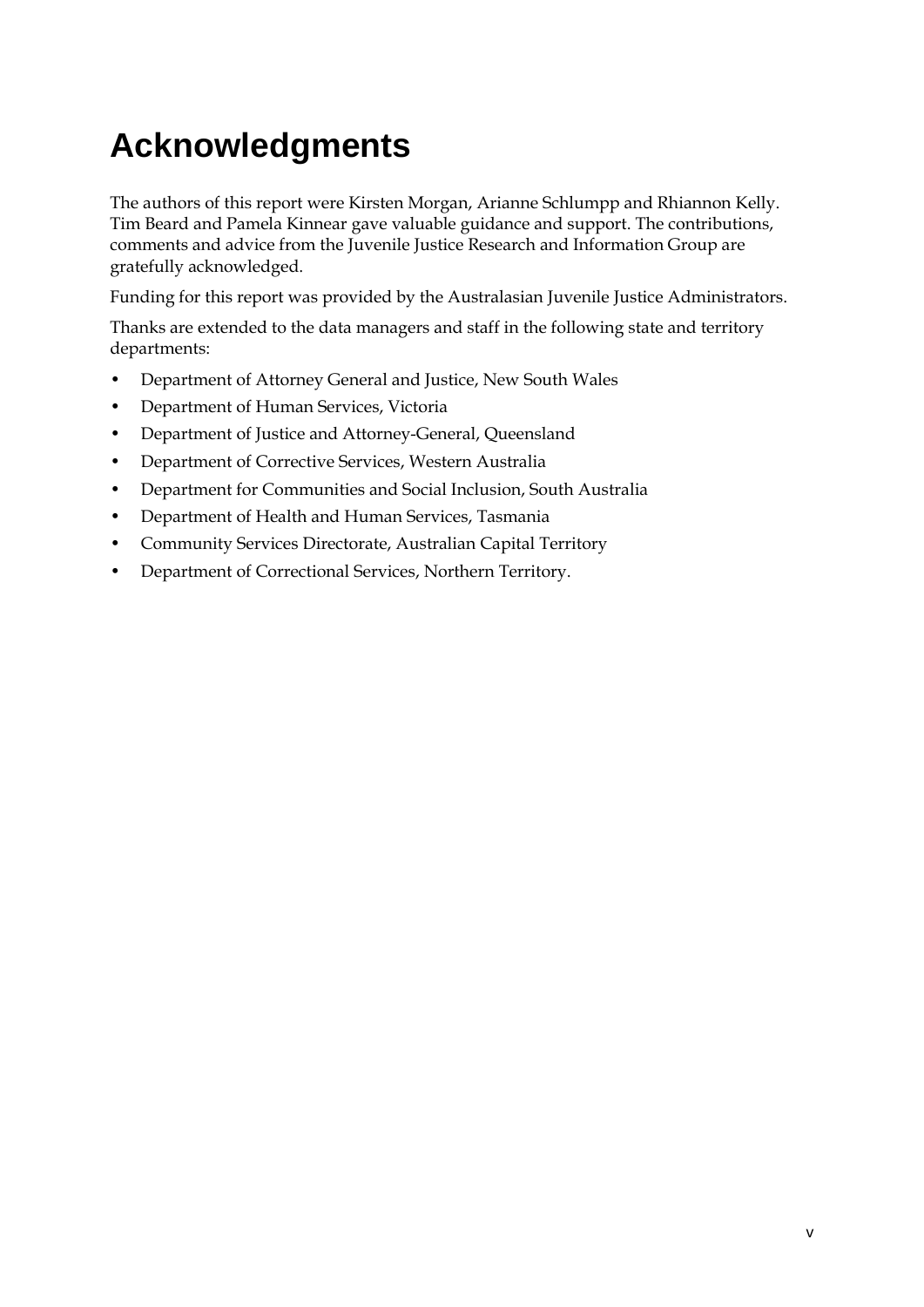# <span id="page-6-0"></span>**Abbreviations**

| <b>ACT</b>     | <b>Australian Capital Territory</b>          |
|----------------|----------------------------------------------|
| <b>AIC</b>     | Australian Institute of Criminology          |
| AJJA           | Australasian Juvenile Justice Administrators |
| <b>AIHW</b>    | Australian Institute of Health and Welfare   |
| Aust           | Australia                                    |
| Dec            | December quarter (October to December)       |
| <b>JJ NMDS</b> | Juvenile Justice National Minimum Data Set   |
| Jun            | June quarter (April to June)                 |
| Mar            | March quarter (January to March)             |
| <b>NSW</b>     | <b>New South Wales</b>                       |
| NT             | Northern Territory                           |
| Qld            | Queensland                                   |
| <b>SA</b>      | South Australia                              |
| Sep            | September quarter (July to September)        |
| Tas            | Tasmania                                     |
| Vic            | Victoria                                     |
| WΑ             | Western Australia                            |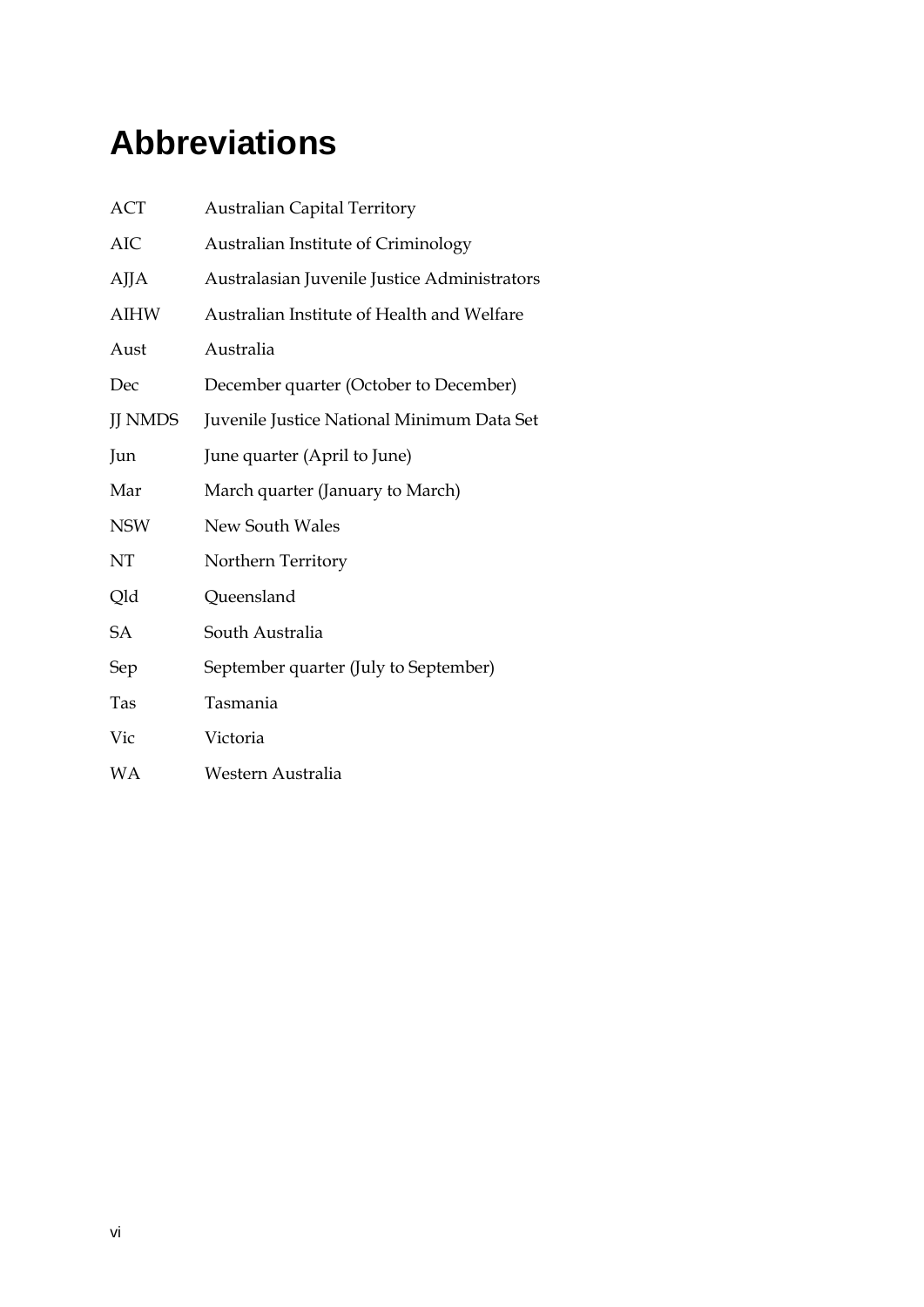# <span id="page-7-0"></span>**Summary**

This report examines the numbers and rates of young people who were in youth detention in Australia due to their involvement or alleged involvement in crime. It focuses on trends over the 4-year period from the June quarter 2009 to the June quarter 2013.

#### **Fewer than 1,000 young people in detention on an average night**

There were 970 young people in youth detention on an average night in the June quarter 2013. The vast majority (90%) were male. About half (51%) were unsentenced—that is, they were awaiting the outcome of their court matter or sentencing—and the remainder were serving a sentence.

About three-quarters (76%) of those in detention were aged 10–17. This equates to 3.3 young people aged 10–17 per 10,000 in the Australian population, or about 1 in every 3,000 young people. The other detainees were aged 18 or over.

#### **Numbers are stable, but rates have decreased**

Over the 4-year period, the national youth detention population remained relatively stable, with 948 to 1,081 young people in detention on an average night each quarter.

However, when only those aged 10–17 are considered, there was a small but steady downward trend in the number in detention and in the rate of detention, from 3.6 to 3.3 young people per 10,000 on an average night. The rate was highest during 2010 (3.9 per 10,000 in the March quarter 2010) and lower from late 2011 onwards.

#### **Decrease in sentenced detention rate**

The decrease in the rate of young people aged 10–17 in detention was mainly due to a decrease in the sentenced detention rate. While the rate of young people aged 10–17 in unsentenced detention remained relatively stable (2.0 per 10,000 in the June quarter 2013), there was a decrease in the rate of sentenced detention over the period (from 1.6 to 1.2 per 10,000). Most of the decrease occurred from late 2011 onwards.

#### **One in two in detention are Indigenous**

About half (51%) of those in detention on an average night in the June quarter 2013 were Indigenous. Over the 4-year period, there was an increase in the rate ratio (the rate of detention for Indigenous young people aged 10–17 compared to the rate of non-Indigenous young people) from 26 to 31, mainly due to a decrease in the rate of non-Indigenous young people in detention.

#### **Different trends among the states and territories**

There were different trends in the youth detention population among the states and territories. Over the 4-year period, the rate of young people aged 10–17 in detention on an average night decreased in New South Wales, Victoria and Tasmania, increased in Queensland and the Northern Territory, and fluctuated or remained stable in the remaining states and territories.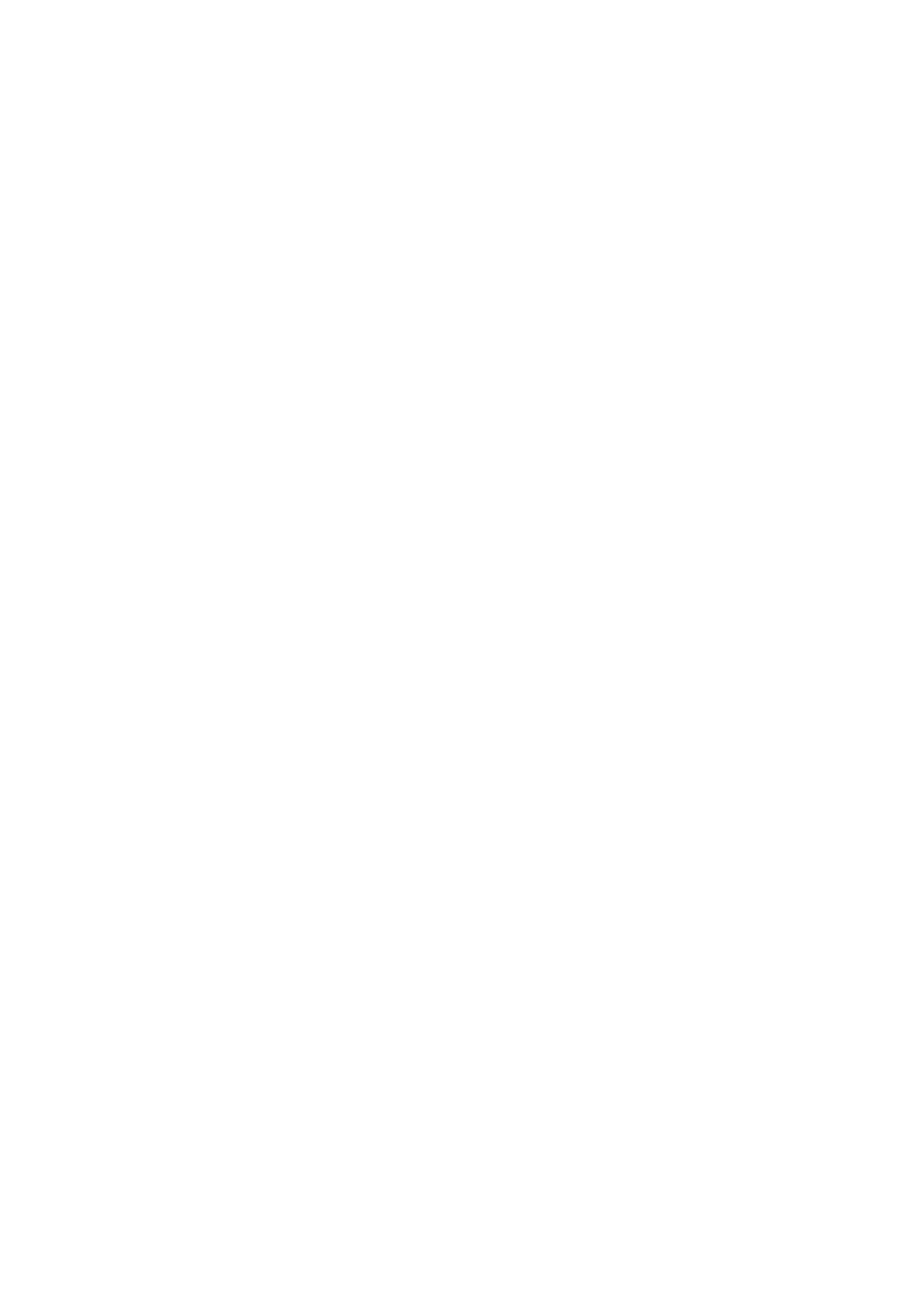# <span id="page-9-0"></span>**1 Introduction**

In Australia, young people who are charged with or proven guilty of criminal offences may be supervised by state and territory youth justice agencies, either in the community or in detention.

This report is part of an annual series that examines the numbers and rates of young people in detention in Australia, focusing on recent trends. The report and accompanying supplementary tables (those with a prefix 'S') are available for download from <http://www.aihw.gov.au/publications/youth-justice/>.

More information about the youth justice system is available from <http://www.aihw.gov.au/youth-justice/>.

## <span id="page-9-1"></span>**1.1 Key principles in youth detention**

Two main principles upon which the Australian youth justice system is based, and which are incorporated in state and territory legislation, are that young people should be detained only as a last resort and that they should be detained for the shortest appropriate period [\(Chrzanowski & Wallis 2011\)](#page-74-1). This is consistent with international guidelines such as the United Nations Convention on the Rights of the Child and the *Standard minimum rules for the administration of juvenile justice* [\(United Nations 1985,](#page-74-2) [1989\)](#page-74-3).

Diverting young people from further involvement in the system is key to applying these principles and may take a number of forms, including police warnings, referral to services such as drug and alcohol treatment, and youth justice conferencing. A range of alternatives to detention is also available, including transfer to specialist courts or programs and supervised or unsupervised community orders.

Most young people under supervision in Australia are supervised in the community. Only 14% of those under supervision on an average day in 2011–12 were in detention (including estimates for Western Australia and the Northern Territory, as standard data were not provided; [AIHW 2013\)](#page-74-4). However, a higher proportion (41%) were in detention at some time during the year.

## <span id="page-9-2"></span>**1.2 Youth detention age limits**

In Australia, children under the age of 10 cannot be charged with a criminal offence. Separate justice systems operate for young people and adults, each under specific legislation. The upper age limit in the youth justice system is 17 in all states and territories except Queensland, where the age limit is 16. This refers to the age at which the offence was committed or allegedly committed. Those aged 18 or older (17 or older in Queensland) are dealt with under the criminal legislation relating to adults.

Despite this, in 2011–12, about 19% of young people under supervision on an average day were aged 18 or older [\(AIHW 2013\)](#page-74-4). Reasons for this include the following:

- They were apprehended for an offence that was committed or allegedly committed when they were aged 17 or younger.
- Young people may continue to be supervised by the youth justice system once they turn 18 (or they may be transferred to the adult correctional system).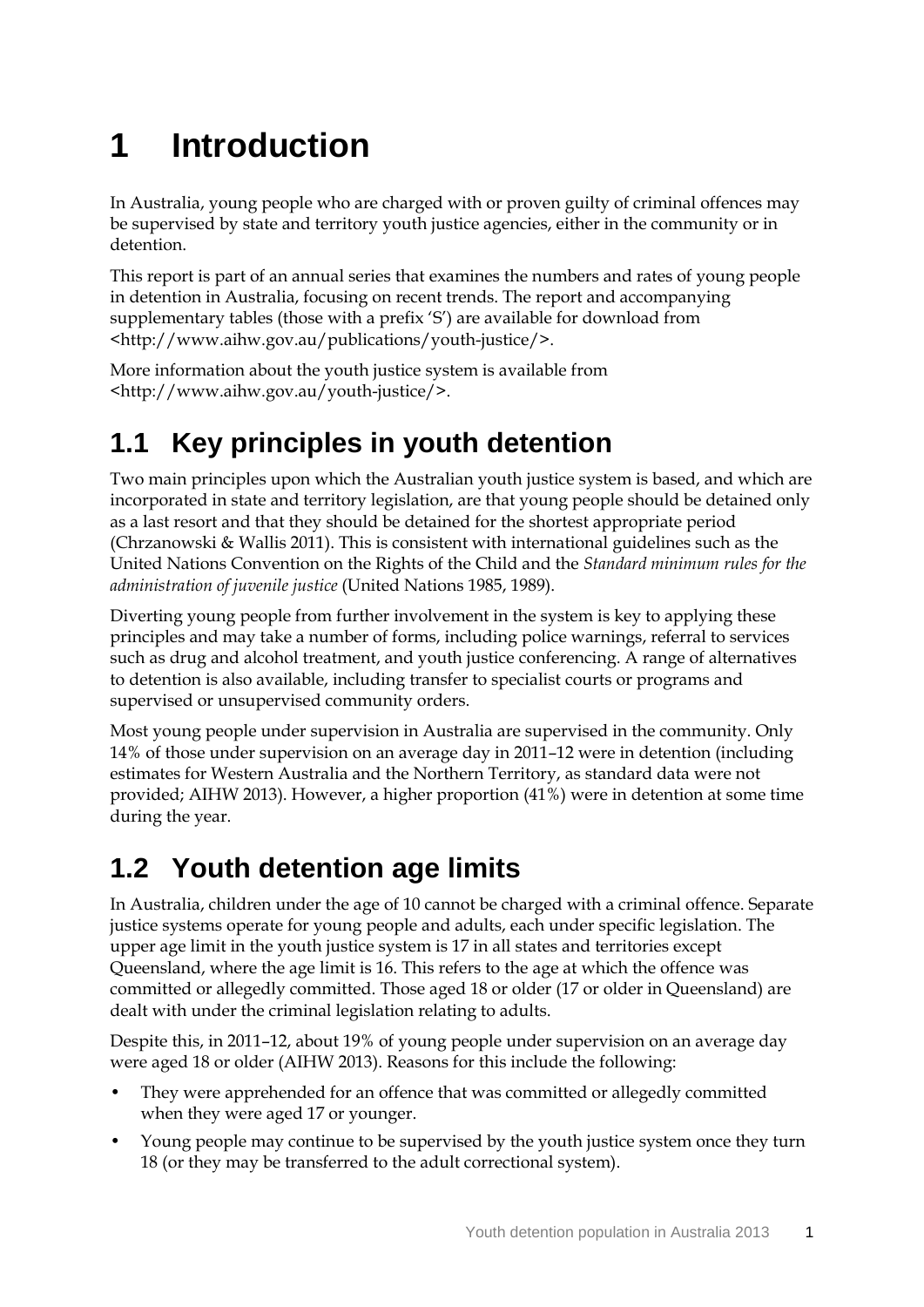- In some states and territories, youth justice agencies may supervise young people aged 18 or older due to their vulnerability or immaturity.
- Young people in Victoria aged 18–20 may be sentenced to detention in a youth centre rather than an adult prison if the court deems this appropriate (this is known as the 'dual track' sentencing system).

In this report, the term 'young people' is used to refer to people of any age who are under supervision by a youth justice agency as a result of having committed or allegedly committed offences. Numbers refer to young people of all ages unless otherwise specified.

Population rates allow for the comparison of different groups while taking into account different population sizes. Rates are calculated only for young people aged 10–17 in this report because of the differences in age limits among the states and territories. More information about the calculation of age is in Appendix A.

## <span id="page-10-0"></span>**1.3 Legal status (sentenced or unsentenced)**

Young people may be detained while they are unsentenced—that is, while awaiting the outcome of their court matter, or while awaiting sentencing after being found or pleading guilty. They may also be in sentenced detention when they have been proven guilty in court and have received a legal order to serve a period of detention.

Most young people in unsentenced detention have been remanded in custody by a court until their next court appearance. In 2011–12, 97% of young people in unsentenced detention on an average day were on remand (excluding young people in Western Australia and the Northern Territory, as estimates were not available; [AIHW 2013\)](#page-74-4). The remainder were in police-referred detention—that is, they were detained before their first court appearance (this is possible in most states and territories).

Trends in the numbers and rates of young people in unsentenced and sentenced detention are examined throughout this report. Young people who are both sentenced and unsentenced at the same time are counted as sentenced.

## <span id="page-10-1"></span>**1.4 States and territories**

In Australia, youth justice is the responsibility of state and territory governments. Variations among the states and territories in the numbers and rates of young people in detention can reflect differences in youth justice legislation, policy and practice, such as differences in police practices, the range of legal orders available and the options for diversion. More broadly, levels of youth involvement in crime are also affected by policy and practice in a range of areas, including child protection, housing and homelessness, education, employment, family and community services, and health services.

More information about the youth justice systems, policies and programs in the states and territories is available from <http://www.aihw.gov.au/youth-justice/states-territories/>.

## <span id="page-10-2"></span>**1.5 Detention data**

This report uses the data for the period from April 2009 to June 2012 from the Juvenile Justice National Minimum Data Set (JJ NMDS) for all states and territories except Western Australia and the Northern Territory. Additional data (supplied by each jurisdiction) on the number of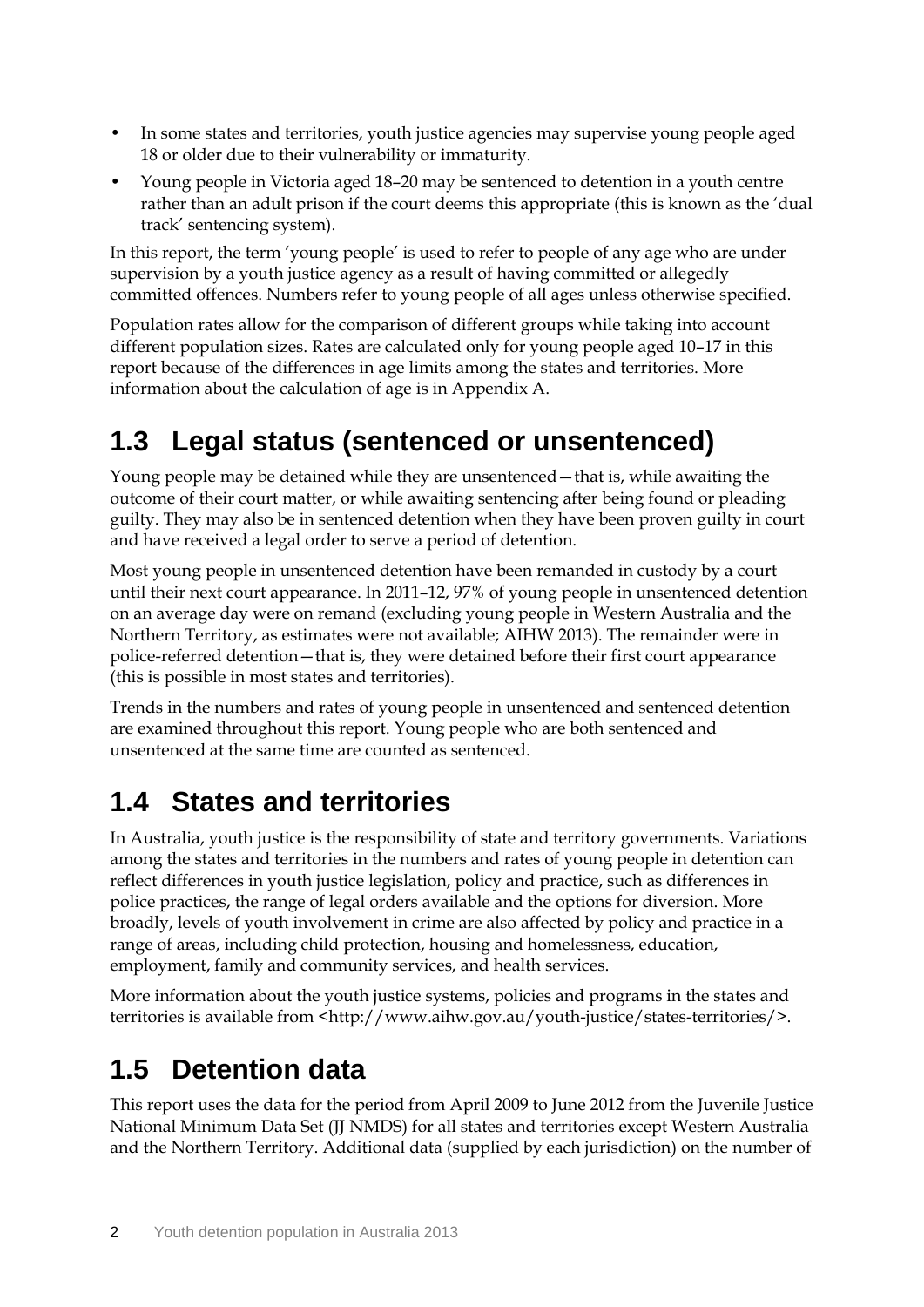young people in detention at midnight at the end of each month were used for the period from July 2012 to June 2013.

Western Australia and the Northern Territory did not provide JJ NMDS data after June 2008, so end-of-month data were used for these jurisdictions for the entire period covered by this report (July 2009 onwards).

The report examines data on the number of young people in detention on an average night in each quarter over the 4-year period from June 2009 to June 2013. Each quarter covers 3 months of the year and is identified by reference to the last month in the quarter. For example, the March quarter includes January, February and March.

In JJ NMDS data, the average nightly population is calculated based on the number of young people in detention each night during the quarter. In end-of-month data, it is calculated by averaging the number in detention on the last night of each month in the quarter.

For more information about the data and methods used in this report, including a summary of the data available in the supplementary tables, see Appendix A.

### **Trends in the detention population**

This report focuses on trends over the 4-year period from the June quarter 2009 to the June quarter 2013. The number of young people in detention on an average night is relatively small, and the amount of random variation from quarter to quarter is more noticeable when numbers are small. This may affect the appearance and interpretation of trends, which should therefore be interpreted with caution, particularly where they relate to small populations. Percentage changes are not calculated for populations of fewer than 100 young people.

In this report, comparisons are made between the June quarter in 2013 and the June quarter 1 year earlier (2012) and 4 years earlier (2009). The same quarters are compared across years to minimise the effect of seasonal variations. The report aims to highlight the overall or net change over the 1-year and 4-year periods, although there may be fluctuations between those quarters. More detailed information about the population in each quarter is available in the supplementary tables (which can be downloaded from

<http://www.aihw.gov.au/publications/youth-justice/>).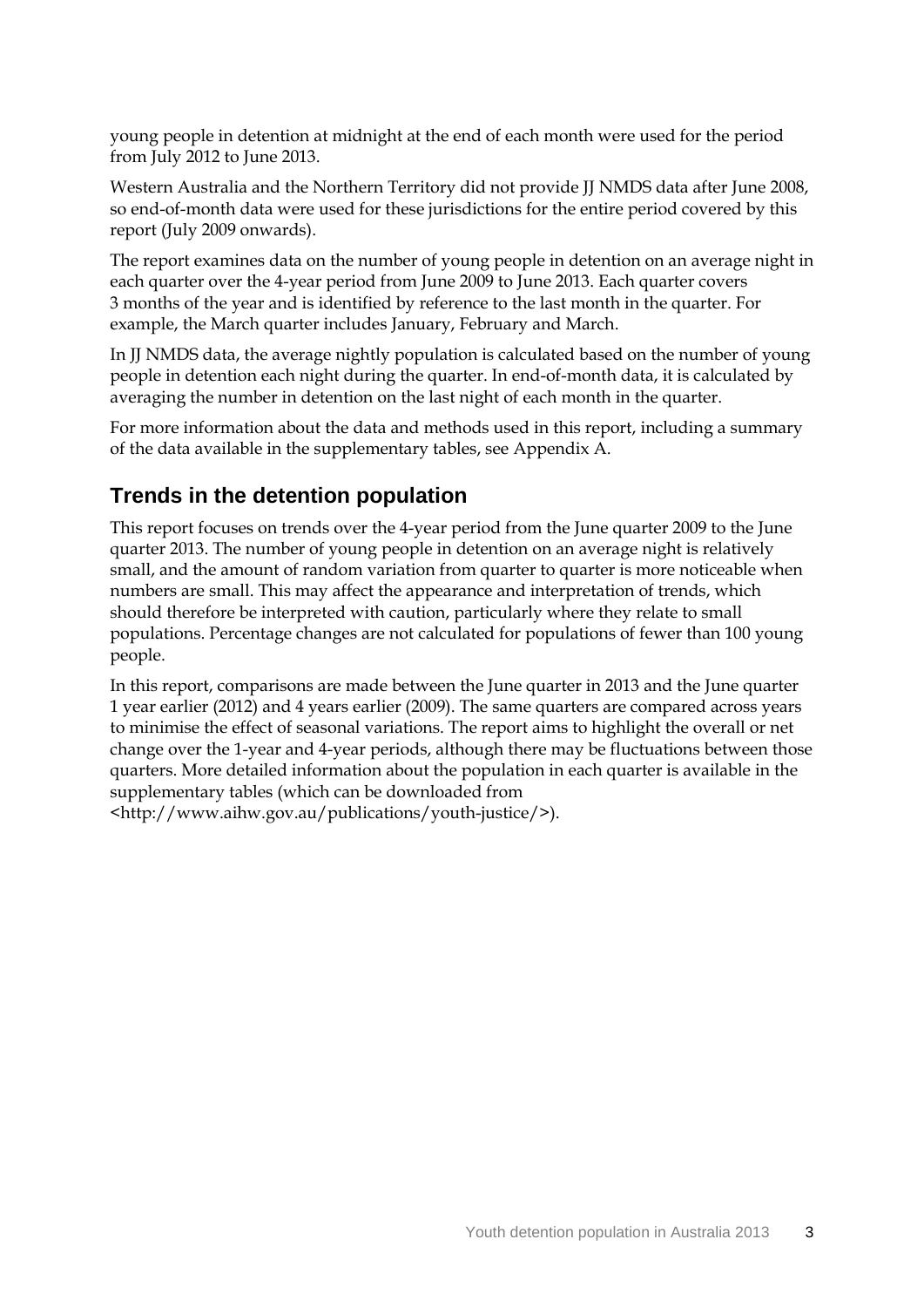# <span id="page-12-0"></span>**2 Recent trends in detention**

This chapter summarises trends in youth detention over the 4 years to the June quarter 2013 (see Appendix B for a summary table for the June quarters 2009, 2012 and 2013).

## <span id="page-12-1"></span>**2.1 Key points**

#### **On an average night in the June quarter 2013:**

- there were 970 young people in youth detention
- about three-quarters (76%) were aged 10–17, and the remainder were aged 18 or over
- there were 3.3 young people aged 10–17 in detention per 10,000 in the population
- about half (51%) of those in detention were Indigenous
- 90% were male
- about half (51%) were unsentenced, and the rest were serving a sentence.

#### **Over the 4-year period (June quarter 2009 to June quarter 2013):**

- the youth detention population remained relatively stable (ranging between 948 and 1,081 young people in each quarter)
- there was a small decrease in the rate of young people aged 10–17 in detention on an average night (from 3.6 to 3.3 per 10,000)
- the level of Indigenous over-representation among young people in detention increased from 26 to 31 times the non-Indigenous rate, mainly due to a decrease in the non-Indigenous rate
- rates of detention increased in Queensland and the Northern Territory, decreased in New South Wales, Victoria and Tasmania, and fluctuated or remained relatively stable in the other states and territories.

#### **Over the 1-year period (June quarter 2012 to June quarter 2013):**

- numbers of young people in detention were relatively stable (ranging between 952 and 1,005 on an average night each quarter)
- there were between 3.2 and 3.5 people aged 10–17 per 10,000 in detention each quarter
- there was little overall change in the level of Indigenous over-representation; the Indigenous rate was between 28 and 32 times the non-Indigenous rate each quarter
- rates of those aged 10–17 in detention increased in Queensland and the Northern Territory and decreased or fluctuated in the other states and territories.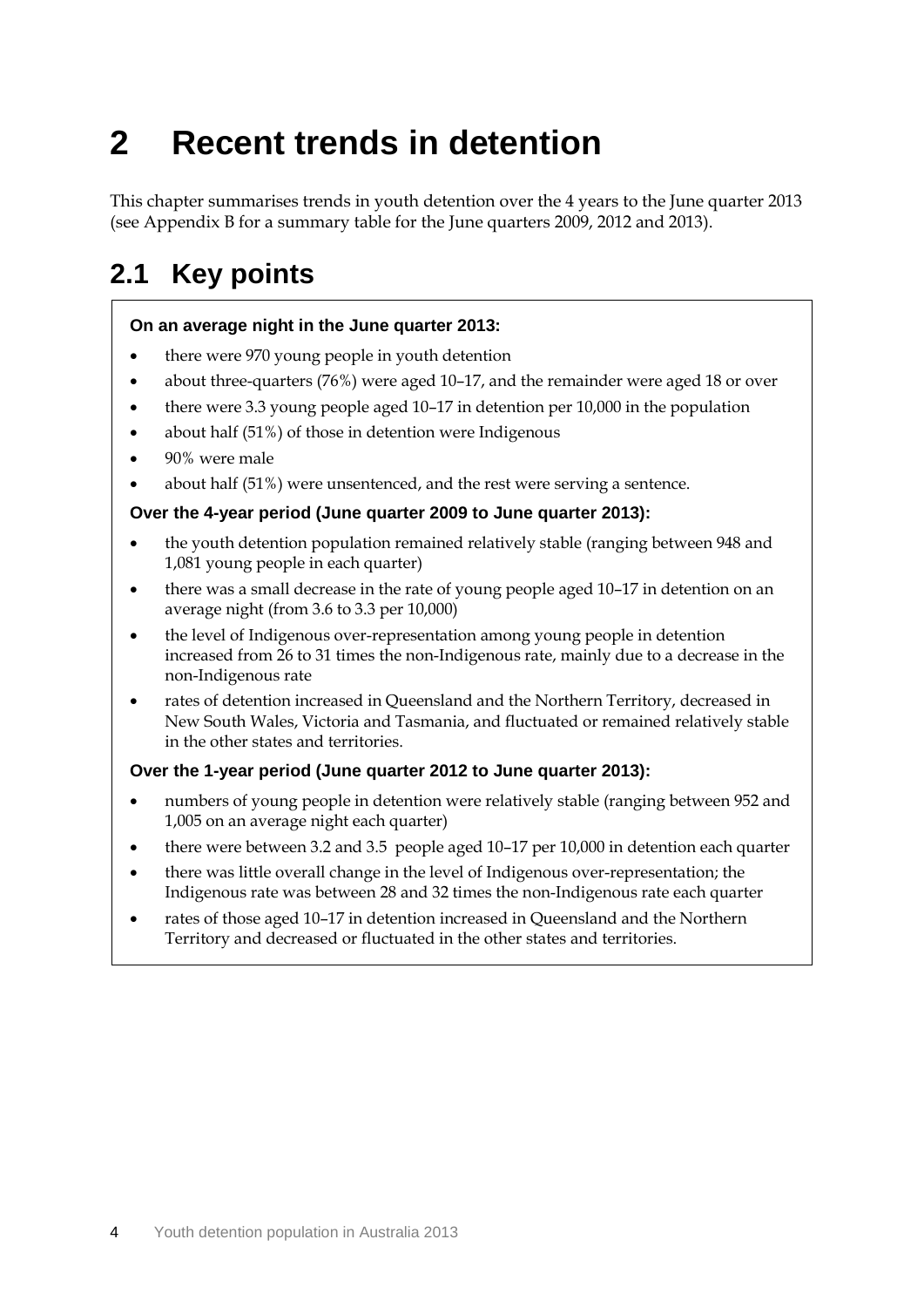## <span id="page-13-0"></span>**2.2 Number in detention**

Nationally, there were 970 young people in youth detention on an average night in the June quarter 2013 (Figure 2.1).

The youth detention population remained relatively stable over the 4-year period from the June quarter 2009 to the June quarter 2013, ranging between 948 young people (March quarter 2012) and 1,081 (March quarter 2010).

#### **Indigenous status, age and sex**

On an average night, there were similar numbers of Indigenous and non-Indigenous young people in detention each quarter throughout the 4-year period (Figure 2.1). In the June quarter 2013, 51% of those in detention on an average night were Indigenous.



**Figure 2.1: Young people in detention on an average night, by Indigenous status, Australia, June quarter 2009 to June quarter 2013**

Most young people in detention on an average night were aged 10–17, and the remainder were aged 18 or over (tables S7, S8 and S9; see Chapter 1 for more information about age limits in the youth justice system). In the June quarter 2013, 76% were aged 10–17.

A higher proportion of Indigenous young people in detention were aged 10–17 than non-Indigenous young people (87% compared with 63%, respectively, in the most recent quarter) (Figure 2.2 and tables S1, S2, S4 and S5). Each quarter, around 9 in 10 (86 to 91%) Indigenous young people in detention were aged 10–17, compared with 62 to 74% of non-Indigenous young people.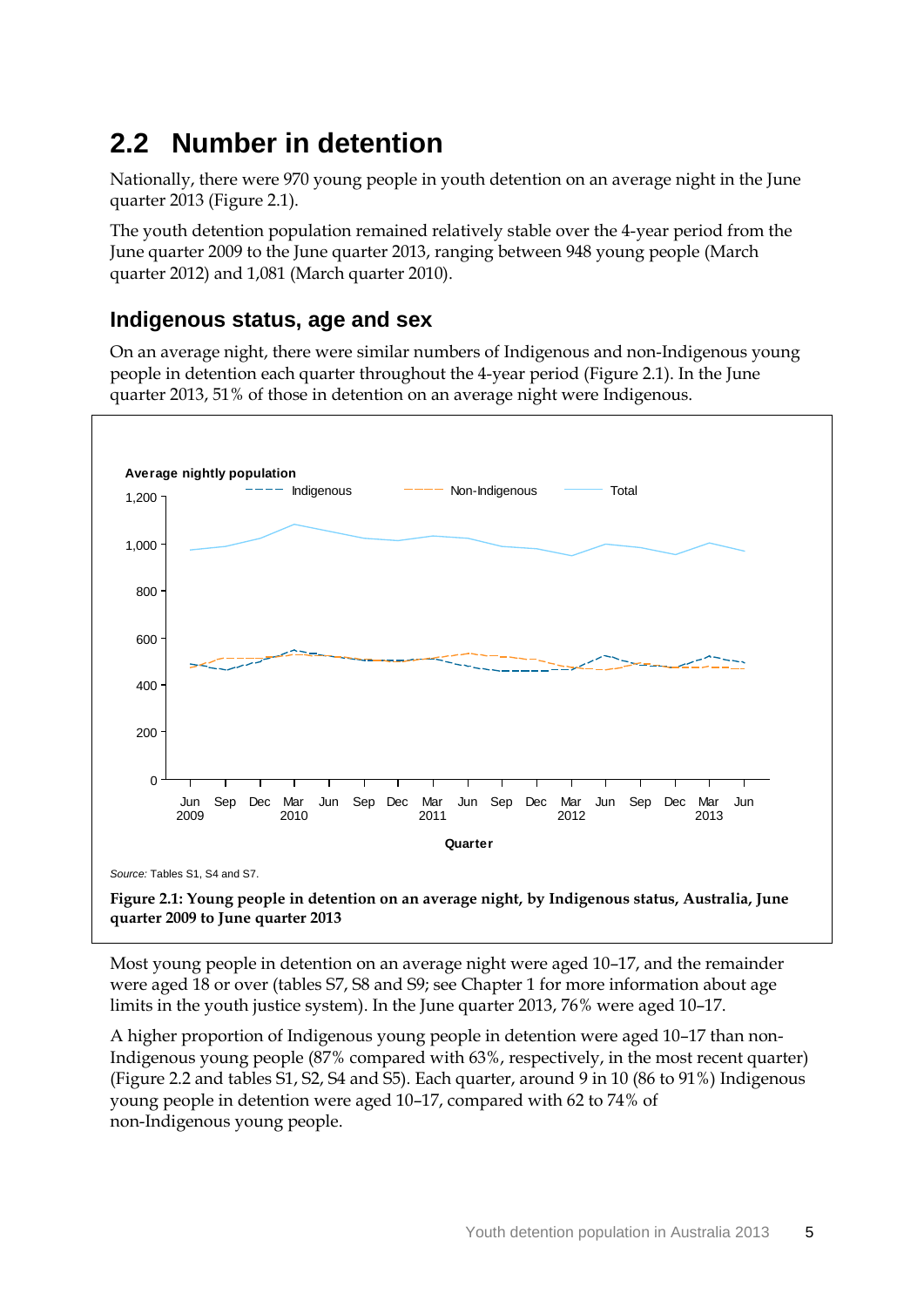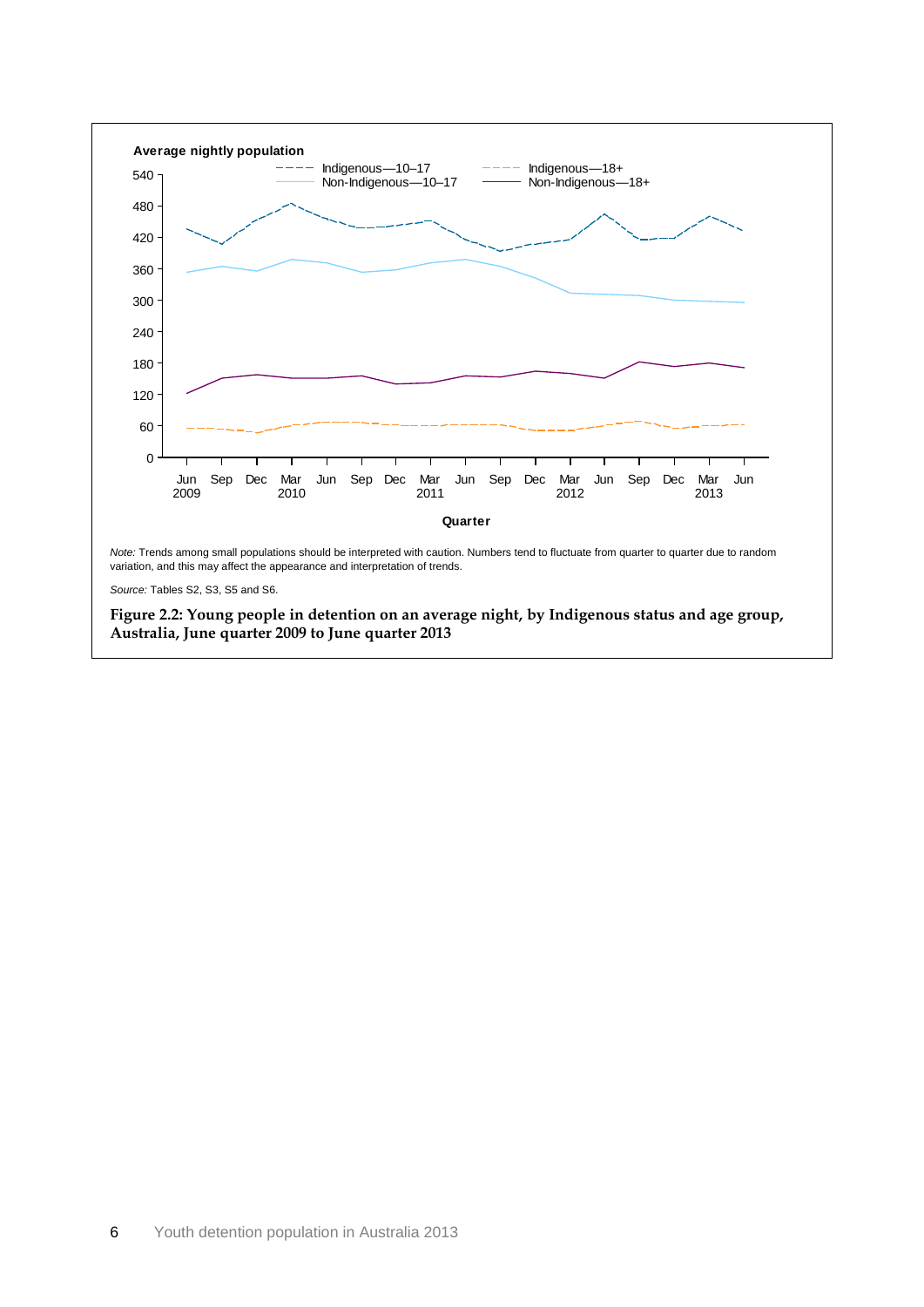Nine in ten (90%) young people in detention on an average night in the June quarter 2013 were male (871 males and 98 females) (Figure 2.3). The vast majority (90 to 93%) of those in detention in all quarters throughout the 4-year period were male.



### **States and territories**

New South Wales had the largest youth detention population throughout the 4-year period, followed by Western Australia, Victoria and Queensland (Figure 2.4).

Despite the fact that the detention population was relatively stable at the national level, there were notably different trends among the states and territories. Between the June quarter 2009 and the June quarter 2013, the average nightly detention population decreased in New South Wales (from 424 to 317) and Tasmania (from 32 to 17). The population increased in Queensland (from 119 to 180) and the Northern Territory (from 33 to 49), including a steady rise from the second half of 2011 onwards. There were slight increases or little overall change in the other states and territories.

Over the most recent year, the number of young people in detention on an average night also remained relatively stable at the national level. The population increased in Queensland (from 147 to 180) and the Northern Territory (from 41 to 49), and fluctuated or decreased in the other states and territories.

More detailed information about trends in the detention population in each state and territory is in Chapter 5.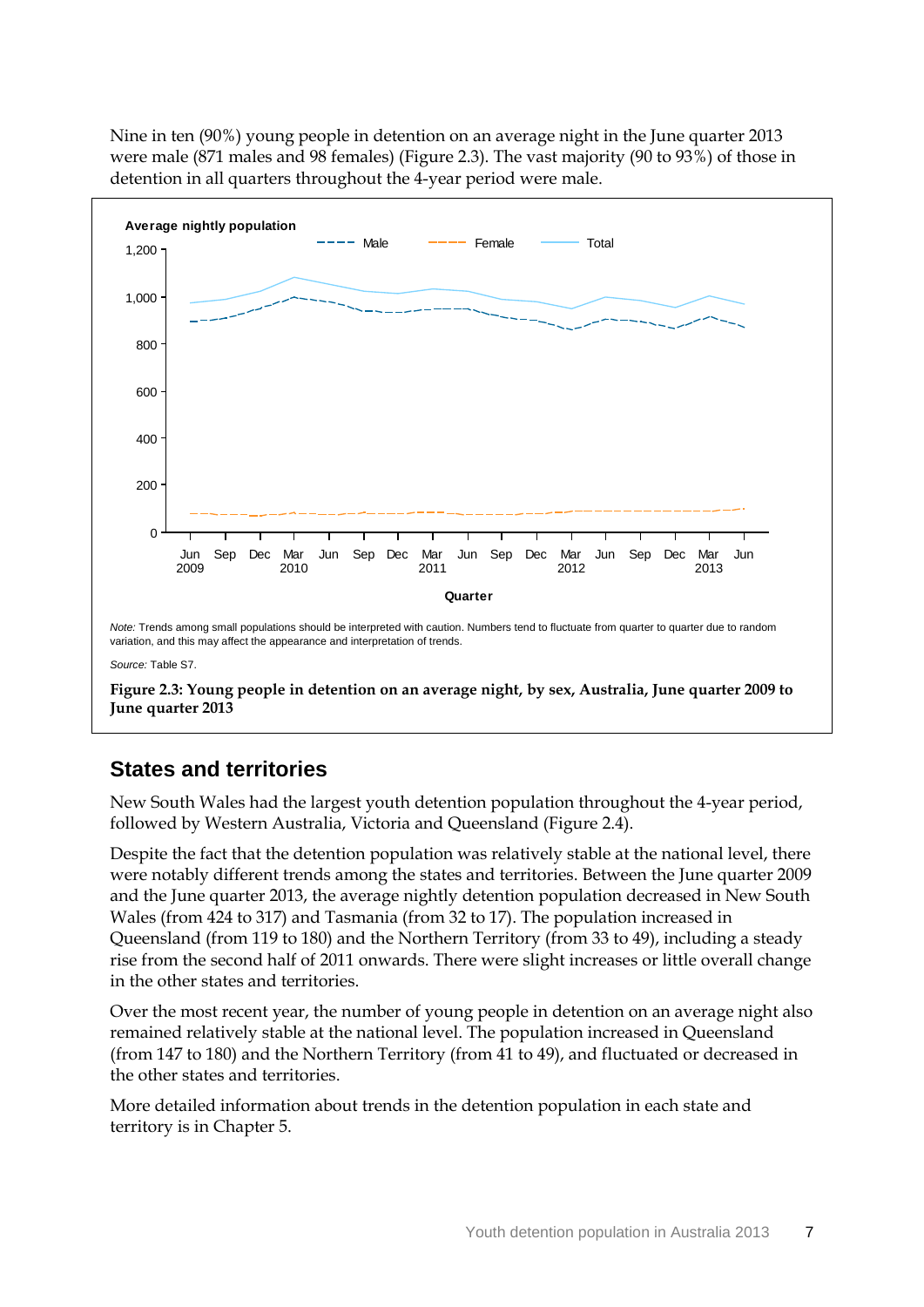

## <span id="page-16-0"></span>**2.3 Rate of detention**

There were 3.3 young people aged 10–17 in detention per 10,000 in the population on an average night in the June quarter 2013 (Figure 2.5), a decrease from the rate in the June quarter 4 years earlier (3.6 per 10,000). Lower rates occurred from late 2011 onwards. Over the period, the rate was highest in the March quarter 2010 (3.9 per 10,000) and lowest in the second half of 2012 (3.2 per 10,000).

Over the most recent year, the rate of young people aged 10–17 in detention ranged between 3.2 and 3.5 per 10,000.

### **States and territories**

On an average night in the June quarter 2013, the rate of young people aged 10–17 in detention was lowest in Victoria (0.9 per 10,000) and highest in the Northern Territory (18.7 per 10,000) (Figure 2.5).

Rates of detention tended to fluctuate from quarter to quarter throughout the 4-year period, particularly among the smaller jurisdictions (the Northern Territory, the Australian Capital Territory and Tasmania) due to the small numbers in detention. However, Victoria consistently had the lowest rate on an average night, while Western Australia and the Northern Territory had the highest.

Over the 4 years, the rate of detention increased in Queensland (from 2.5 to 3.7 per 10,000) and the Northern Territory (from 12.2 to 18.7 per 10,000). Rates decreased in New South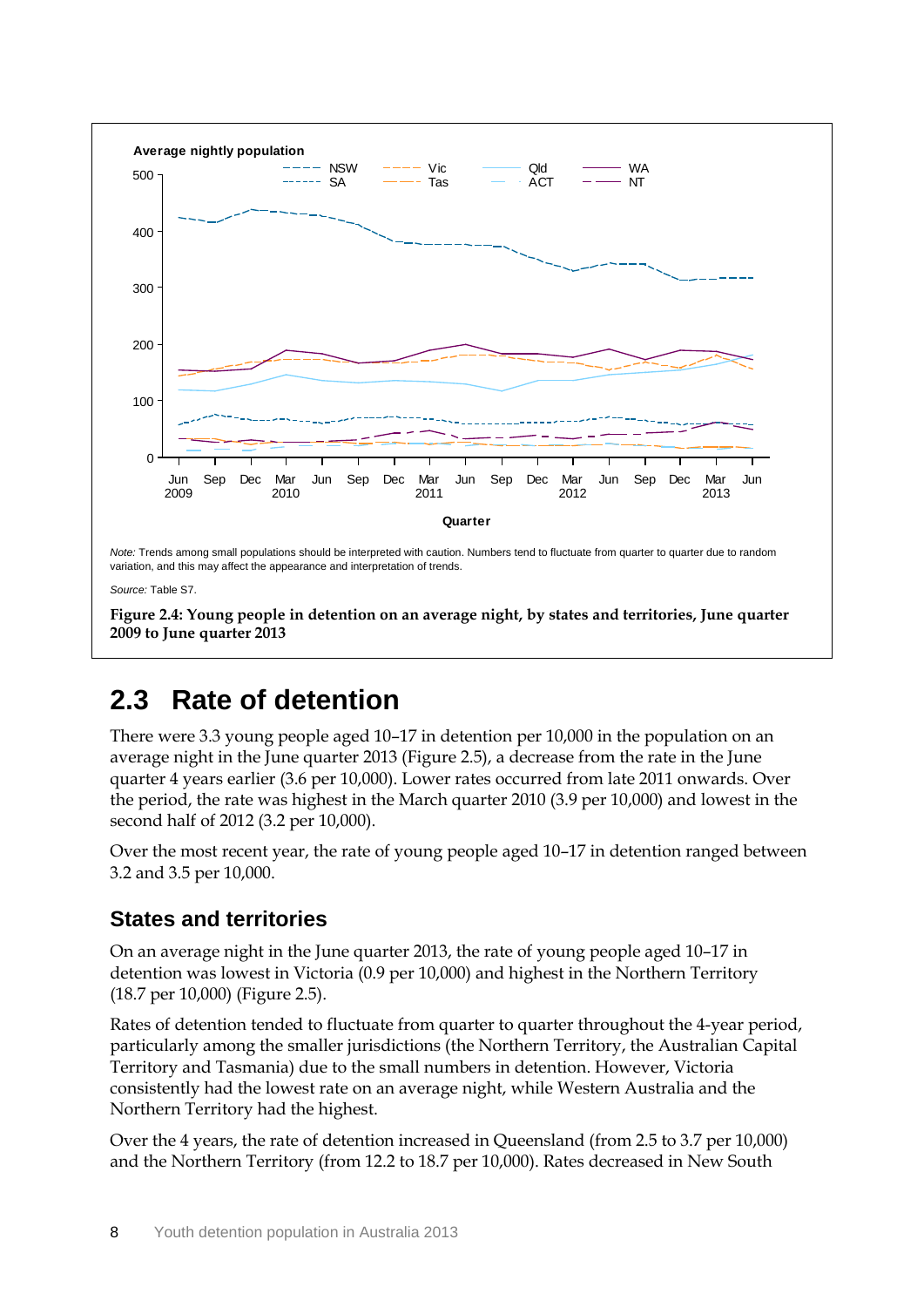Wales (from 4.8 to 3.3 per 10,000), Victoria (from 1.4 to 0.9 per 10,000) and Tasmania (from 5.5 to 2.9 per 10,000) and fluctuated or remained relatively stable in the other states and territories. The decrease in the rate in New South Wales largely drove the decrease in the national rate over the 4 years because of that state's relatively large share of the detention population.

Over the most recent year, the rate of young people aged 10–17 in detention increased overall in Queensland and the Northern Territory, and decreased or fluctuated in the other states and territories.



**Figure 2.5: Young people aged 10–17 in detention on an average night, by states and territories, June quarter 2009 to June quarter 2013 (rate)**

#### **Indigenous status**

Indigenous representation in the juvenile justice system can be expressed as the rate ratio, which is the rate of Indigenous young people divided by the rate of non-Indigenous young people.

Nationally, Indigenous young people aged 10–17 were 31 times as likely as non-Indigenous young people to be in detention on an average night in the June quarter 2013 (rates of 41.7 and 1.4 per 10,000, respectively) (Figure 2.6 and Table S10). This was an increase from 26 times as likely in the June quarter 2009.

This increase was seen primarily from the beginning of 2012 onwards and was mainly due to a decrease in the rate of non-Indigenous young people in detention (Table S10). The rate for non-Indigenous young people decreased from 1.6 to 1.7 per 10,000 between the June quarter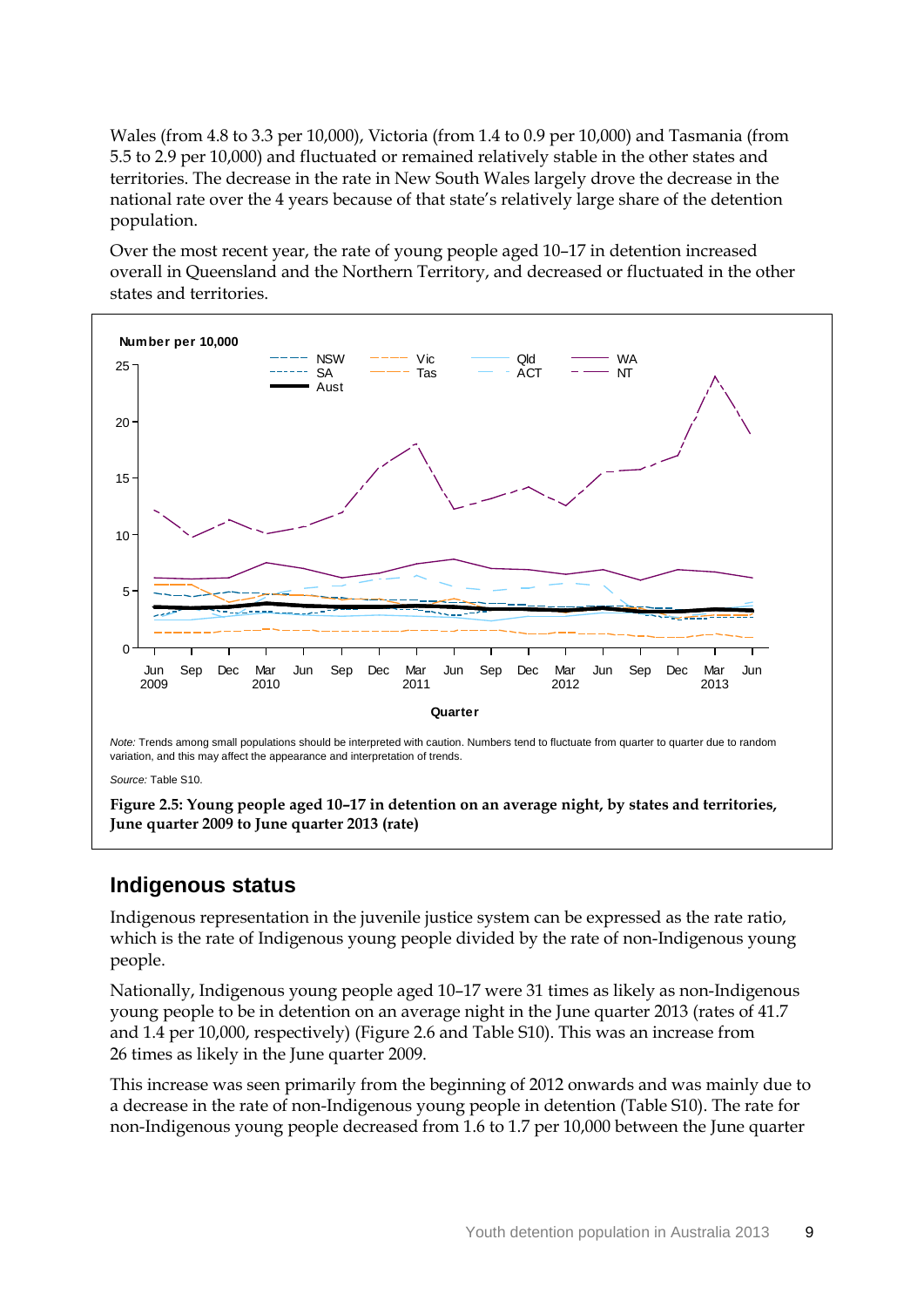2009 and the December quarter 2011 to about 1.4 per 10,000 from the March quarter 2012 onwards.

Similar patterns of increase from early 2012 onwards occurred in both unsentenced and sentenced detention (Figure 2.6; see chapters 3 and 4 for more details).

In the June quarter 2013, among the states and territories for which the rate ratio was available, it was lowest in Victoria (15 times) and highest in Western Australia (60 times) (rate ratios were not calculated where there were fewer than five young people in detention in the state or territory) (Table S10).



### <span id="page-18-0"></span>**2.4 Legal status**

About half (51%) of those in detention on an average night in the June quarter 2013 were unsentenced (490 young people), and the remainder (49%; or 480 young people) were serving a sentence (Figure 2.7). Similar numbers of young people were in unsentenced (444 to 539 young people) and sentenced detention (455 to 571) on an average night each quarter throughout the 4-year period.

Trends in the unsentenced and sentenced populations are examined in more detail in chapters 3 and 4.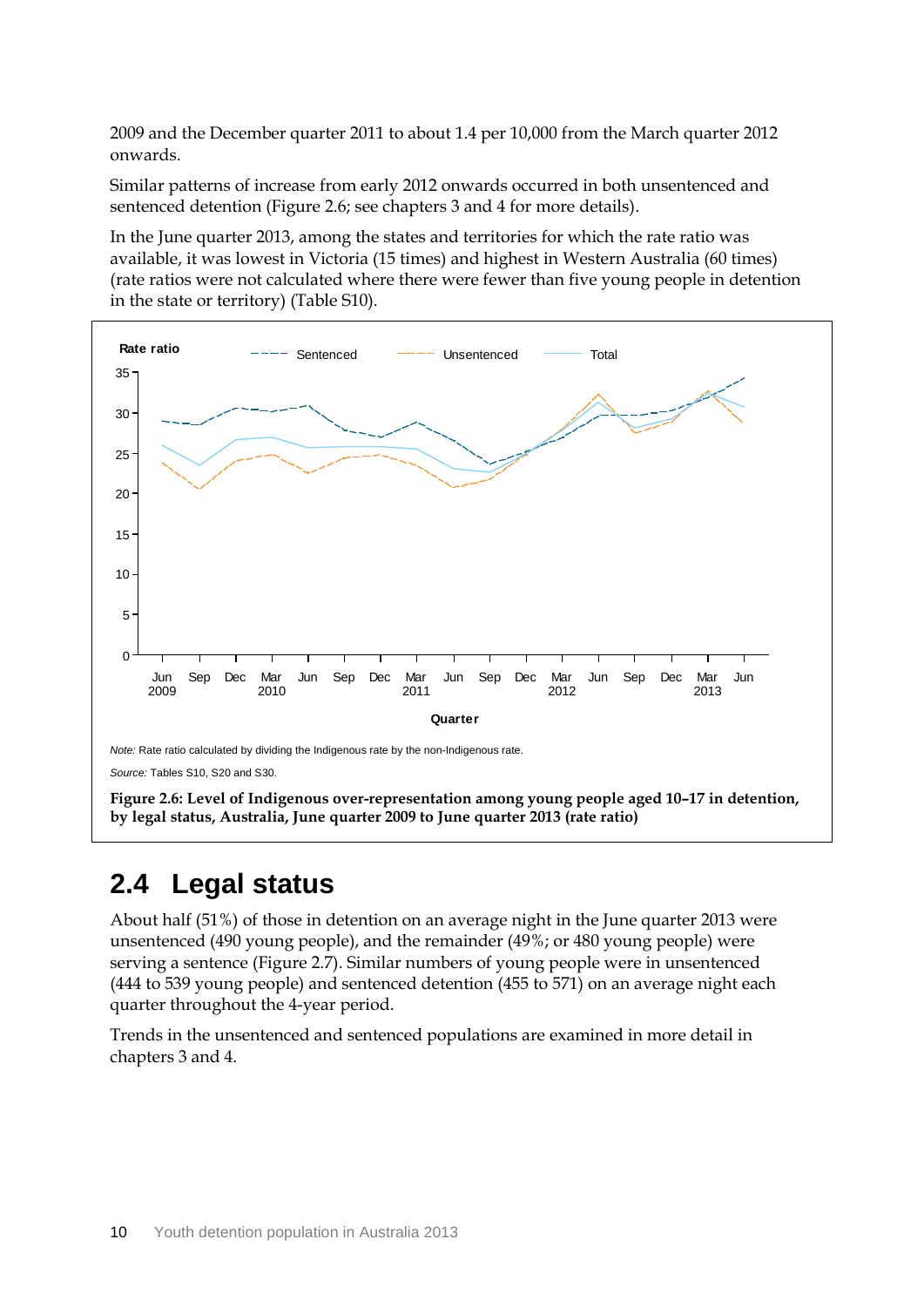

**2009 to June quarter 2013**

### **States and territories**

There was wide variation among the states and territories in the proportion of young people in detention on an average night who were unsentenced (Figure 2.8). In the June quarter 2013, this ranged from 18% in Victoria to 78% in Queensland (41 to 65% in the other states and territories).

Throughout the 4-year period, Victoria consistently had the lowest proportion of young people in detention on an average night who were unsentenced. In part, this was due to the 'dual track' sentencing system operating in that state, whereby young people aged 18–20 may be sentenced to detention in a youth facility rather than an adult prison if the court deems this appropriate.

When only young people aged 10–17 are considered, 62% of young people in detention on an average night in the June quarter 2013 were unsentenced (tables S8 and S18). This proportion ranged from 45% in Western Australia to 79% in Queensland and South Australia (55% in Victoria).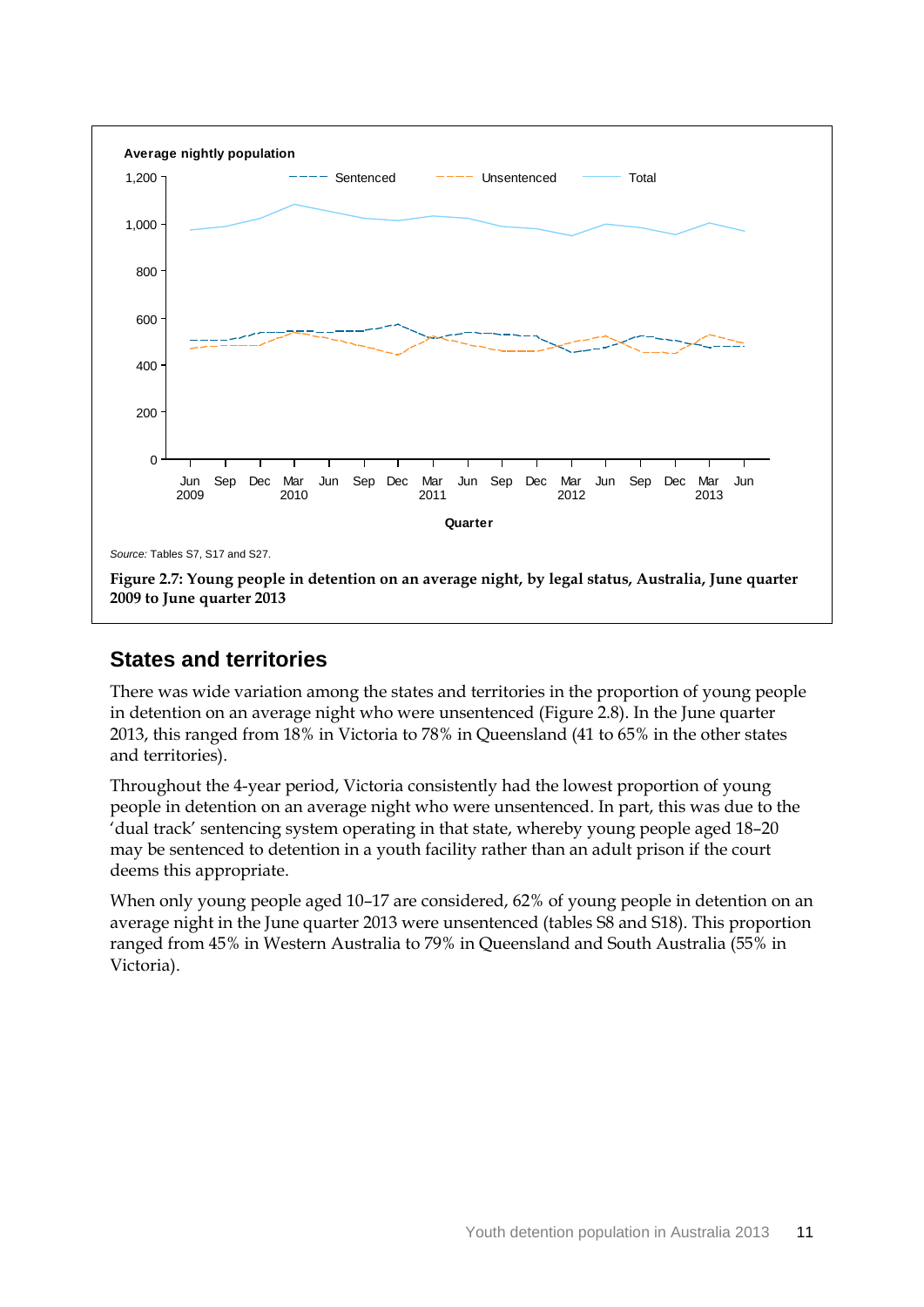

**Figure 2.8: Young people in unsentenced detention as a proportion of young people in detention on an average night, by states and territories, June quarter 2009 to June quarter 2013 (per cent)**

### **Indigenous status**

Over the 4-year period, there were differences in the trends among Indigenous and non-Indigenous young people in unsentenced and sentenced detention.

In unsentenced detention, there were more Indigenous than non-Indigenous young people in most quarters throughout the period (56% Indigenous in the June quarter 2013) (tables S11, S14 and S17).

From early 2012 onwards, there was a slight upward trend in the unsentenced Indigenous population and a downward trend in the non-Indigenous population, with most of the change occurring among the 10–17 age group. This produced an increase in the Indigenous rate ratio among those aged 10–17 over the 4-year period (from 24 to 29 times the non-Indigenous rate) (Table S20).

In sentenced detention, just under half (46%) of those detained on an average night in the June quarter 2013 were Indigenous (tables S21, S24 and S27). Over the 4-year period, the Indigenous sentenced population was largest during 2010 and slightly lower from 2011 onwards, while the non-Indigenous population was relatively stable over time.

Among those aged 10–17, there was a decline in the size of both the Indigenous and non-Indigenous groups; however, there was a proportionally larger drop in the non-Indigenous than the Indigenous sentenced rate. This led to an increase in the Indigenous rate ratio (from 29 to 34 times the non-Indigenous rate) (Table S30).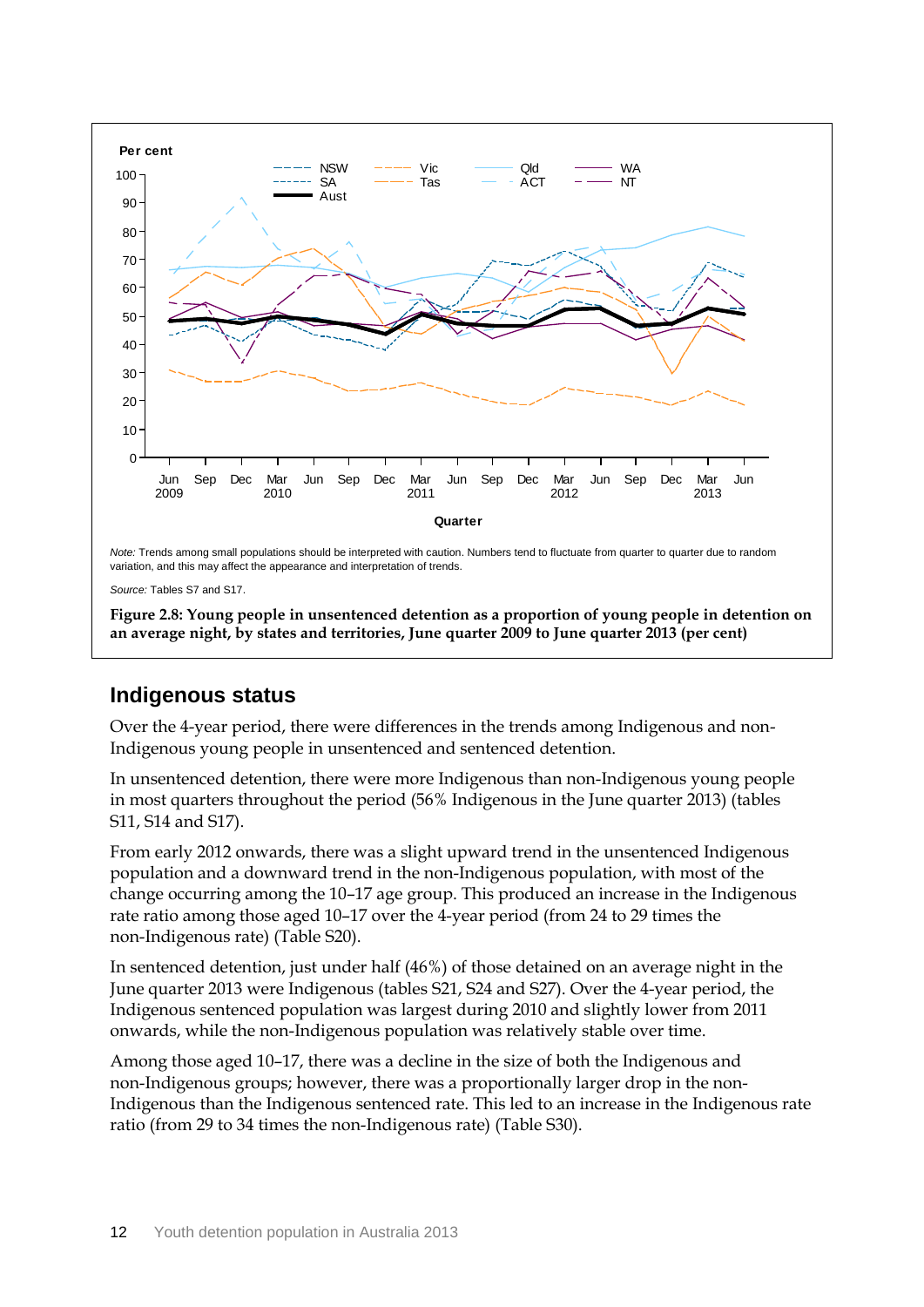For more information about the trends in sentenced and unsentenced detention among Indigenous and non-Indigenous young people, see chapters 3 and 4. Information about the trends in each state and territory is in Chapter 5.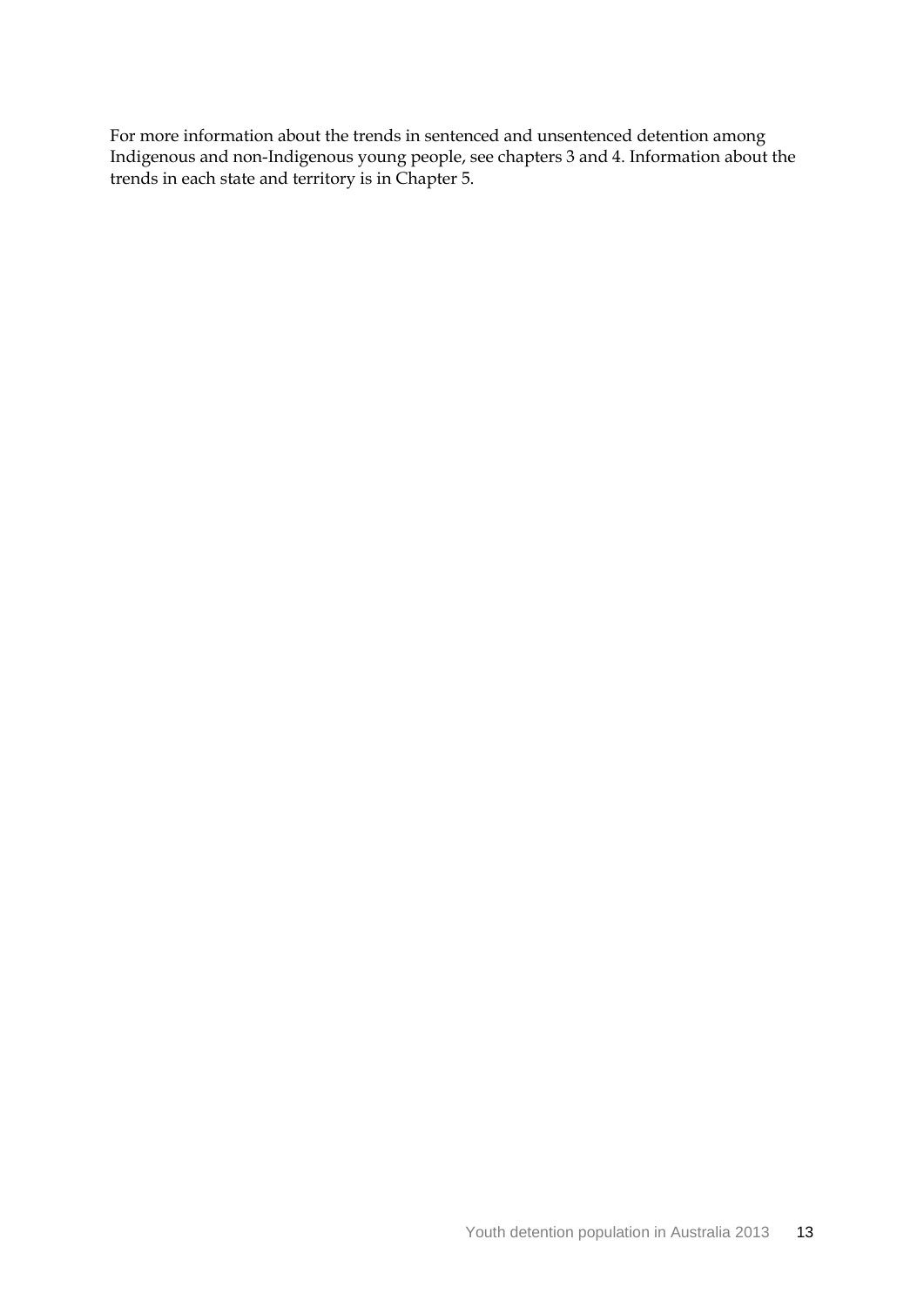# <span id="page-22-0"></span>**3 Recent trends in unsentenced detention**

This chapter examines trends in the numbers and rates of young people in unsentenced detention over the 4 years to the June quarter 2013.

Young people in unsentenced detention are those who are detained while awaiting the outcome of a court matter or sentencing. This includes both those referred to detention by police before their first court appearance and those remanded in custody by a court.

# <span id="page-22-1"></span>**3.1 Key points**

#### **On an average night in the June quarter 2013:**

- 490 young people were in unsentenced detention
- most (458 or 93%) were aged 10–17
- there were 2.0 young people per 10,000 aged 10–17 in the population in unsentenced detention
- just over half (56%) of those in unsentenced detention were Indigenous
- the majority (86%) were male.

#### **Over the 4-year period (June quarter 2009 to June quarter 2013):**

- numbers and rates of young people in unsentenced detention on an average night each quarter remained relatively stable, with little overall change (rates of 1.9 to 2.3 per 10,000 aged 10–17 each quarter)
- the level of Indigenous over-representation increased from 24 to 29 times the non-Indigenous rate, with most of the change occurring from the December quarter 2011 onwards
- there were increases in the rates of young people aged 10–17 in unsentenced detention in Queensland, South Australia and the Northern Territory, and overall decreases in New South Wales, Victoria and Tasmania
- rates of young people aged 10–17 in unsentenced detention were consistently lowest in Victoria and highest in the Northern Territory.

#### **Over the 1-year period (June quarter 2012 to June quarter 2013):**

- there was little change in the numbers (450 to 529) and rates (1.9 to 2.2 per 10,000) of young people in unsentenced detention on an average night each quarter
- the rate of Indigenous young people in unsentenced detention was 27 to 33 times the non-Indigenous rate each quarter.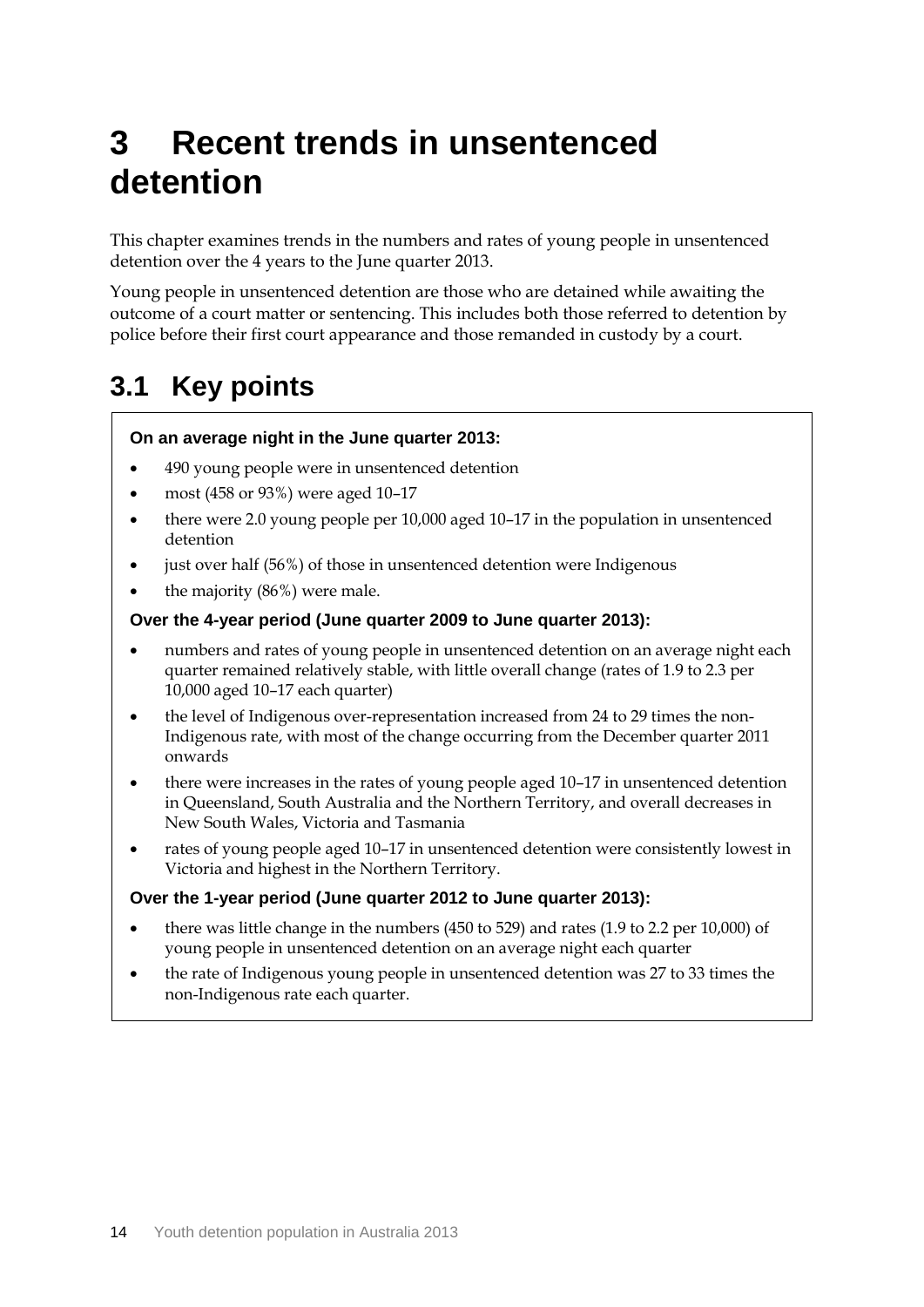## <span id="page-23-0"></span>**3.2 Number in unsentenced detention**

Nationally, there were 490 young people in unsentenced detention on an average night in the June quarter 2013, which equates to just over half (51%) of all young people in detention (Figure 3.1 and tables S10 and S17).

Over the 4-year period, the unsentenced detention population fluctuated between 444 (December quarter 2010) and 539 (March quarter 2010) young people on an average night, with no clear trend (450 to 529 over the most recent year). Nationally, numbers tended to be lower in the September and December quarters and higher in the March and June quarters each year, although this varied among the states and territories (Table S17). The reasons for this pattern are not yet well understood.

### **Indigenous status, age and sex**

About half of young people in unsentenced detention each quarter during the 4-year period were Indigenous; the proportion ranged from 48% in the September quarter 2009 to 58% in the June quarter 2012 and March quarter 2013 (56% in the June quarter 2013) (Figure 3.1).

Indigenous young people in unsentenced detention outnumbered non-Indigenous young people in most quarters throughout the 4-year period (about 230 to 300 Indigenous and 200 to 250 non-Indigenous young people on an average night each quarter).



**Australia, June quarter 2009 to June quarter 2013**

Throughout the 4-year period, most (92 to 95%) young people in unsentenced detention each quarter were aged 10–17 (93% in the June quarter 2013) (tables S17 and S18). About 96% of Indigenous young people and 91% of non-Indigenous young people were aged 10–17 in the June quarter 2013 (tables S11, S12, S14 and S15).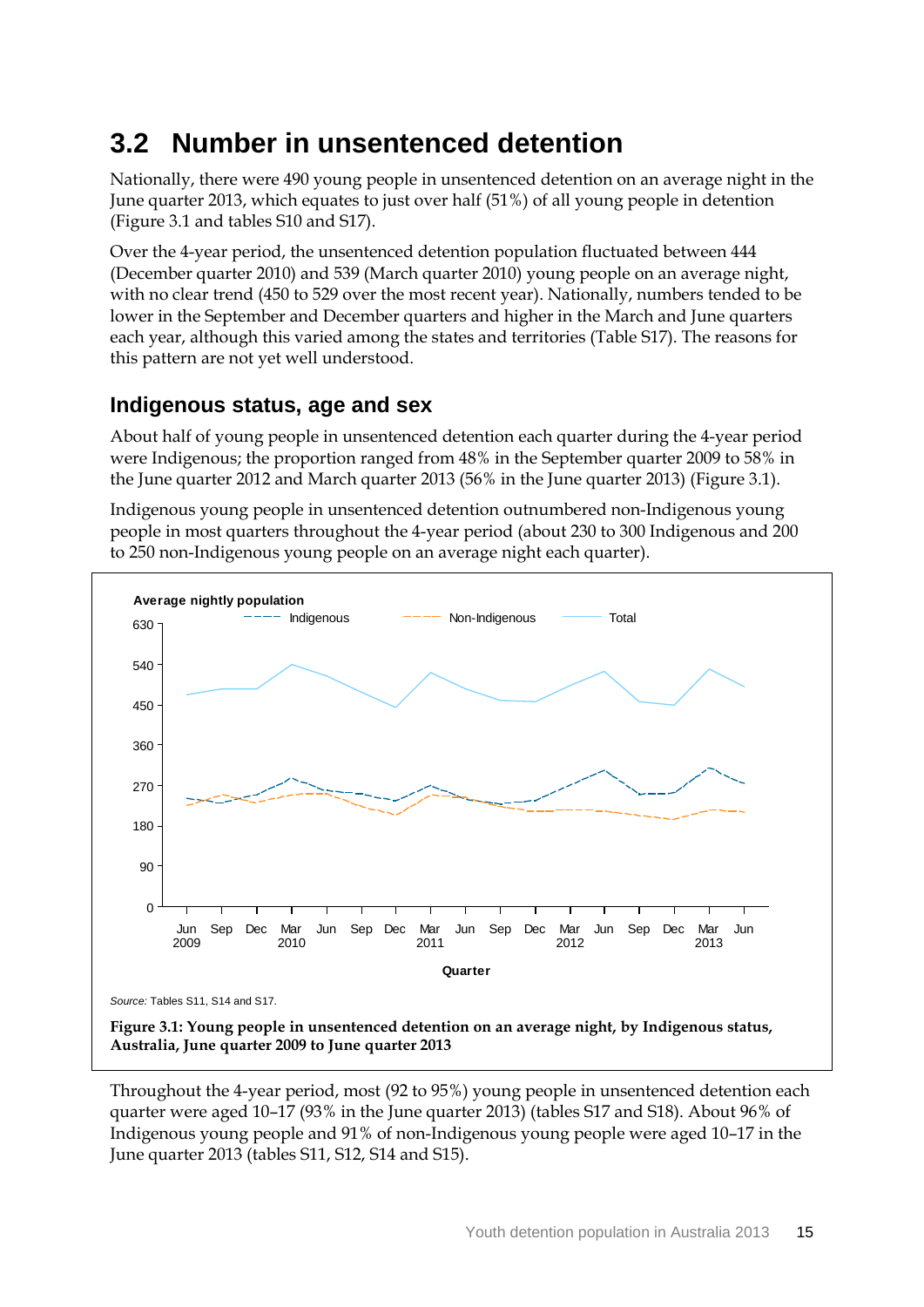Trends in the numbers of Indigenous and non-Indigenous young people aged 10–17 therefore closely followed the trends in the numbers of young people of all ages (Figure 3.2). There were between 213 and 299 unsentenced Indigenous young people aged 10–17 in unsentenced detention on an average night each quarter, and between 179 and 230 non-Indigenous young people. Overall, there was a slight pattern of increase over the period among the Indigenous population, and a decrease in the non-Indigenous population, from early 2012 onwards.

Among those aged 18 and over, there were 7 to 17 Indigenous and 12 to 26 non-Indigenous young people in unsentenced detention on an average night each quarter.



**Figure 3.2: Young people in unsentenced detention on an average night, by Indigenous status and age group, Australia, June quarter 2009 to June quarter 2013**

Most (86 to 91%) of those in unsentenced detention on an average night throughout the period were male (86% in the June quarter 2013) (Figure 3.3). There were around 45 to 60 females in unsentenced detention on an average night in each quarter (slightly higher at 68 in the June quarter 2013).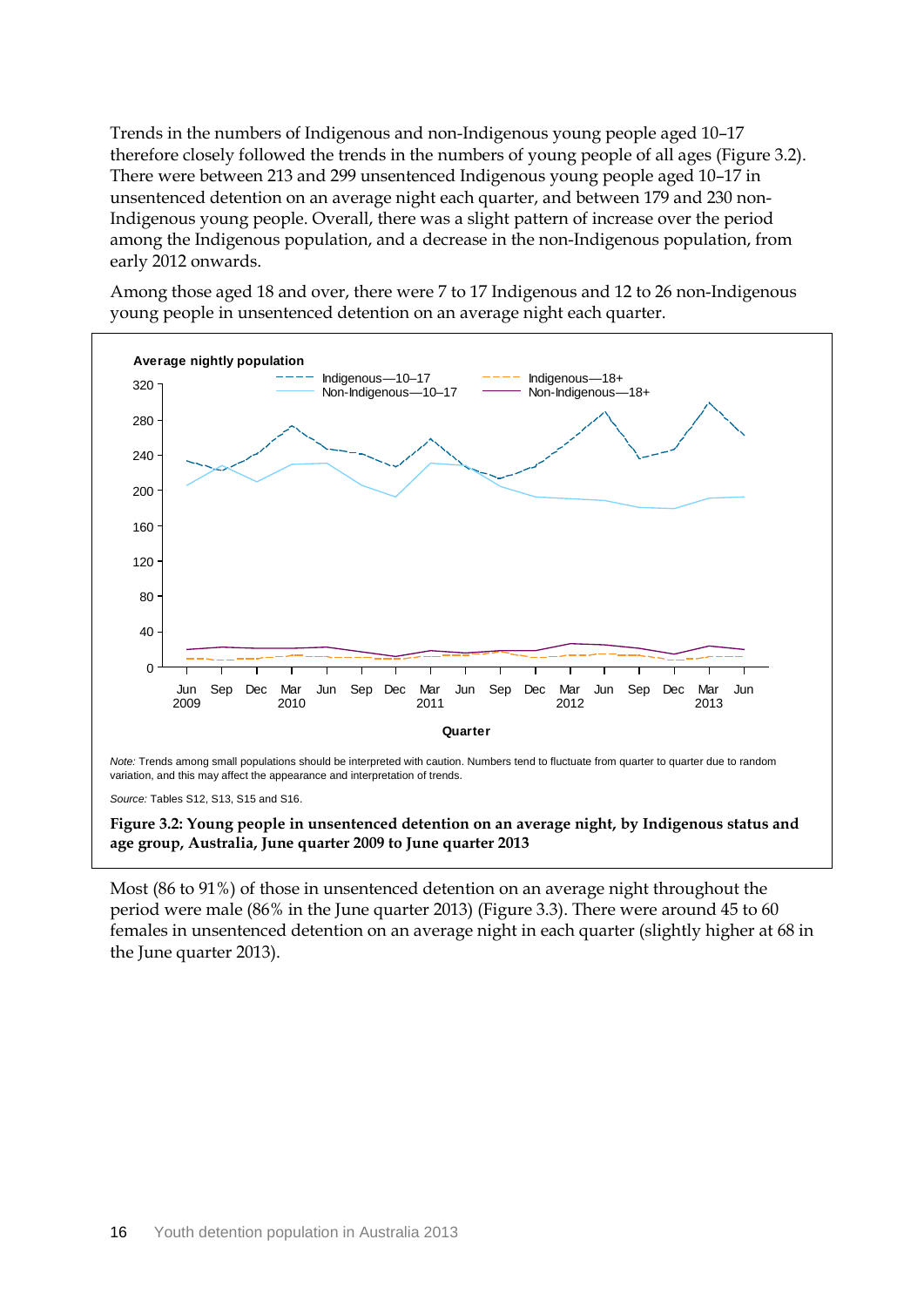

### **States and territories**

There were different trends in the number of young people in unsentenced detention among the states and territories over the 4-year period, although it should be noted that numbers tended to fluctuate from quarter to quarter, particularly in the smaller jurisdictions (Figure 3.4). Overall, there were decreases in the number of young people in unsentenced detention on an average night in New South Wales (from 205 to 167) and Tasmania (18 to 7) and an increase in Queensland (from 79 to 141). There were minor fluctuations or no clear trends in the other states and territories.

Over the most recent year, there were fluctuations or slight decreases in the unsentenced detention population in each state and territory except Queensland, where there was a large increase (from 108 to 141).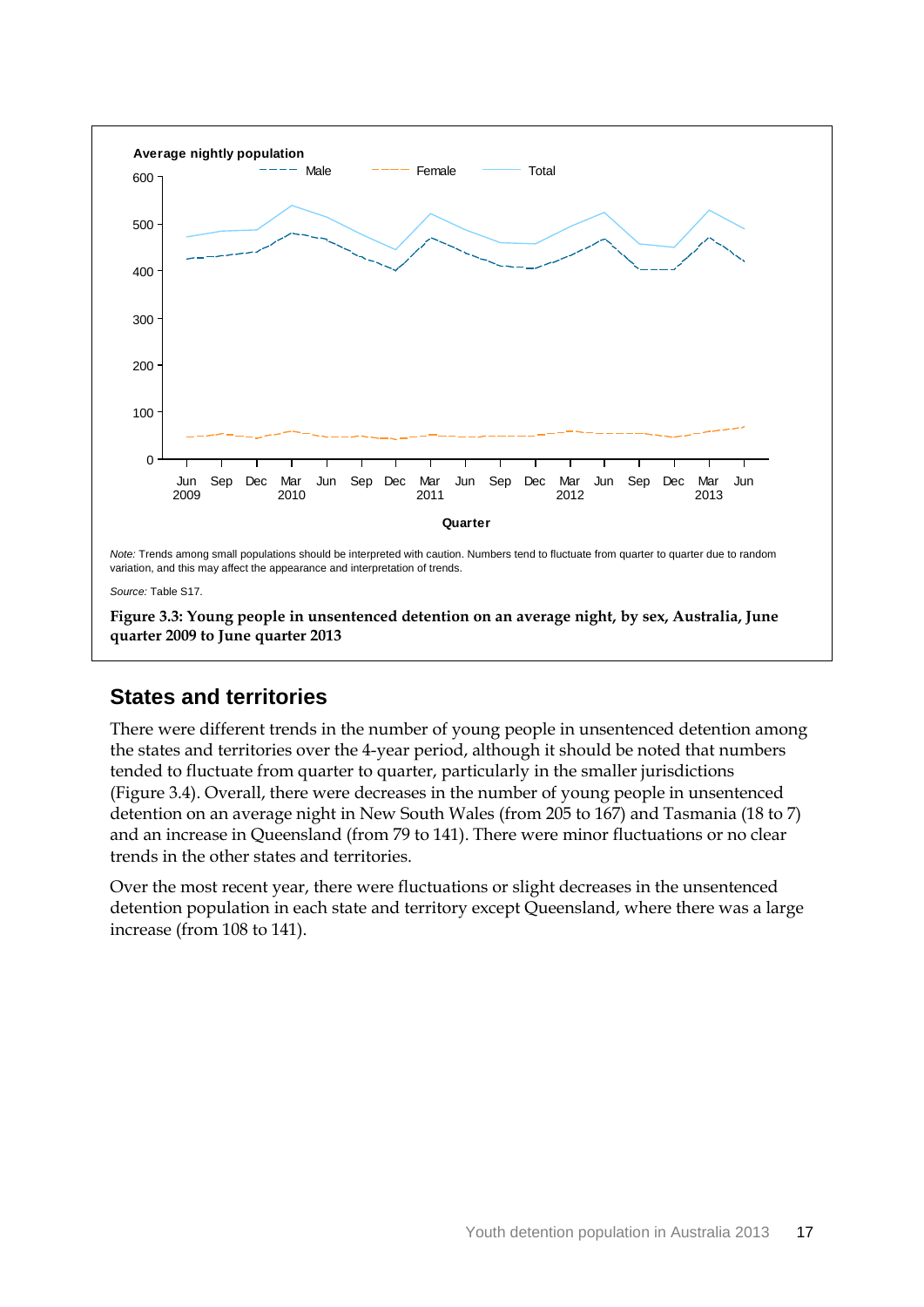

## <span id="page-26-0"></span>**3.3 Rate of unsentenced detention**

Nationally, over the 4-year period to the June quarter 2013, the rate of young people in unsentenced detention remained relatively stable (Figure 3.5).

There were 1.9 to 2.3 young people aged 10–17 in unsentenced detention per 10,000 in the population in each quarter throughout the period (1.9 to 2.2 per 10,000 over the most recent year; 2.0 per 10,000 in the June quarter 2013).

### **States and territories**

Throughout the 4-year period, the rate of young people aged 10–17 in unsentenced detention was highest in the Northern Territory (ranging from 3.8 to 15.0 per 10,000 each quarter), and lowest in Victoria (0.5 to 0.9 per 10,000) (Figure 3.5). Rates fluctuated the most in the smallest jurisdictions, particularly the Northern Territory and the Australian Capital Territory, due to small numbers in those jurisdictions.

There were increases over the 4-year period in Queensland and the Northern Territory and overall decreases in New South Wales, Victoria and Tasmania.

Over the most recent year, there were slight decreases or little change in the rates among all states and territories except Queensland, where there was an increase.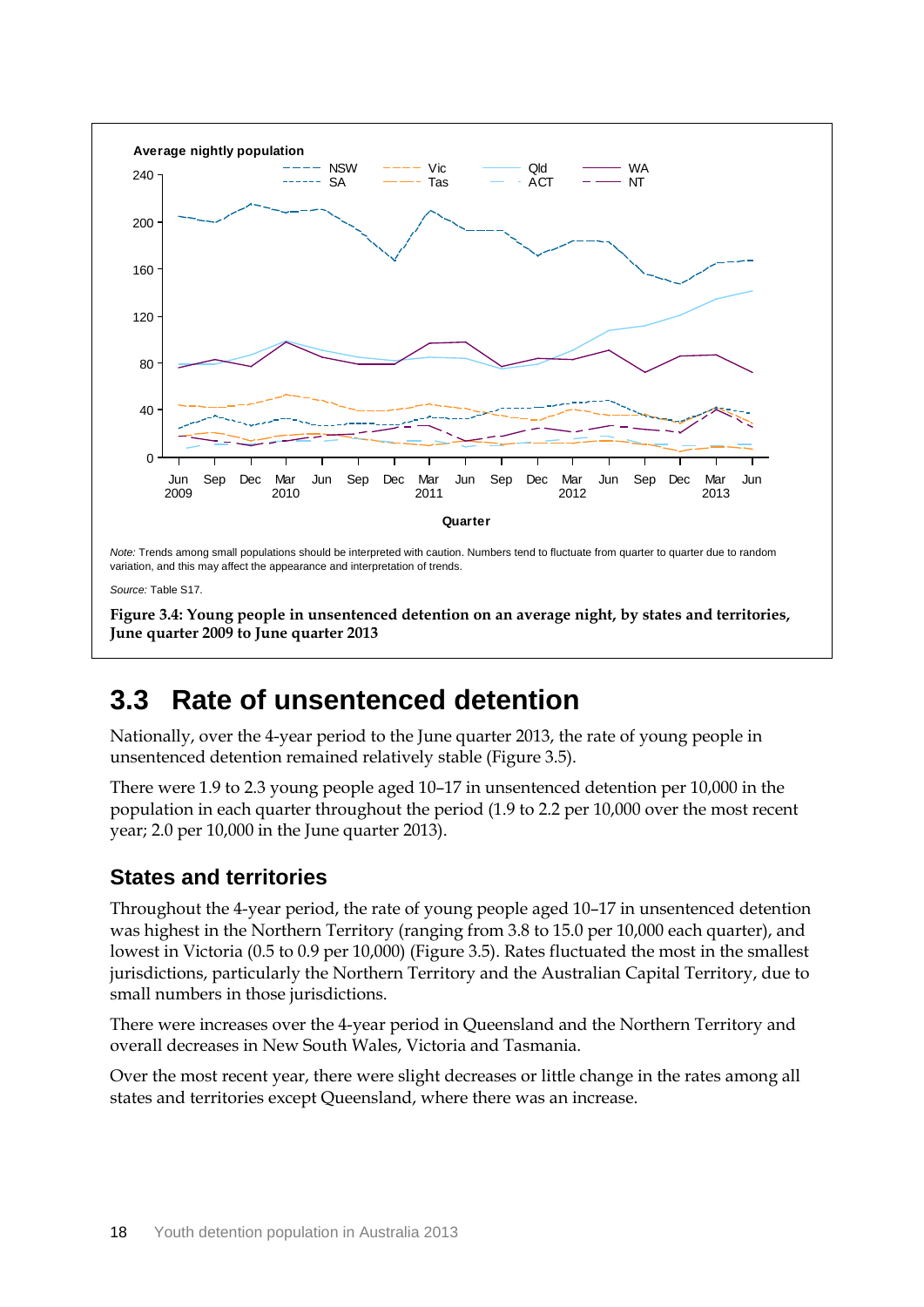

*Source:* Table S20.

**Figure 3.5: Young people aged 10–17 in unsentenced detention on an average night, by states and territories, June quarter 2009 to June quarter 2013 (rate)**

#### **Indigenous status**

In the June quarter 2013, Indigenous young people aged 10–17 were 29 times as likely as non-Indigenous young people to be in unsentenced detention on an average night, up from 24 times as likely in the June quarter 2009 (Figure 3.6).

The level of Indigenous over-representation remained relatively steady from the June quarter 2009 to the September quarter 2011 (20 to 25 times the non-Indigenous rate), followed by an increase to the June quarter 2012 (to 32 times). The rate ratio remained at the higher level over the most recent year (27 to 33 times). This increase was due to both an increase in the Indigenous rate and a slight decrease in the non-Indigenous rate.

Over the 4-year period, there were increases in the levels of Indigenous over-representation in unsentenced detention in Queensland and Western Australia and fluctuations in the other states and territories for which data were available. Rate ratios were not calculated in all quarters for the other states and territories due to small numbers (rates and rate ratios are not calculated where there are fewer than five young people in the numerator).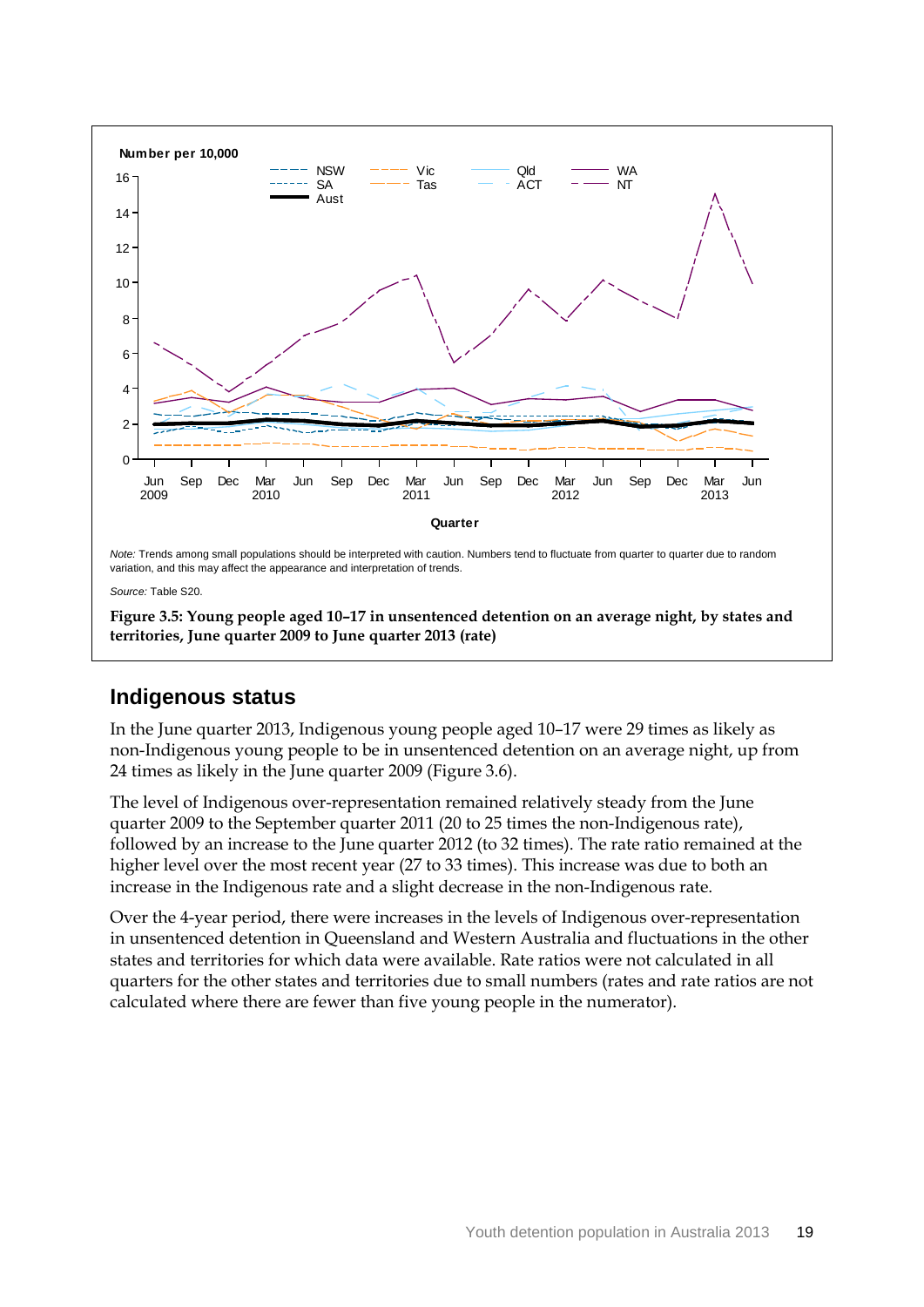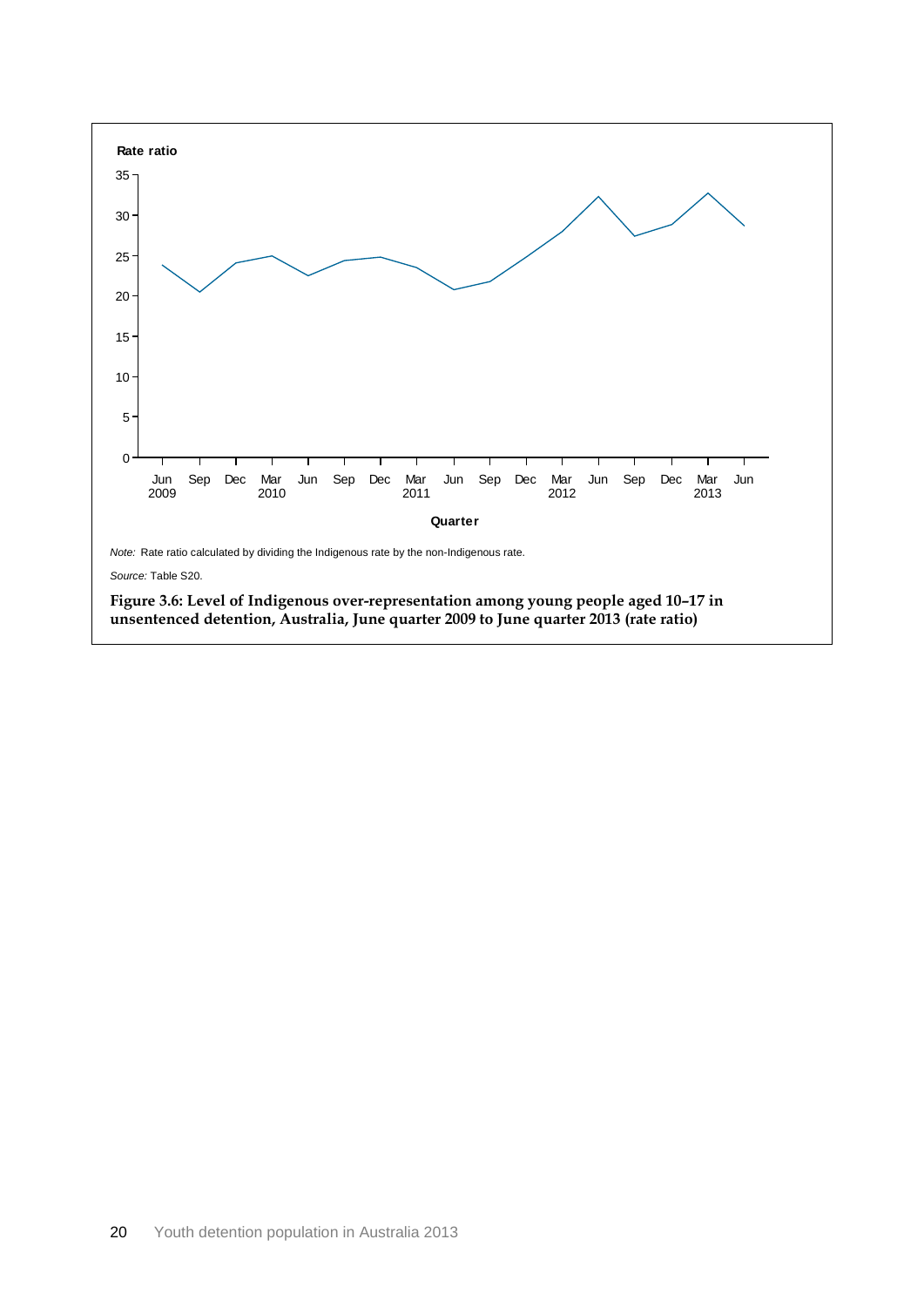# <span id="page-29-0"></span>**4 Recent trends in sentenced detention**

This chapter summarises trends in the numbers and rates of young people in sentenced detention between the June quarter 2009 and the June quarter 2013.

### <span id="page-29-1"></span>**4.1 Key points**

#### **On an average night in the June quarter 2013:**

- there were 480 young people in sentenced detention
- 58% were aged 10–17, and the remainder were 18 or over
- there were 1.2 young people per 10,000 aged 10–17 in sentenced detention
- just under half (46%) were Indigenous, and a much higher proportion (62%) if only those aged 10–17 are considered
- 94% were male.

#### **Over the 4-year period (June quarter 2009 to June quarter 2013):**

- numbers and rates of young people in sentenced detention on an average night were highest during 2010 and decreased thereafter (there was an overall decrease in the rate over the 4-year period from 1.6 to 1.2 per 10,000 aged 10–17)
- the level of Indigenous over-representation among young people aged 10–17 in sentenced detention increased (from 29 to 34 times the non-Indigenous rate) due to a larger decrease in the non-Indigenous than the Indigenous rate from late 2011 onwards
- the rate of young people aged 10–17 in sentenced detention decreased in New South Wales, displayed an upward trend in the Northern Territory and showed no clear pattern in the other states and territories
- rates of detention among those aged 10–17 were lowest in Victoria in most quarters and highest in the Northern Territory.

#### **Over the 1-year period (June quarter 2012 to June quarter 2013):**

- there were 473to 525 young people in sentenced detention on an average night each quarter
- rates of young people aged 10–17 in sentenced detention fluctuated at around 1.2 to 1.4 per 10,000
- the level of Indigenous over-representation increased from 30 to 34 times the non-Indigenous rate.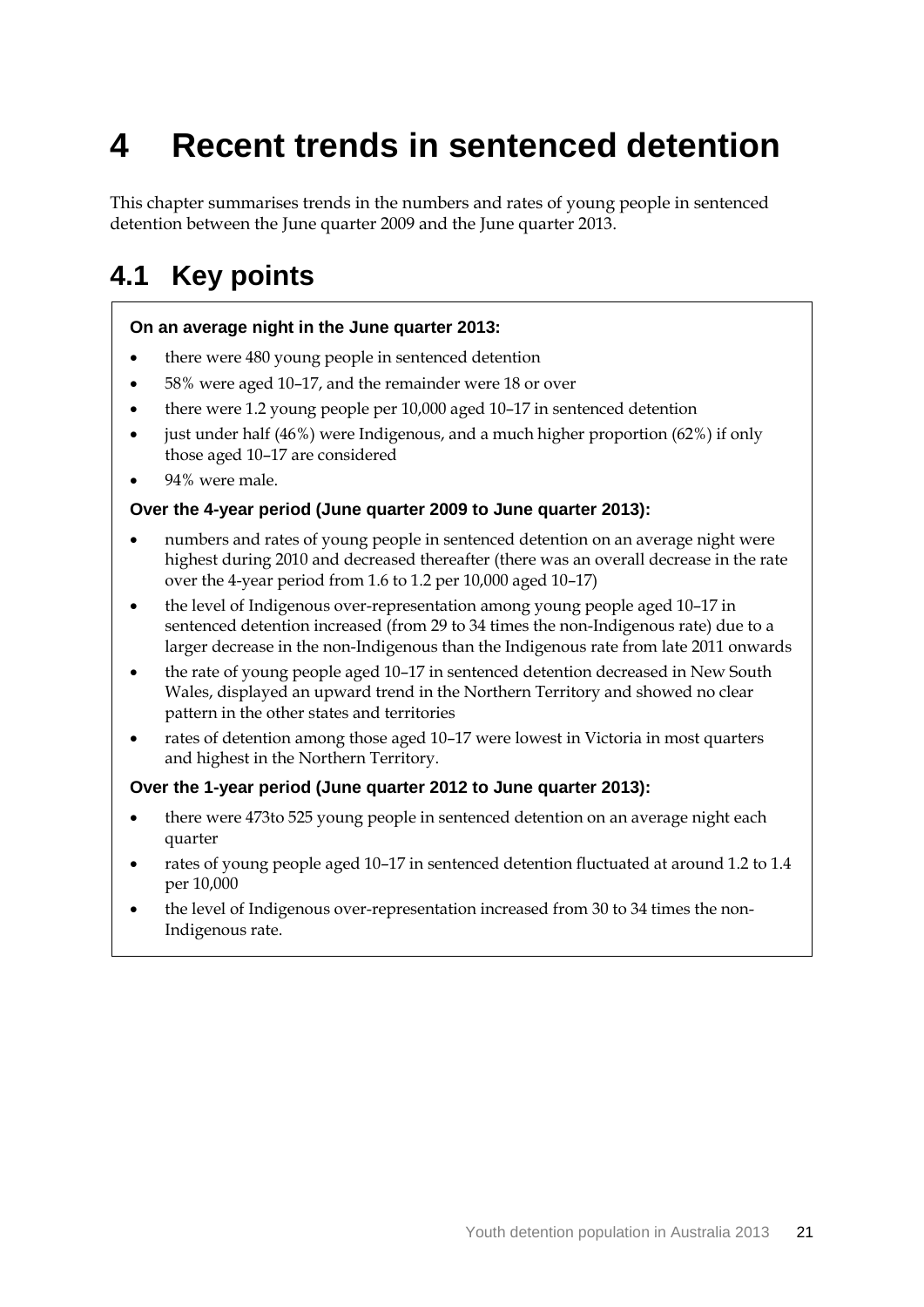## <span id="page-30-0"></span>**4.2 Number in sentenced detention**

There were 480 young people in sentenced detention on an average night in the June quarter 2013 (Figure 4.1).

Over the 4-year period, the sentenced detention population was largest during 2010 (540 to 571 young people each quarter), before declining slightly from early 2011 onwards. In the most recent year, there were 473 to 525 young people in sentenced detention on an average night each quarter.

### **Indigenous status, age and sex**

There were slightly different trends among the Indigenous and non-Indigenous populations in sentenced detention. Over the 4-year period, the Indigenous sentenced population was largest during 2010 (252 to 268 young people on an average night each quarter), and slightly lower from 2011 onwards (221 in the June quarter 2013, or 46% of all young people in sentenced detention).

The non-Indigenous sentenced population was larger than the Indigenous population throughout the period, with no clear change over time (249 to 297 young people each quarter; 257 in the June quarter 2013).



Throughout the 4-year period, most of those in sentenced detention were aged 10–17 (58% in the June quarter 2013, down from 70% in the June quarter 2009) (tables S27 and S28). However, proportions varied substantially among jurisdictions, from just 16% in Victoria in the most recent quarter to 100% in Queensland and the Northern Territory. The low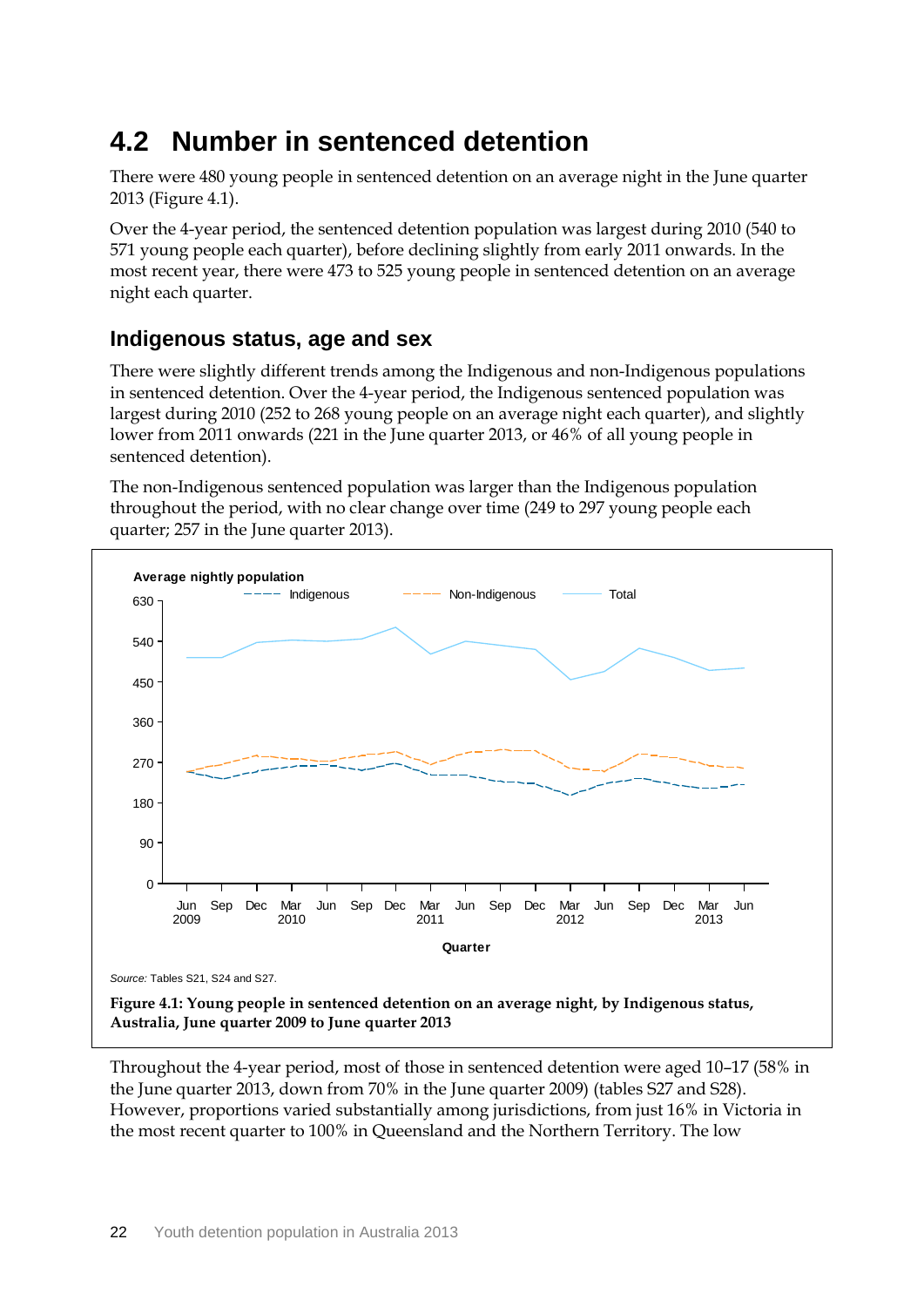proportion in Victoria is likely to be a result of the state's 'dual track' sentencing system (see Chapter 1 for more details).

Among those aged 10–17, most were Indigenous: there were 171 Indigenous (62%) and 105 non-Indigenous young people in sentenced detention on an average night in the June quarter 2013 (Figure 4.2). Indigenous young people outnumbered non-Indigenous young people throughout the 4-year period. While the size of both groups decreased, there were slight differences in the trends: the decline among Indigenous young people occurred from the beginning of 2011, while the (proportionally larger) decline among non-Indigenous young people began in early 2012.

Among those aged 18 or over, there were 50 Indigenous and 152 non-Indigenous young people in sentenced detention on an average night in the June quarter 2013. The non-Indigenous group increased from a low of 102 young people in the June quarter 2009; most of the increase occurred in late 2009 and the most recent year. There was no change in the size of the Indigenous group.



*Source:* Tables S22, S23, S25 and S26.

**Figure 4.2: Young people in sentenced detention on an average night, by Indigenous status and age group, Australia, June quarter 2009 to June quarter 2013**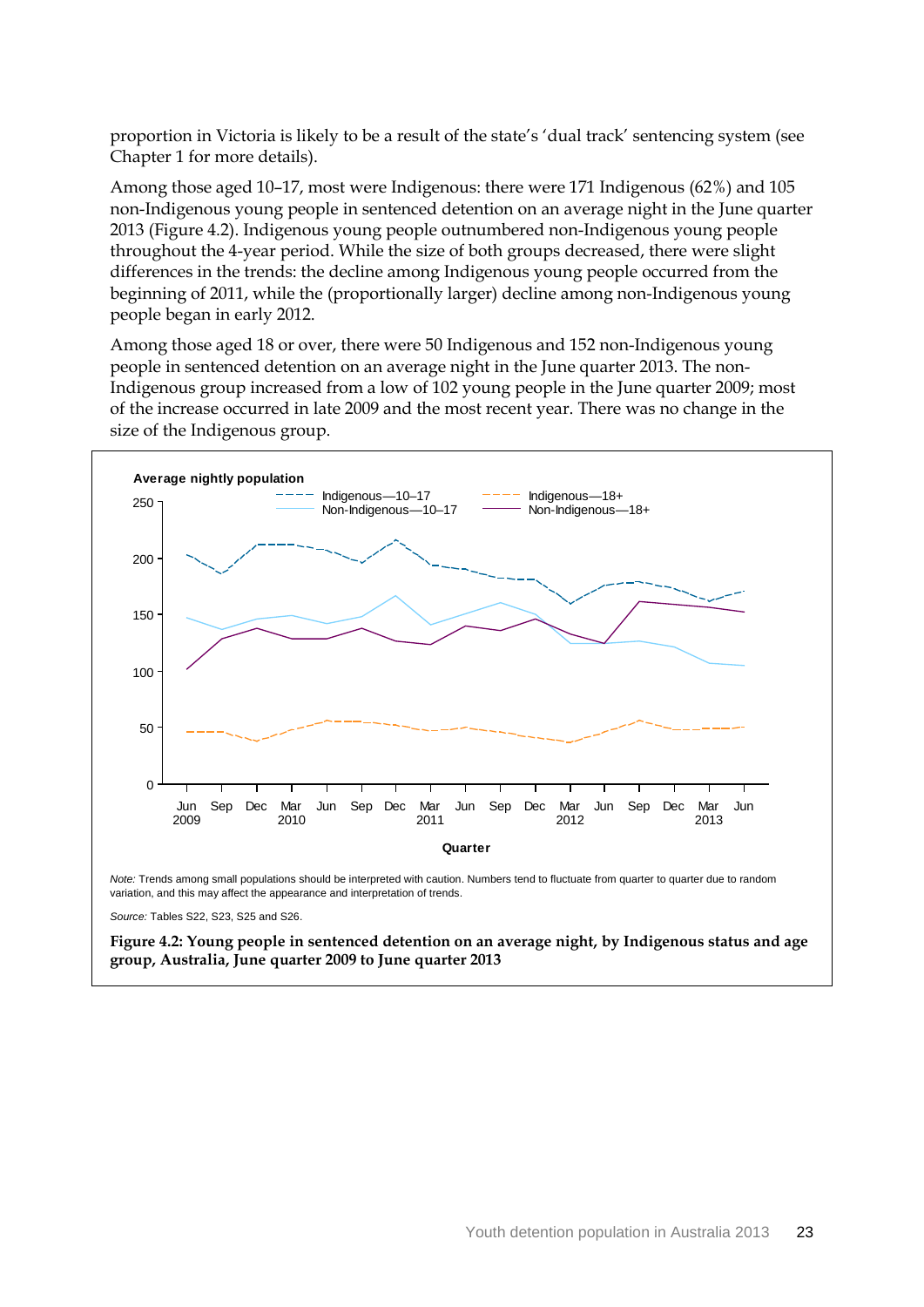On an average night in the June quarter 2013, there were 450 males (94%) and 30 females in sentenced detention (Figure 4.3). The vast majority (92 to 96%) were males in each quarter throughout the period.

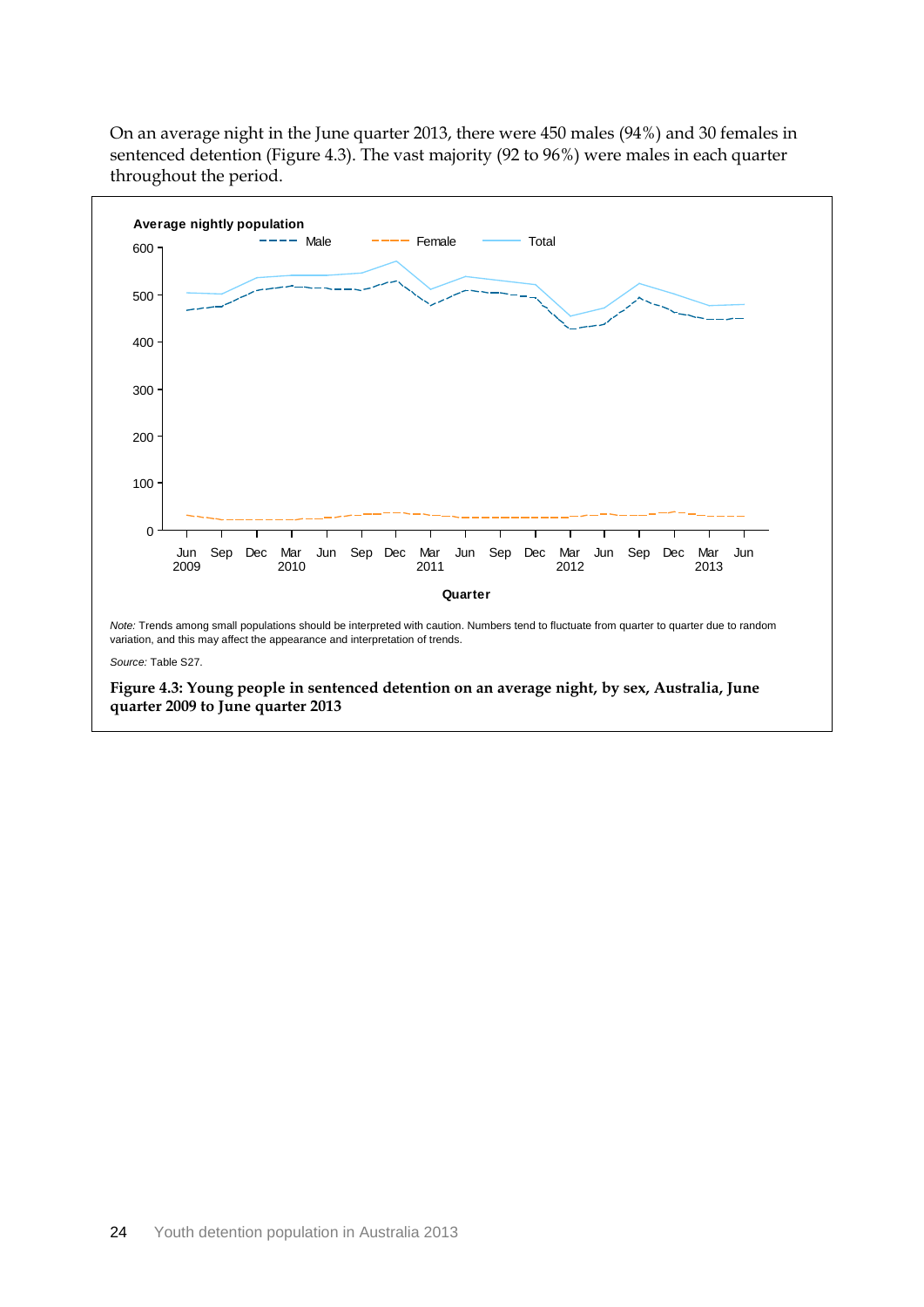### **States and territories**

New South Wales had the largest sentenced detention population throughout the 4-year period, followed by Victoria and Western Australia (Figure 4.4).

There were different trends in the sentenced population among the states and territories. Between the June quarter 2009 and the June quarter 2013, the number of young people in sentenced detention on an average night decreased in New South Wales (from 219 to 150) and South Australia (33 to 21). There were increases in Victoria (from 100 to 128) and Western Australia (79 to 102), and no clear patterns of change in the other states and territories.



**Figure 4.4: Young people in sentenced detention on an average night, by states and territories, June quarter 2009 to June quarter 2013**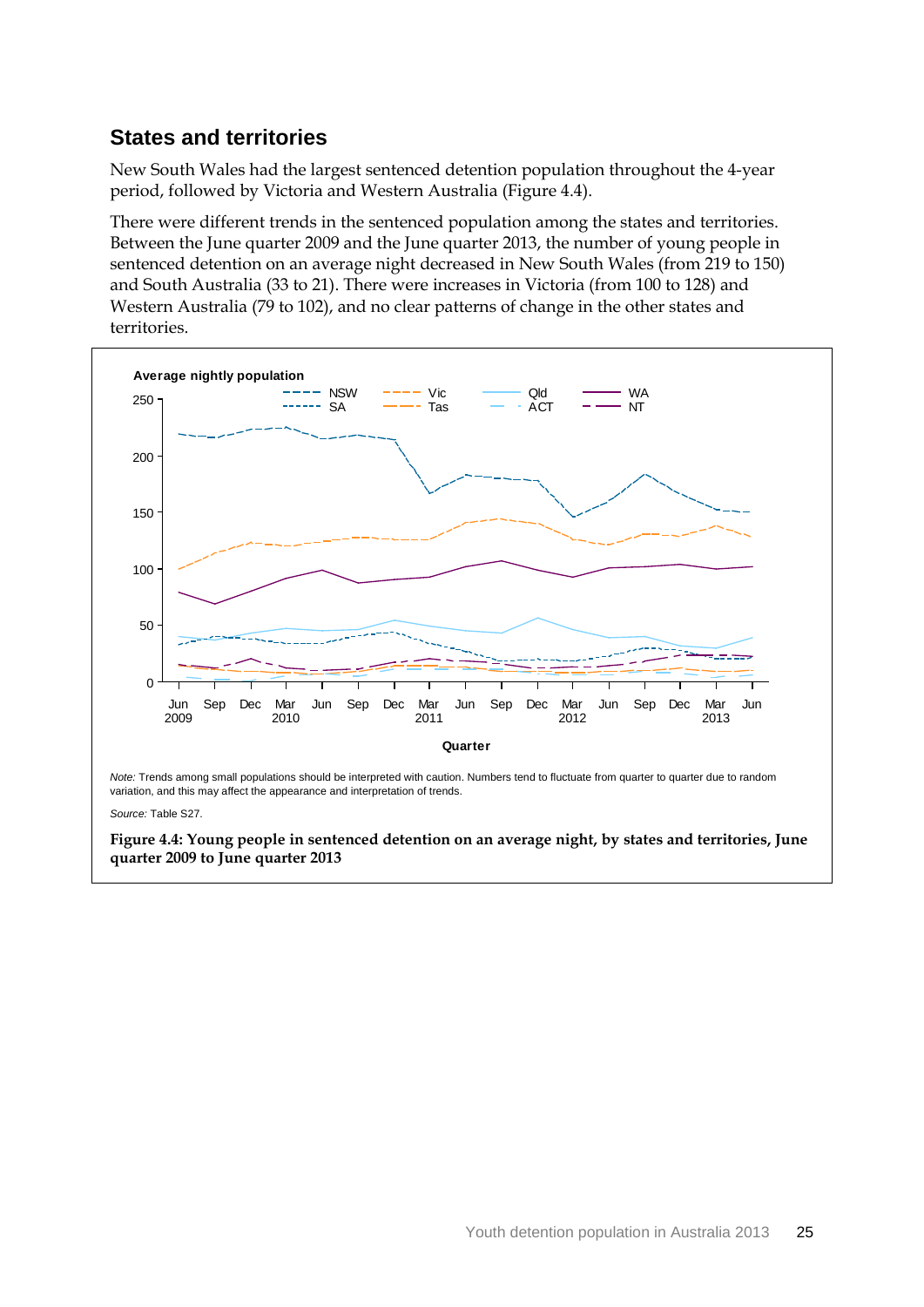## <span id="page-34-0"></span>**4.3 Rate of sentenced detention**

There were 1.2 young people aged 10–17 per 10,000 in sentenced detention on an average night in the June quarter 2013, which was a decrease from the rate in the June quarter 2009 (1.6 per 10,000) (Figure 4.5).

The rate of young people in sentenced detention was consistently lower during 2012 and early 2013 (1.2 to 1.4 per 10,000) than earlier in the 4-year period (1.5 to 1.7 per 10,000).

### **States and territories**

In the June quarter 2013, rates of young people aged 10–17 in sentenced detention ranged from 0.4 per 10,000 in Victoria to 3.4 per 10,000 in Western Australia and 8.7 per 10,000 in the Northern Territory.

Over the 4-year period, the rate decreased in New South Wales, displayed an upward trend in the Northern Territory, and showed no clear pattern among the other states and territories.

As with unsentenced detention, the Northern Territory had the highest but also the most volatile rate of sentenced detention throughout the 4-year period. The large fluctuations were due in part to the small numbers of young people involved. Rates of sentenced detention were lowest in Victoria and Queensland in most quarters during the period.



*Note:* Trends among small populations should be interpreted with caution. Numbers tend to fluctuate from quarter to quarter due to random variation, and this may affect the appearance and interpretation of trends.

*Source:* Table S30.

**Figure 4.5: Young people aged 10–17 in sentenced detention on an average night, by states and territories, June quarter 2009 to June quarter 2013 (rate)**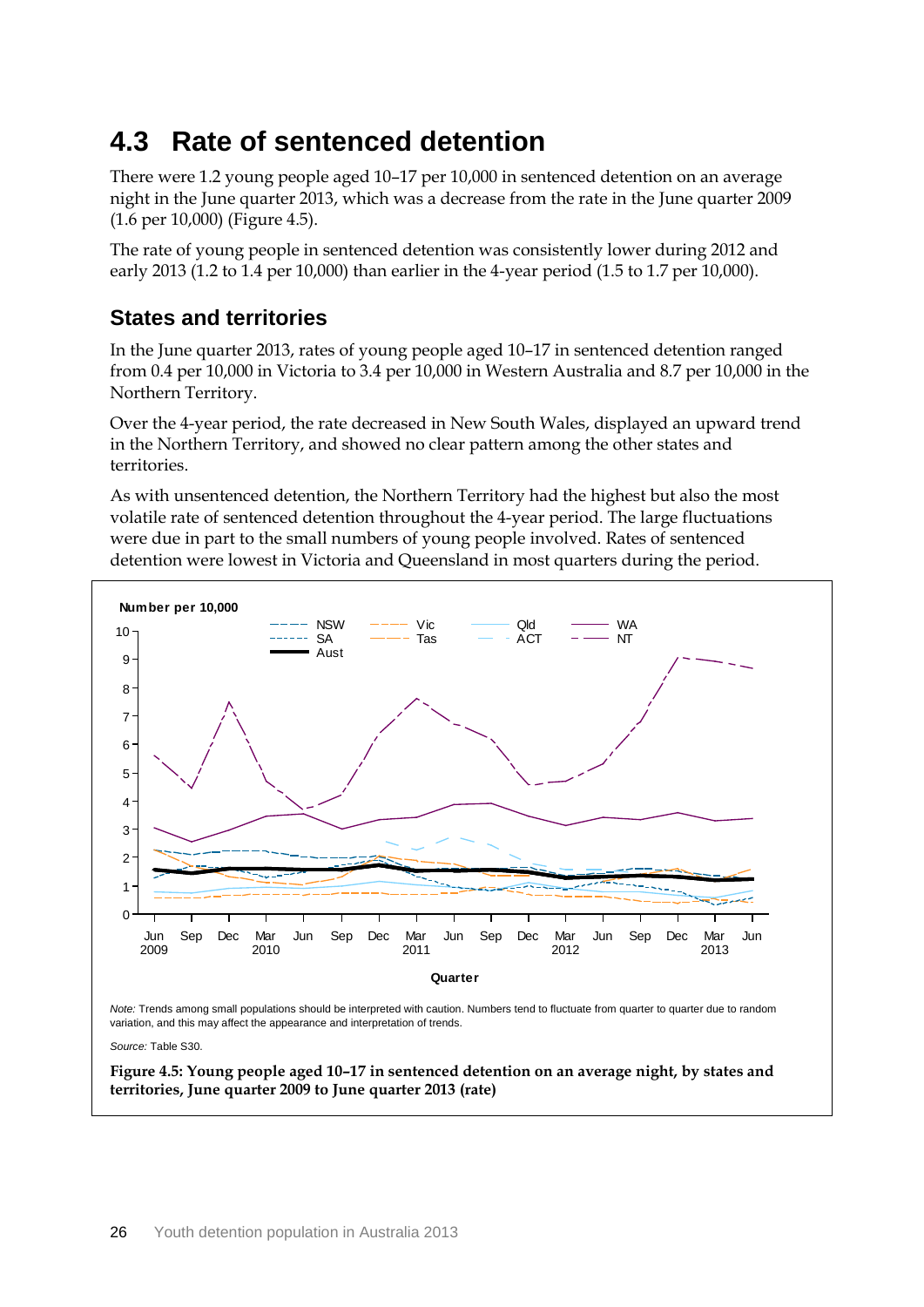### **Indigenous status**

In the June quarter 2013, Indigenous young people were 34 times as likely as non-Indigenous young people to be in sentenced detention on an average night (Figure 4.6). This was an increase from 29 times as likely in the June quarter 4 years earlier. There was a steady increase in the rate ratio from the September quarter 2011 onwards.

The increase was due to a proportionally larger drop in the non-Indigenous sentenced detention rate (from 0.7 to 0.5 per 10,000) than the Indigenous rate (from 19.7 to 16.4 per 10,000) over the 4-year period (Table S30). Much of this change occurred from early 2012 onwards.



**Figure 4.6: Level of Indigenous over-representation among young people aged 10–17 in sentenced detention, Australia, June quarter 2009 to June quarter 2013 (rate ratio)**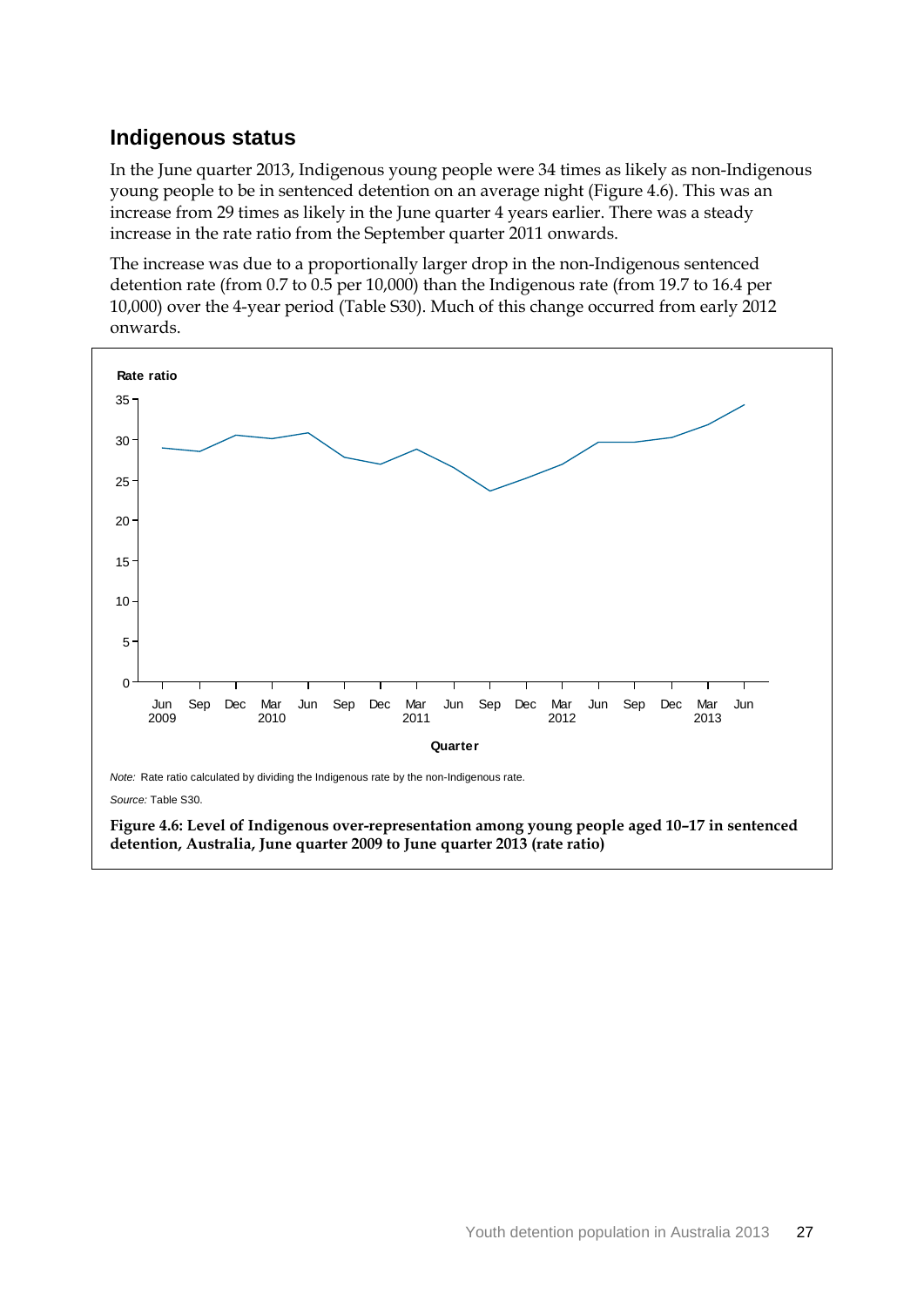# **5 State and territory trends**

This chapter gives an overview of the key trends in youth detention in each state and territory between the June quarter 2009 and the June quarter 2013.

# **5.1 Key points**

#### **Over the 4-year period (June quarter 2009 to June quarter 2013):**

#### **New South Wales**

- The number of young people in detention on an average night decreased (from 424 to 317), as did the rate of those aged 10–17 (4.8 to 3.3 per 10,000).
- Decreases in numbers and rates occurred in sentenced and unsentenced detention.

#### **Victoria**

- While the number of young people of all ages in detention remained relatively stable, there was a slight decrease in the rate of those aged 10–17 (1.4 to 0.9 per 10,000).
- Rates of unsentenced and sentenced detention were similar.

#### **Queensland**

- The number and rate of young people in detention increased (from 119 to 180 young people and from 2.5 to 3.7 per 10,000); most of the increase occurred in the most recent year.
- This was driven by a rise in the number of young people in unsentenced detention.

#### **Western Australia**

- The number and rate of young people in detention fluctuated from 152 to 200 on an average night each quarter, or 6.0 to 7.8 per 10,000 aged 10–17.
- The number and rate in unsentenced and sentenced detention were stable over time.

#### **South Australia**

- The number and rate of young people in detention on an average night fluctuated each quarter (58 to 75 young people and 2.5 to 3.6 per 10,000 aged 10–17).
- The unsentenced population outnumbered the sentenced from June 2011 onwards.

#### **Tasmania**

- There was a steady decline in the number (from 32 to 17) and rate (from 5.5 to 2.9 per 10,000) of young people in detention on an average night.
- This was mainly due to a decrease in unsentenced detention.

#### **Australian Capital Territory**

- The number and rate in detention were highest between 2010 and mid-2012.
- The unsentenced population was larger than the sentenced in most quarters.

#### **Northern Territory**

- Despite small and fluctuating numbers, there were overall increases in the number (from 33 to 49) and rate (from 12.2 to 18.7 per 10,000) of young people in detention.
- Most of those in detention in each quarter were Indigenous.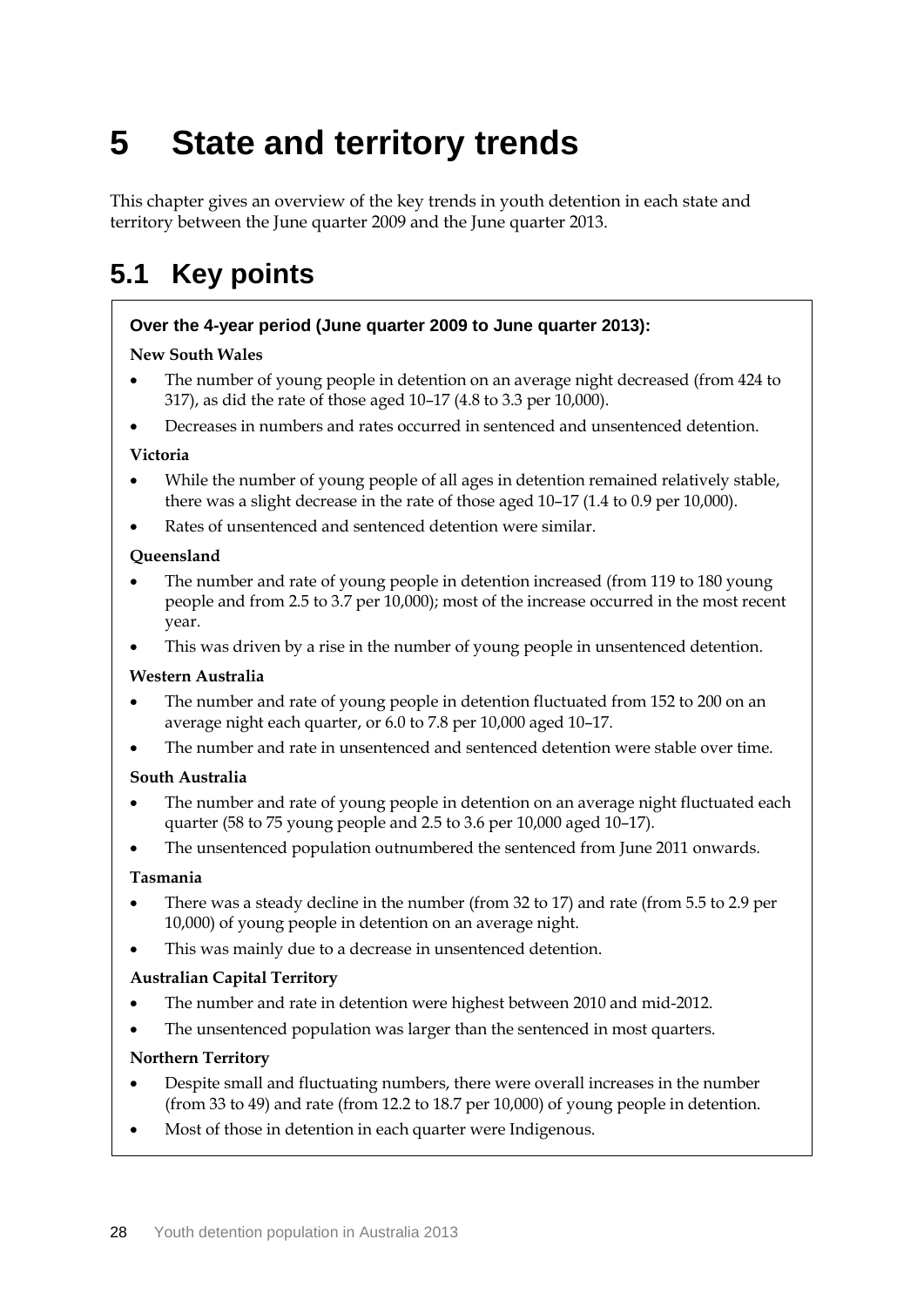# **5.2 New South Wales**

#### **Numbers**

There were 317 young people in detention in New South Wales on an average night in the June quarter 2013, down from 424 in the June quarter 2009 (Figure 5.1). There was a steady decline in the number on an average night each quarter from early 2010 onwards.

Similar numbers of sentenced and unsentenced young people were in detention in New South Wales on an average night each quarter throughout the 4-year period. Between the June quarter 2009 and the June quarter 2013, there were decreases in the numbers of young people in both sentenced (down 32% to 150 young people) and unsentenced detention (down 19% to 167).

Over the most recent year, numbers fluctuated slightly, with small overall decreases in both sentenced and unsentenced detention.



*Source:* Tables S7, S17 and S27.

**Figure 5.1: Young people in detention on an average night, by legal status, New South Wales, June quarter 2009 to June quarter 2013**

## **Rates**

There were 3.3 young people aged 10–17 per 10,000 in detention on an average night in the most recent quarter: 2.0 per 10,000 in unsentenced detention and 1.3 per 10,000 in sentenced detention (Figure 5.2).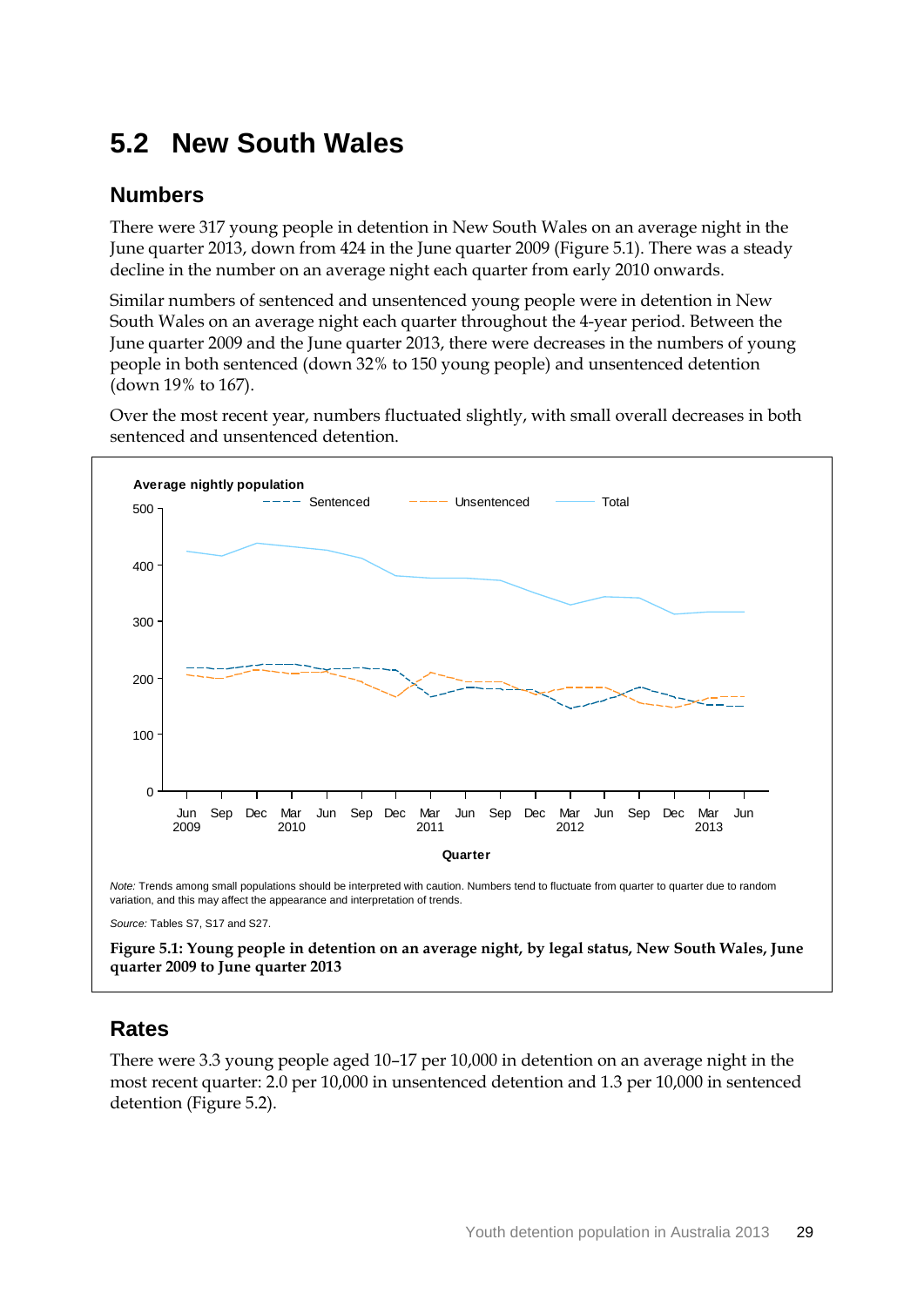Over the 4-year period, there was a relatively steady decline in the rate of young people aged 10–17 in detention on an average night each quarter (from 4.8 per 10,000 in the June quarter 2009 to 3.3 per 10,000 in the June quarter 2013).

Similar to the pattern in the numbers of young people in detention, there was a slightly more pronounced decrease in the rate of young people aged 10–17 in sentenced (from 2.2 to 1.3 per 10,000) than in unsentenced detention (from 2.5 to 2.0 per 10,000).



*Source:* Tables S10, S20 and S30.

**Figure 5.2: Young people aged 10–17 in detention on an average night, by legal status, New South Wales, June quarter 2009 to June quarter 2013 (rate)**

#### **Indigenous status**

On an average night in the June quarter 2013, there were 76 Indigenous and 72 non-Indigenous young people in sentenced detention, along with 80 Indigenous and 84 non-Indigenous young people in unsentenced detention (Figure 5.3).

These four groups remained similar in size to one another throughout the 4-year period. Despite fluctuations from quarter to quarter, each of the groups showed a similar decline from early 2010 onwards.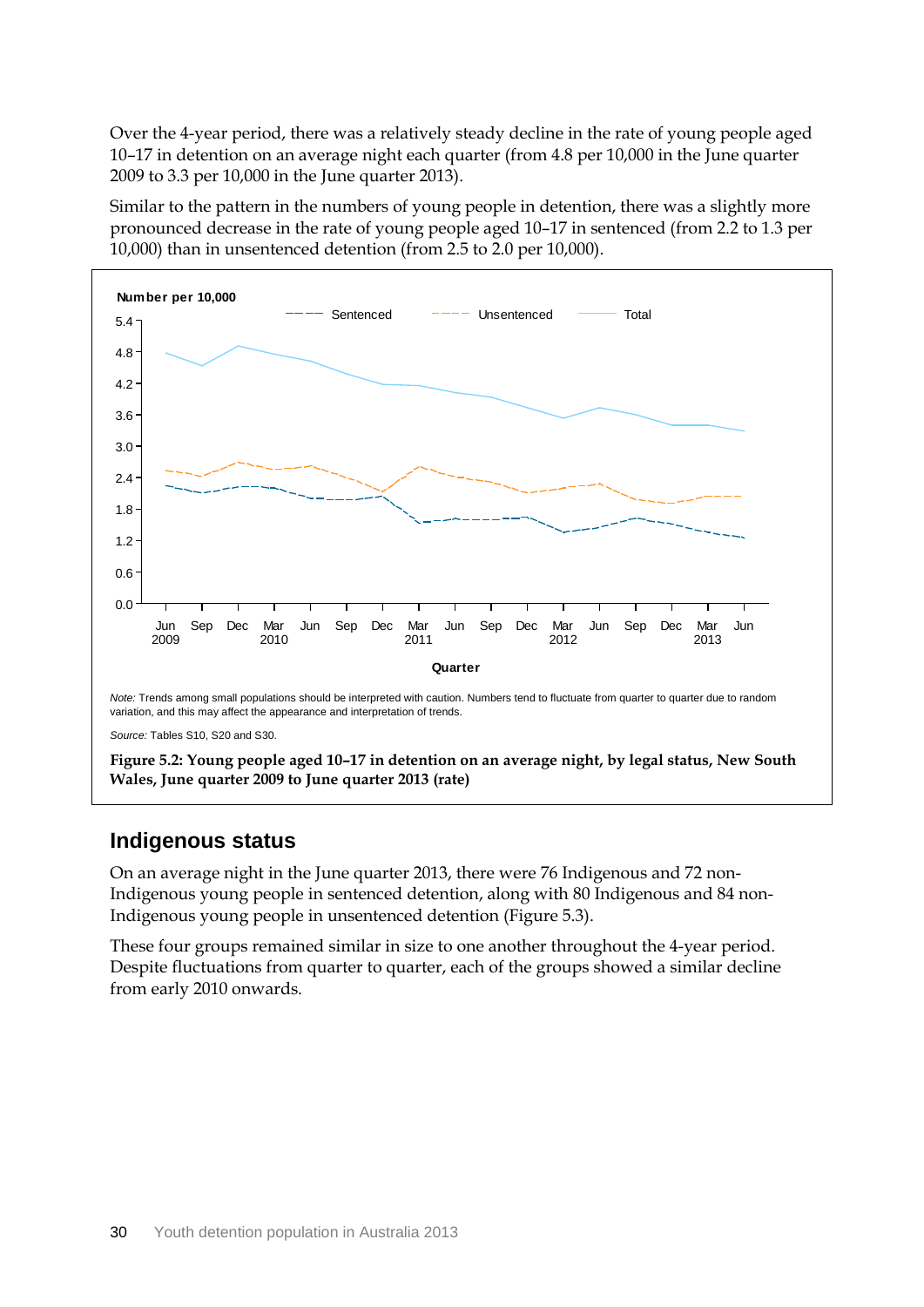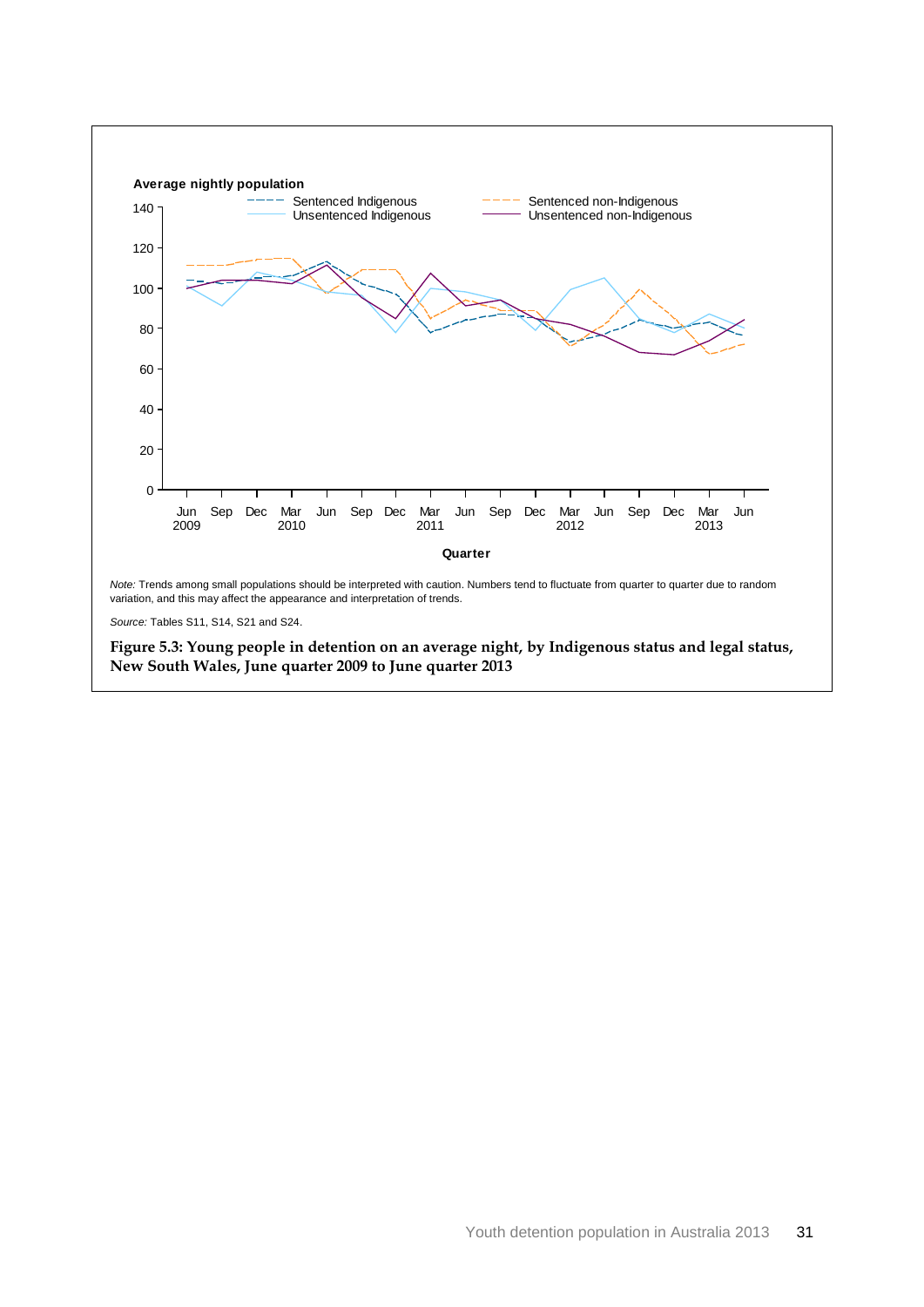# **5.3 Victoria**

#### **Numbers**

In the most recent quarter, there were 157 young people in detention in Victoria on an average night (Figure 5.4). The detention population was relatively stable throughout most of the 4-year period, ranging between 143 (June quarter 2009) and 182 (June quarter 2011).

Most young people in detention in Victoria were serving a sentence, and this proportion increased slightly over the 4 years (from 70% to 82%). The average nightly sentenced population increased between the June quarter 2009 and the June quarter 2013 (from 100 to 128), while the unsentenced population was relatively stable, with a slight decrease overall (from 44 to 29).





### **Rates**

Over the 4-year period, there was a decrease in the rate of young people aged 10–17 in detention on an average night in Victoria, from 1.4 per 10,000 in the June quarter 2009 to 0.9 per 10,000 in the June quarter 2013 (Figure 5.5). The decrease occurred from the December quarter 2011 onwards.

Rates of young people aged 10–17 in unsentenced and sentenced detention remained similar to one another over the 4-year period. Differences between the numbers of young people (of all ages) and rates of young people aged 10–17 in detention in Victoria were due to the fact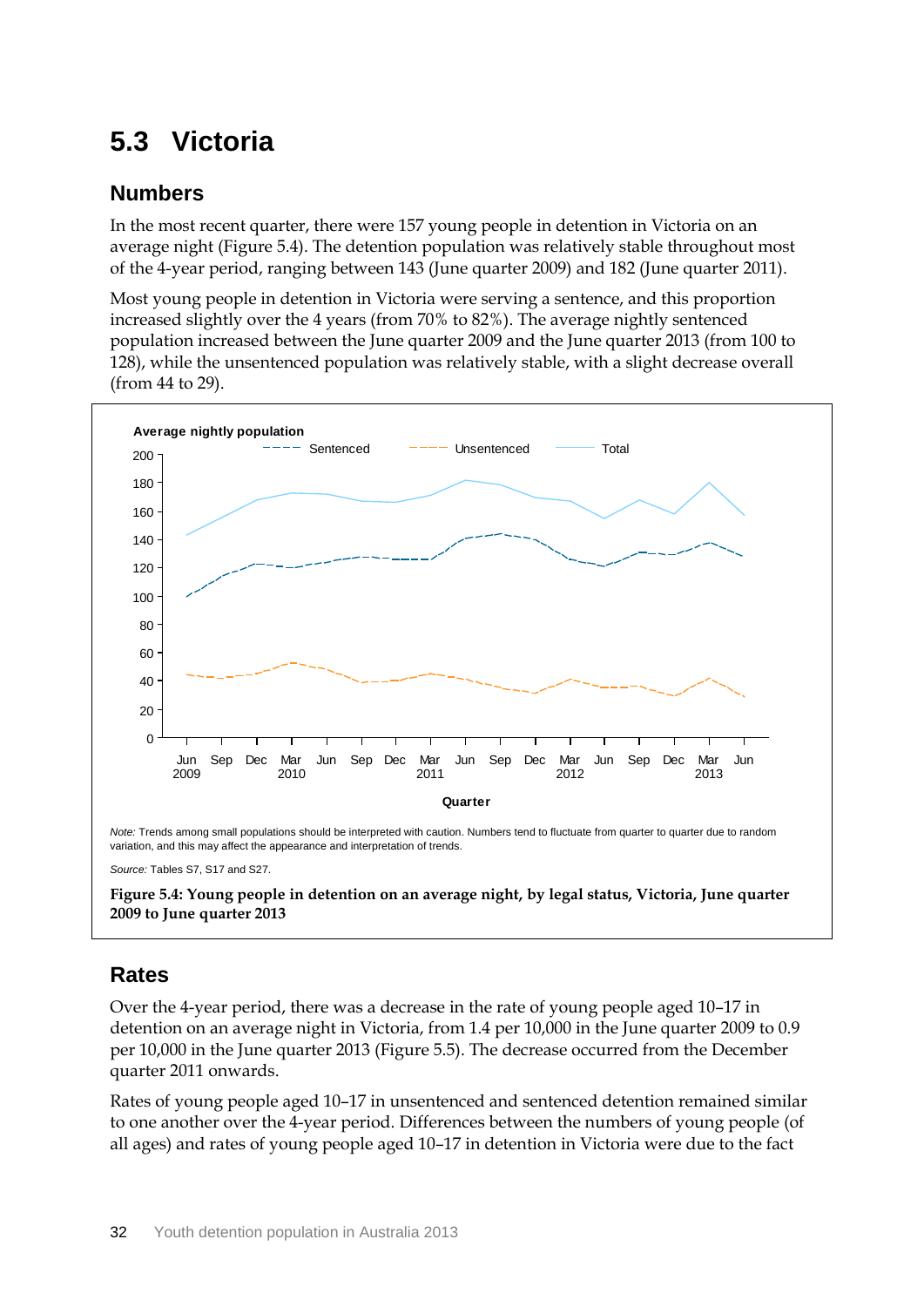that a high proportion of those in detention were aged 18 or over (49% in the June quarter 2009, increasing to 70% in the most recent quarter) (tables S7 and S9). The high proportion of young people aged 18 or over is likely to be due to the 'dual track' sentencing system operating in Victoria, whereby some young people aged 18–20 may be sentenced to detention in a youth facility rather than an adult prison (see Chapter 1).



**Figure 5.5: Young people aged 10–17 in detention on an average night, by legal status, Victoria, June quarter 2009 to June quarter 2013 (rate)**

#### **Indigenous status**

Sentenced non-Indigenous young people were consistently the largest group in detention in Victoria, and made up three-quarters (75%) of those in detention on an average night in the June quarter 2013 (Figure 5.6). This group ranged from 82 young people in the June quarter 2009 to 126 in the December quarter 2011 and March quarter 2013, with an overall slight upward trend over the 4 years. There were no marked trends among the other three groups.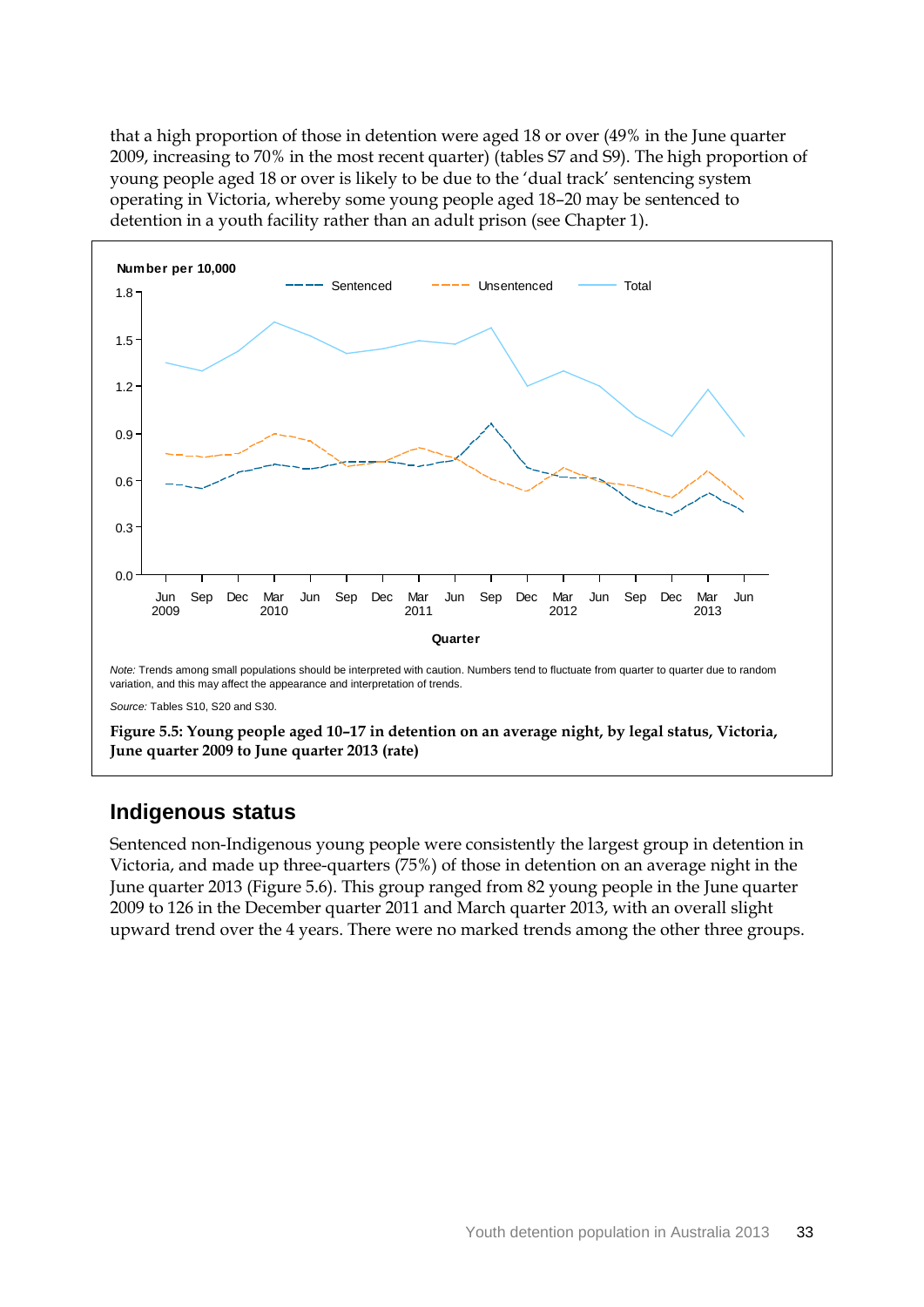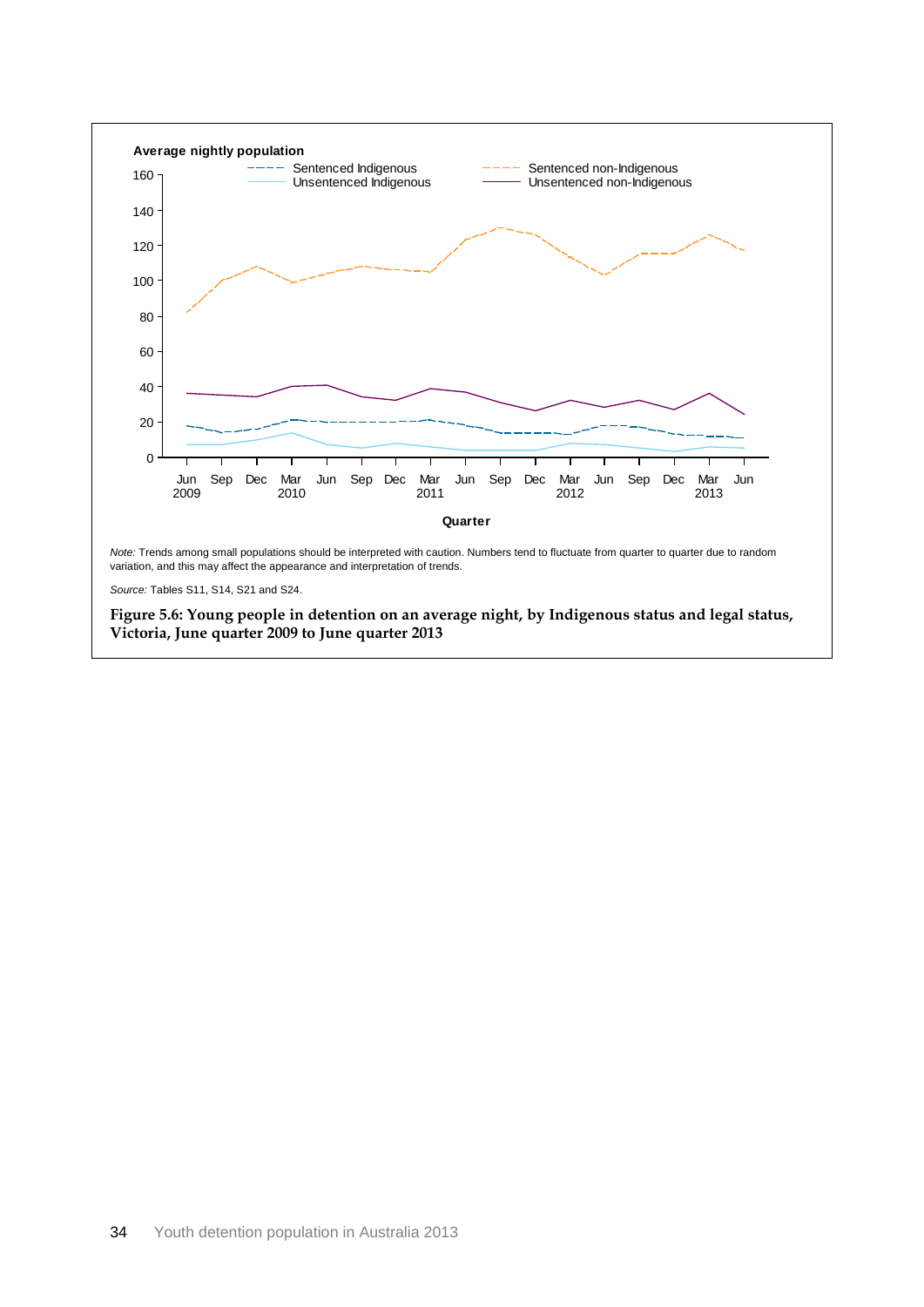# **5.4 Queensland**

#### **Numbers**

The number of young people in detention on an average night in Queensland increased over the 4-year period, from 119 in the June quarter 2009 to a high of 180 in the June quarter 2013 (Figure 5.7). Most of the increase occurred in the most recent year (from the June quarter 2012 onwards).

The rise was driven by an increase in the number of young people in unsentenced detention. There were 75 to 99 young people in unsentenced detention on an average night each quarter until the March quarter 2012, after which there was a steady increase to 141 in the most recent quarter. Those in unsentenced detention outnumbered those in sentenced detention in each quarter (30 to 56) throughout the 4-year period.



**quarter 2009 to June quarter 2013**

### **Rates**

Very few young people in detention in Queensland are aged 18 or over, as the upper age limit in the youth justice system is 16 years at the time the offence was committed or allegedly committed (it is 17 years in other states and territories; see Chapter 1). Therefore, trends in the rates of young people aged 10–17 in detention were very similar to the trends in the numbers of young people of all ages.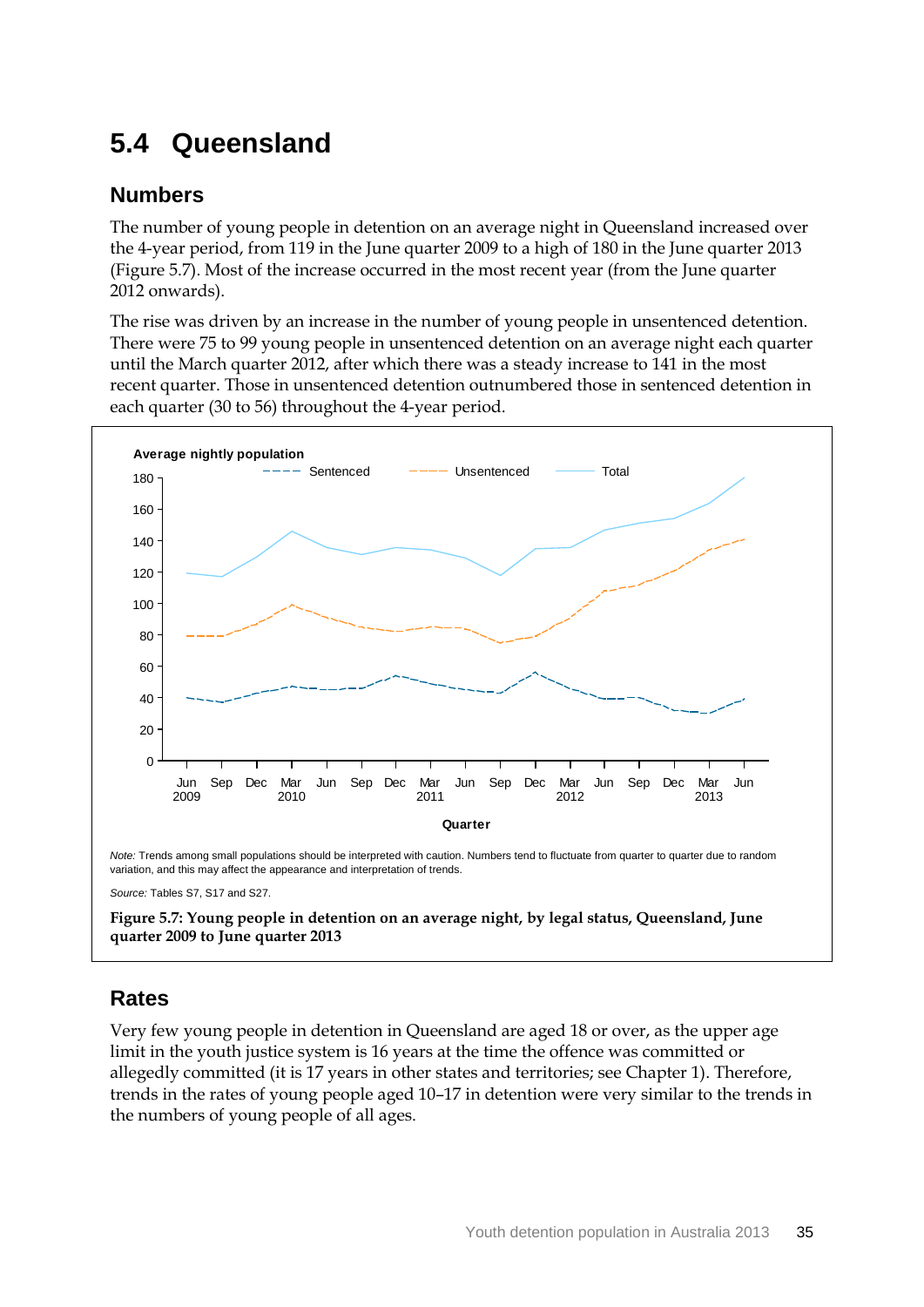Over the 4-year period, there was an overall increase in the rate of young people in detention on an average night, from 2.5 per 10,000 in the June quarter 2009 to a high of 3.7 per 10,000 in the most recent quarter (Figure 5.8).

Again, this was driven by an increase in the rate of unsentenced detention (from 1.7 to 2.9 per 10,000 over the 4-year period), with most of the change occurring over the most recent year. The rate of young people in sentenced detention on an average night ranged from 0.6 to 1.1 per 10,000 each quarter over the 4-year period.



*Source:* Tables S10, S20 and S30.

**Figure 5.8: Young people aged 10–17 in detention on an average night, by legal status, Queensland, June quarter 2009 to June quarter 2013 (rate)**

#### **Indigenous status**

The increase in the unsentenced population in the most recent year mainly occurred among Indigenous young people (Figure 5.9). There were 40 to 60 Indigenous young people in unsentenced detention each quarter between the June quarter 2009 and the March quarter 2012, rising to 72 to 93 in the most recent year. Unsentenced Indigenous young people were the largest group in detention each quarter throughout the period.

There were no consistent trends among the other groups. On an average night each quarter, there were 29 to 49 non-Indigenous young people in unsentenced detention, along with about 20 to 34 Indigenous and 9 to 25 non-Indigenous young people in sentenced detention.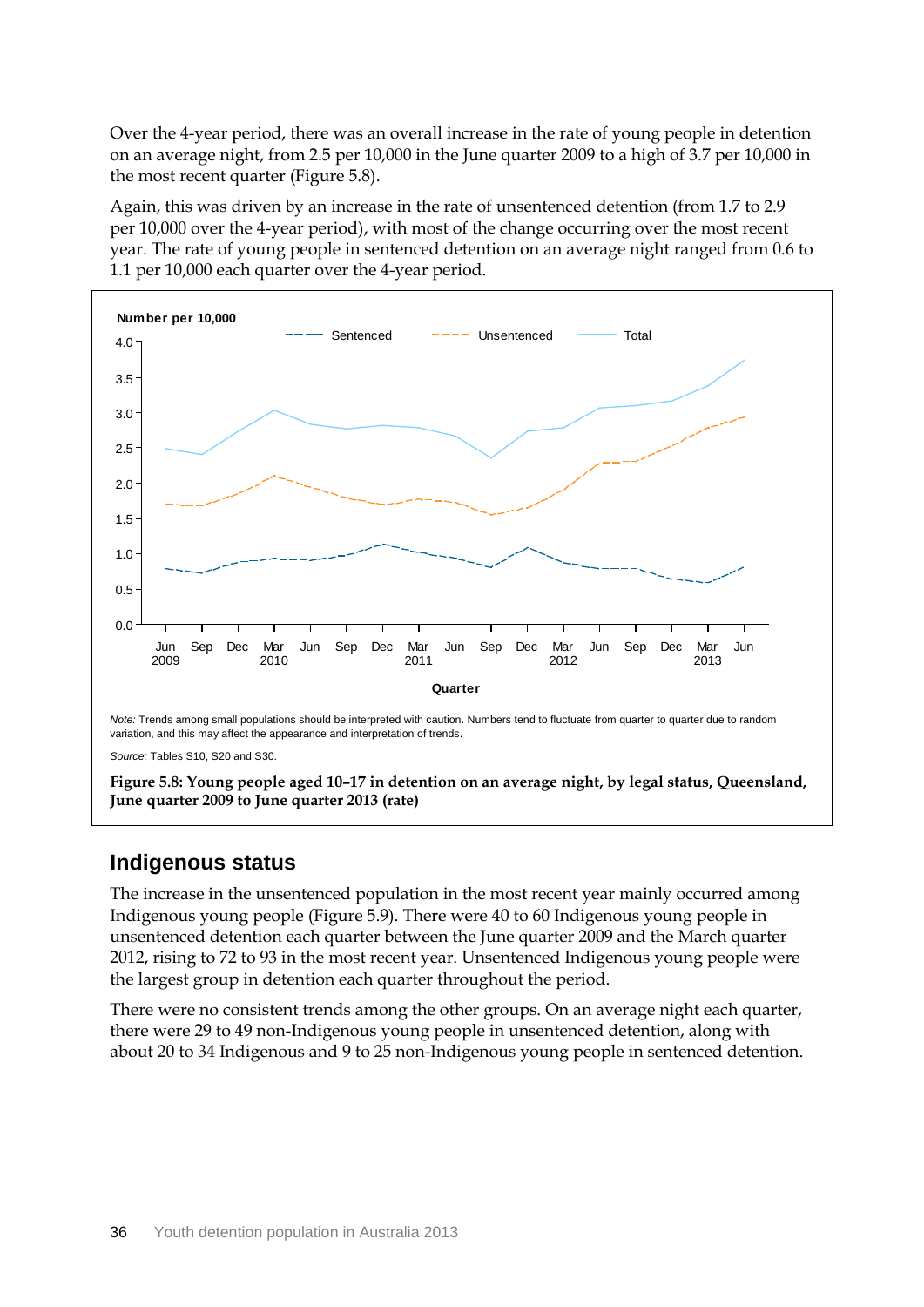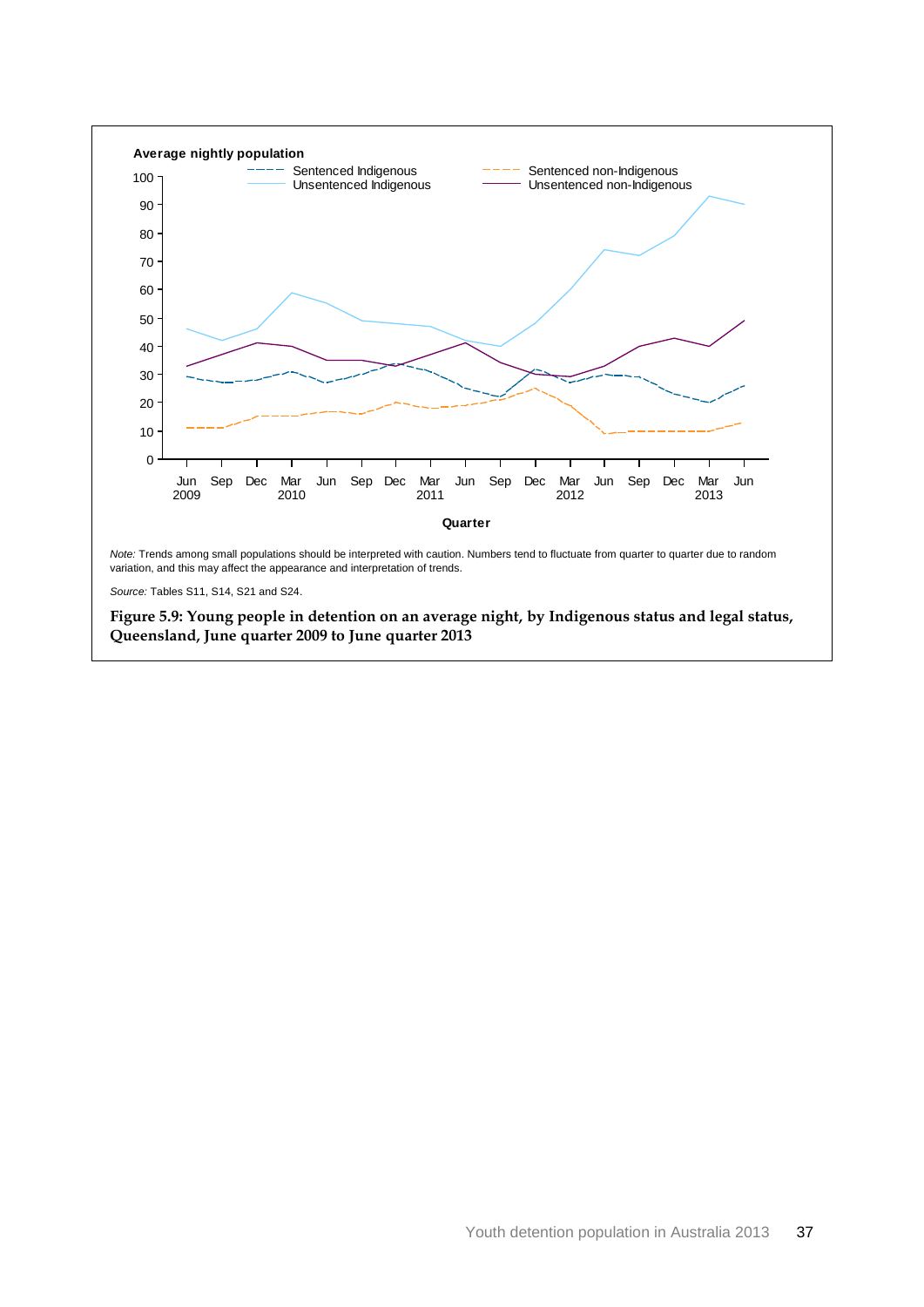# **5.5 Western Australia**

#### **Numbers**

Over the 4 years to the June quarter 2013, there were 152 to 200 young people in detention on an average night in Western Australia each quarter (173 in the June quarter 2013) (Figure 5.10). Numbers fluctuated each quarter, but were consistently lowest during 2009.

The numbers of sentenced and unsentenced young people remained similar to one another over the period, although the number of sentenced young people increased and slightly exceeded the number of unsentenced young people from the June quarter 2011 onwards.



*Source:* Tables S7, S17 and S27.

**Figure 5.10: Young people in detention on an average night, by legal status, Western Australia, June quarter 2009 to June quarter 2013**

### **Rates**

On an average night in the June quarter 2013, there were 6.1 young people aged 10–17 in detention per 10,000 in Western Australia: 2.8 per 10,000 in unsentenced detention and 3.4 per 10,000 in sentenced detention (numbers do not sum due to rounding) (Figure 5.11).

Patterns in the rates of detention among those aged 10–17 were similar to those in the numbers of young people of all ages due to the relatively small proportion of those aged 18 or older. Over the 4-year period, the rate of young people aged 10–17 in detention on an average night was lowest in the September quarter 2009 and September quarter 2012 (6.0 per 10,000) and highest in the June quarter 2011 (7.8 per 10,000).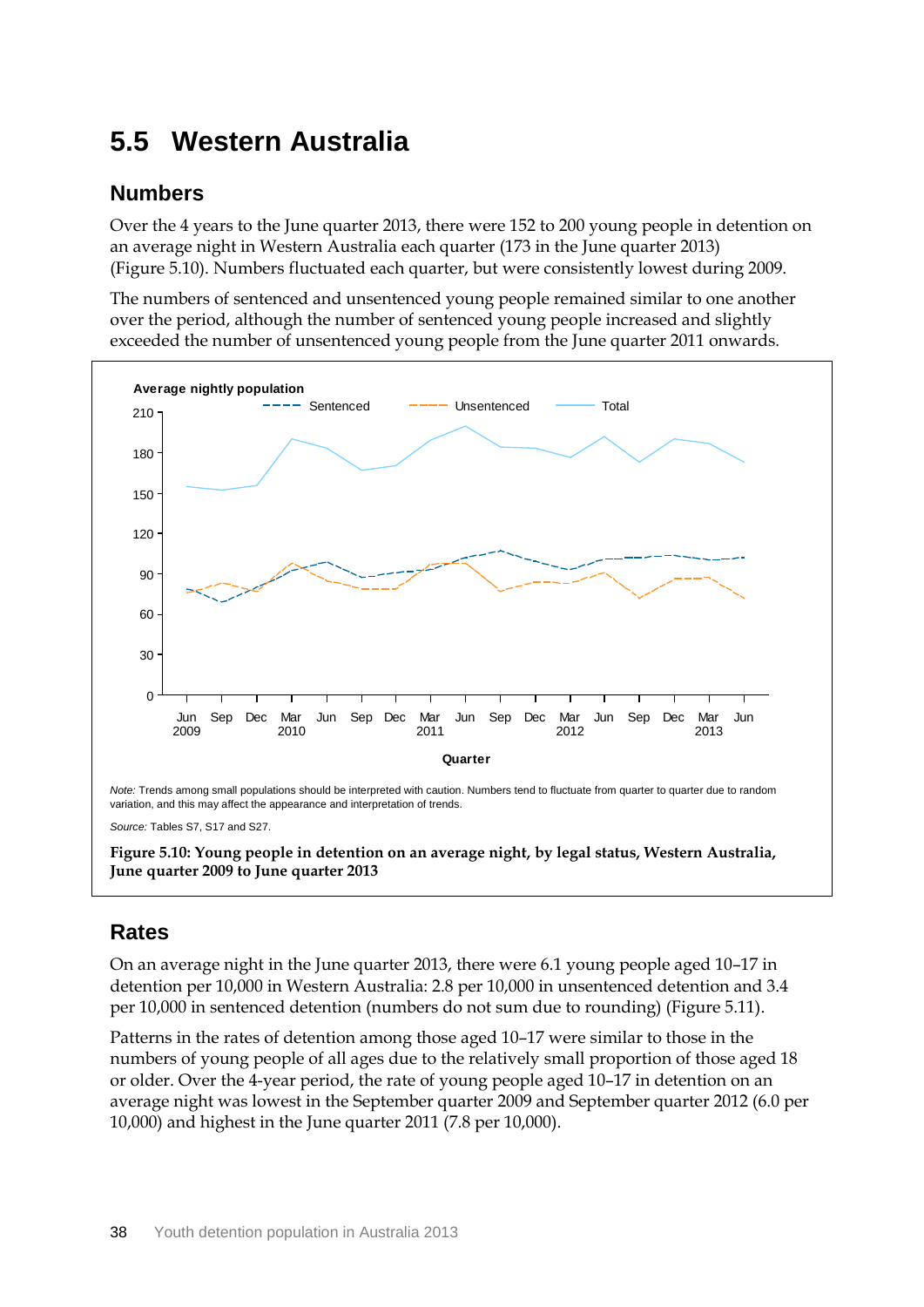The unsentenced and sentenced detention rates closely followed each other over the period and changed little over time. There were 2.7 to 4.1 young people aged 10–17 per 10,000 in unsentenced detention on an average night each quarter, and 2.5 to 3.9 per 10,000 in sentenced detention.



#### **Indigenous status**

Throughout the 4-year period, the majority (about 60 to 80%) of young people in both unsentenced and sentenced detention in Western Australia were Indigenous (Figure 5.12). The Indigenous unsentenced and sentenced groups remained similar in size over the period, with the sentenced group (55 to 75 young people) slightly outnumbering the unsentenced group (48 to 70) in most quarters.

Among non-Indigenous young people, the unsentenced and sentenced groups were also similar in size throughout the 4 years. The sentenced group increased in size over the period, and was slightly larger than the unsentenced group from the September quarter 2011 onwards.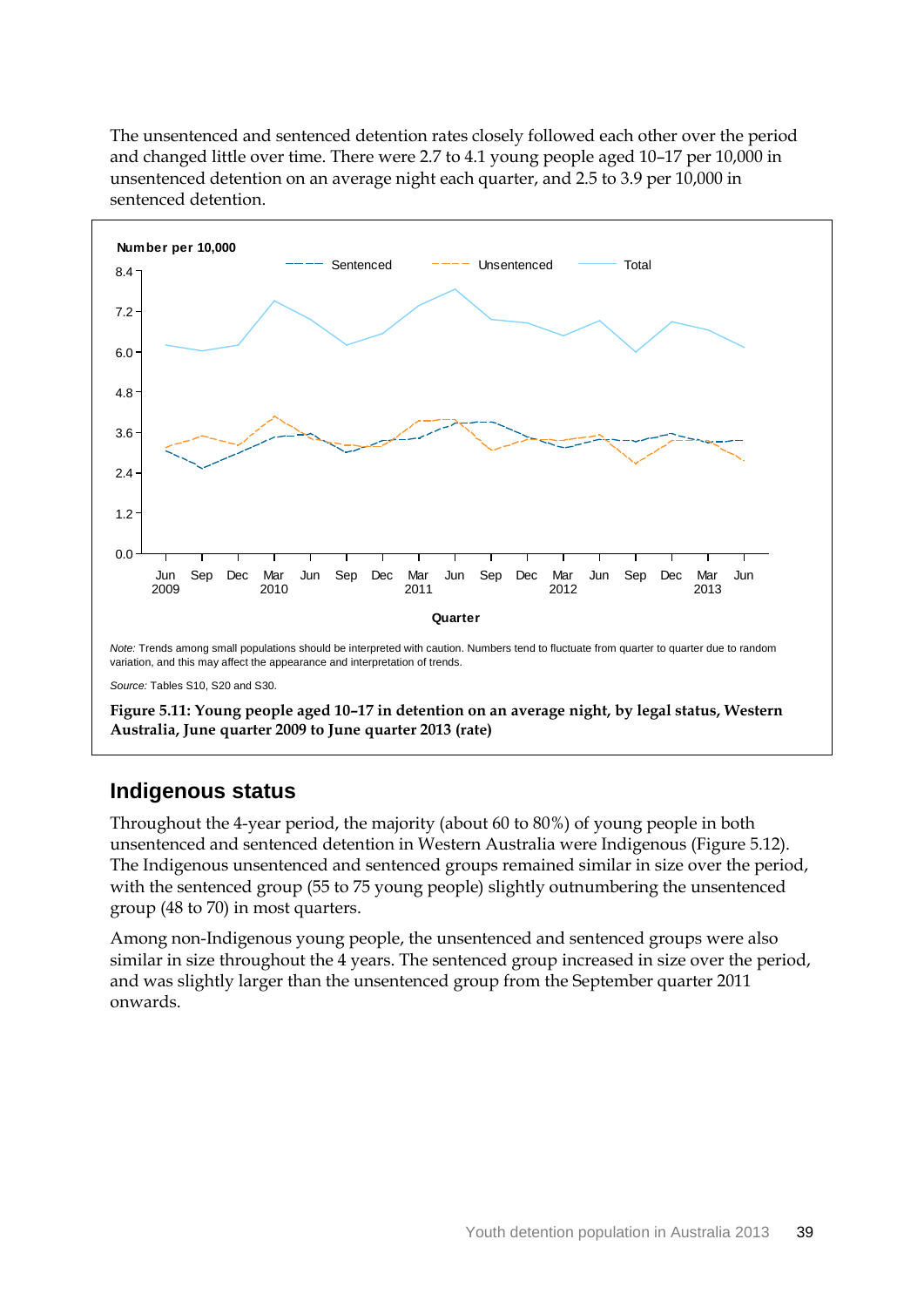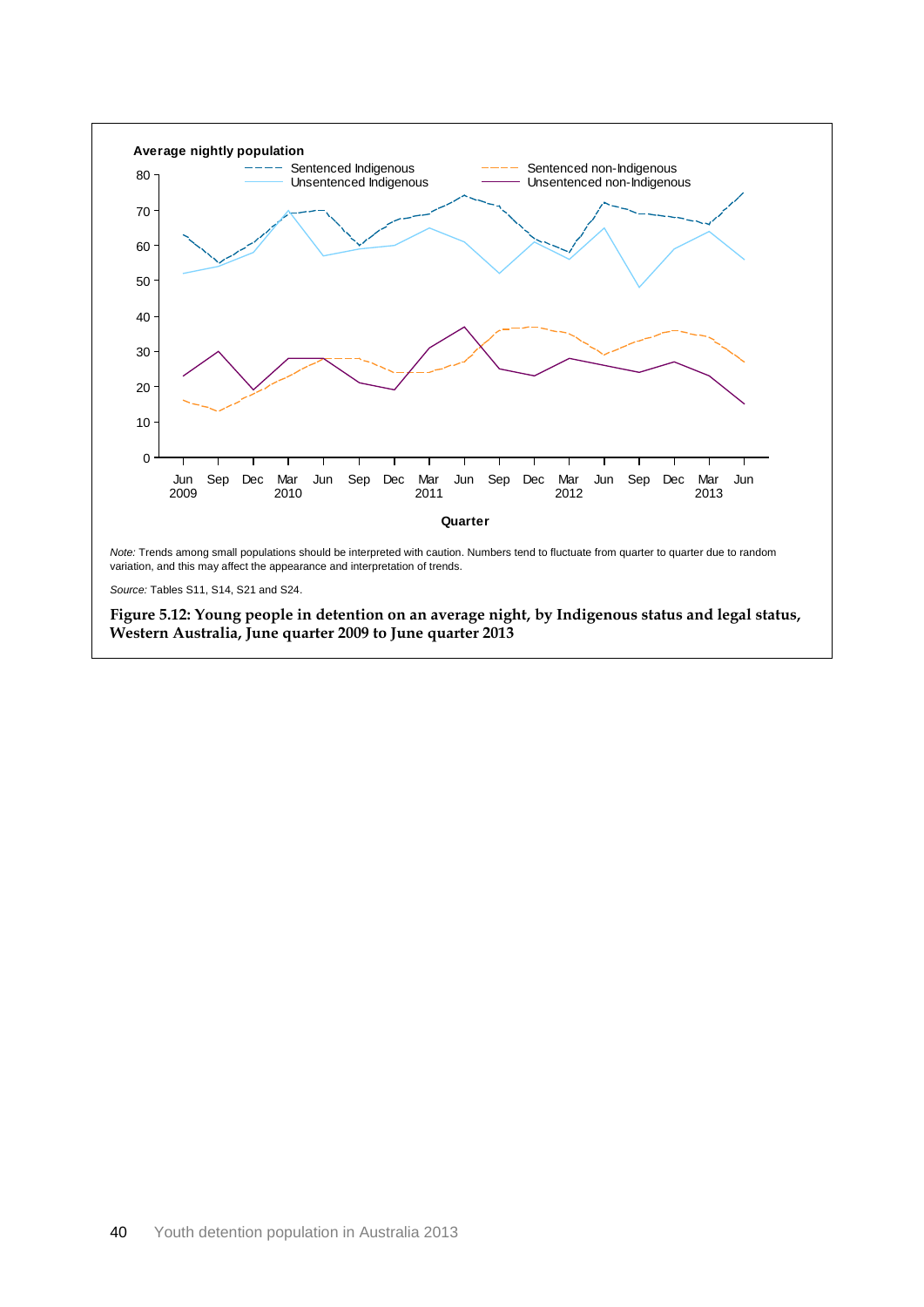# **5.6 South Australia**

#### **Numbers**

There were 58 to 75 young people in detention in South Australia on an average night in each quarter over the 4-year period (58 in the June quarter 2013) (Figure 5.13). Numbers fluctuated slightly from quarter to quarter, with no clear pattern of change.

However, there were substantially different trends in the unsentenced and sentenced populations. The sentenced population was larger than the unsentenced population in each quarter until June 2011, when the number in sentenced detention dropped and the number in unsentenced detention rose. The unsentenced population then outnumbered the sentenced population for the remainder of the period. There were 37 unsentenced and 21 sentenced young people in detention on an average night in the most recent quarter.



*Source:* Tables S7, S17 and S27.

**Figure 5.13: Young people in detention on an average night, by legal status, South Australia, June quarter 2009 to June quarter 2013**

## **Rates**

Trends in the rates of young people aged 10–17 in detention in South Australia were consistent with the trends in numbers. The rate of young people aged 10–17 in detention on an average night fluctuated from about 2.5 to 3.6 per 10,000 each quarter (2.6 in the June quarter 2013).

Rates of young people aged 10–17 in unsentenced and sentenced detention were similar (around 1.5 per 10,000) until early 2011, when the sentenced detention rate decreased (to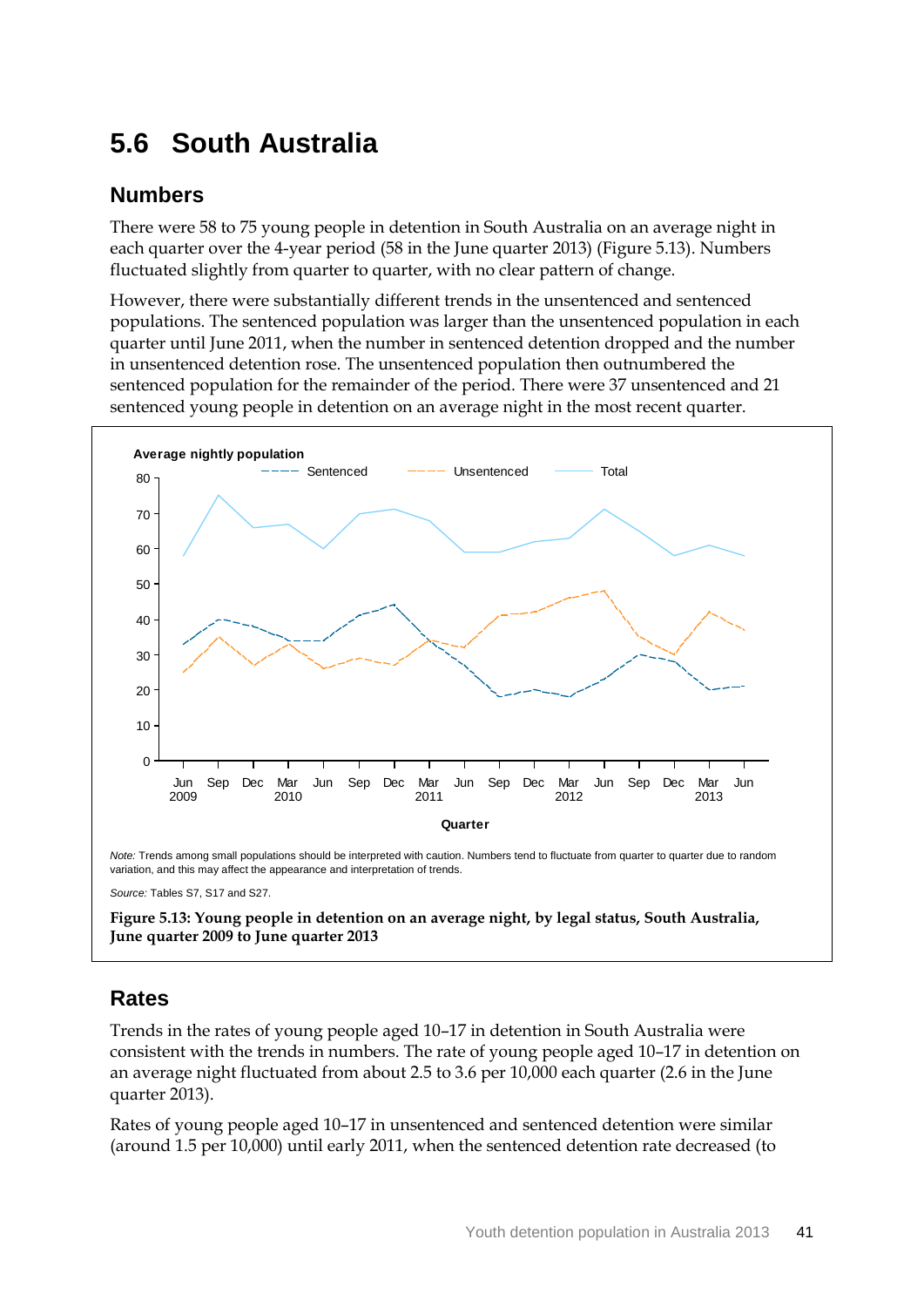

about 0.5 to 1.0 per 10,000) and the unsentenced detention rate increased (to about 2.0 to 2.5 per 10,000). In the June quarter 2013, there were 0.6 young people per 10,000 in sentenced detention on an average night and 2.1 per 10,000 in unsentenced detention.

#### **Indigenous status**

In the June quarter 2013, unsentenced non-Indigenous young people were the largest group of young people in detention in South Australia (22 young people on an average night, or 38% of all those in detention) (Figure 5.15).

The size of each of the four groups fluctuated each quarter over the 4-year period, in part because of the very small numbers involved. Overall, there were slight downward trends in both the Indigenous and non-Indigenous sentenced populations.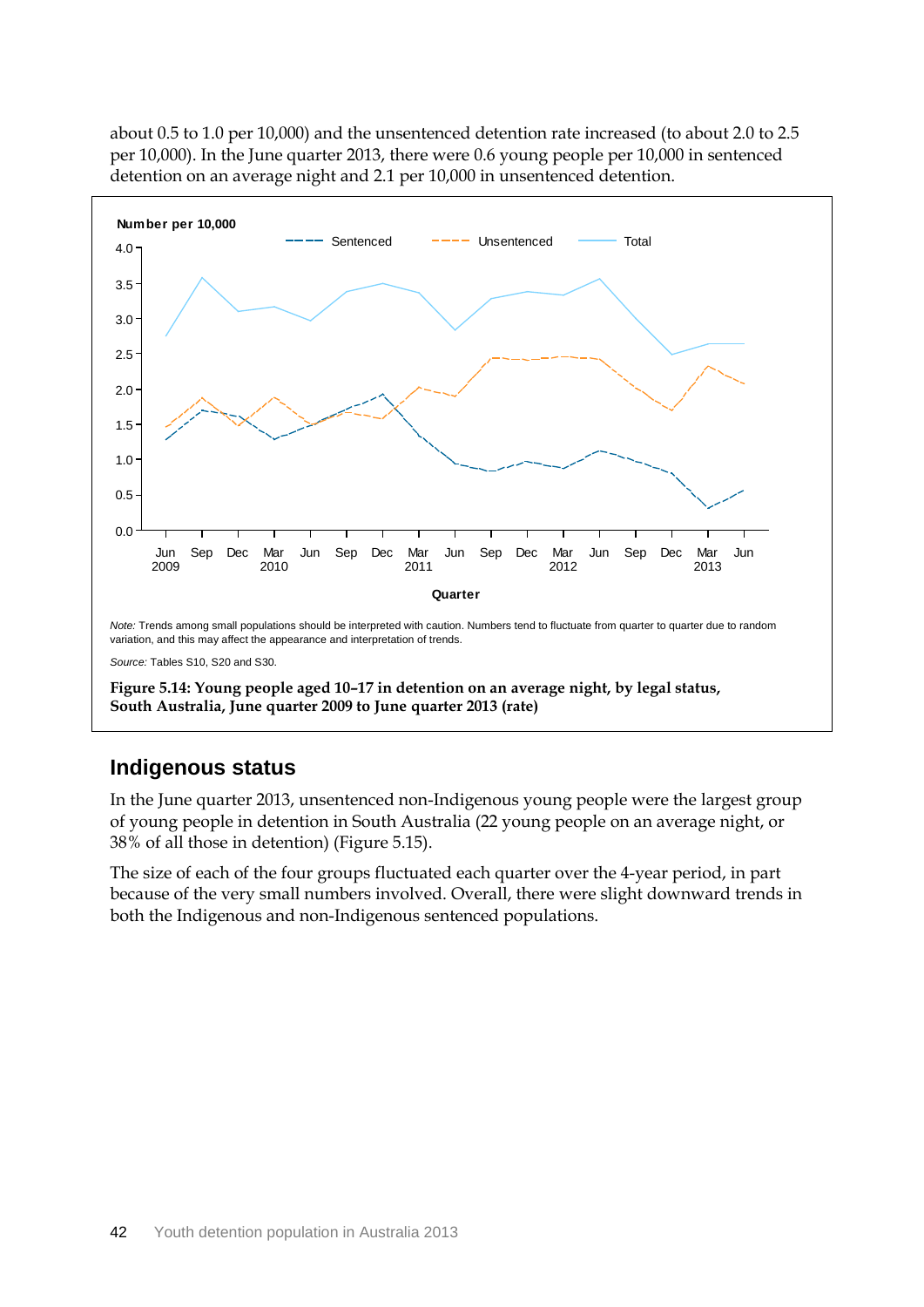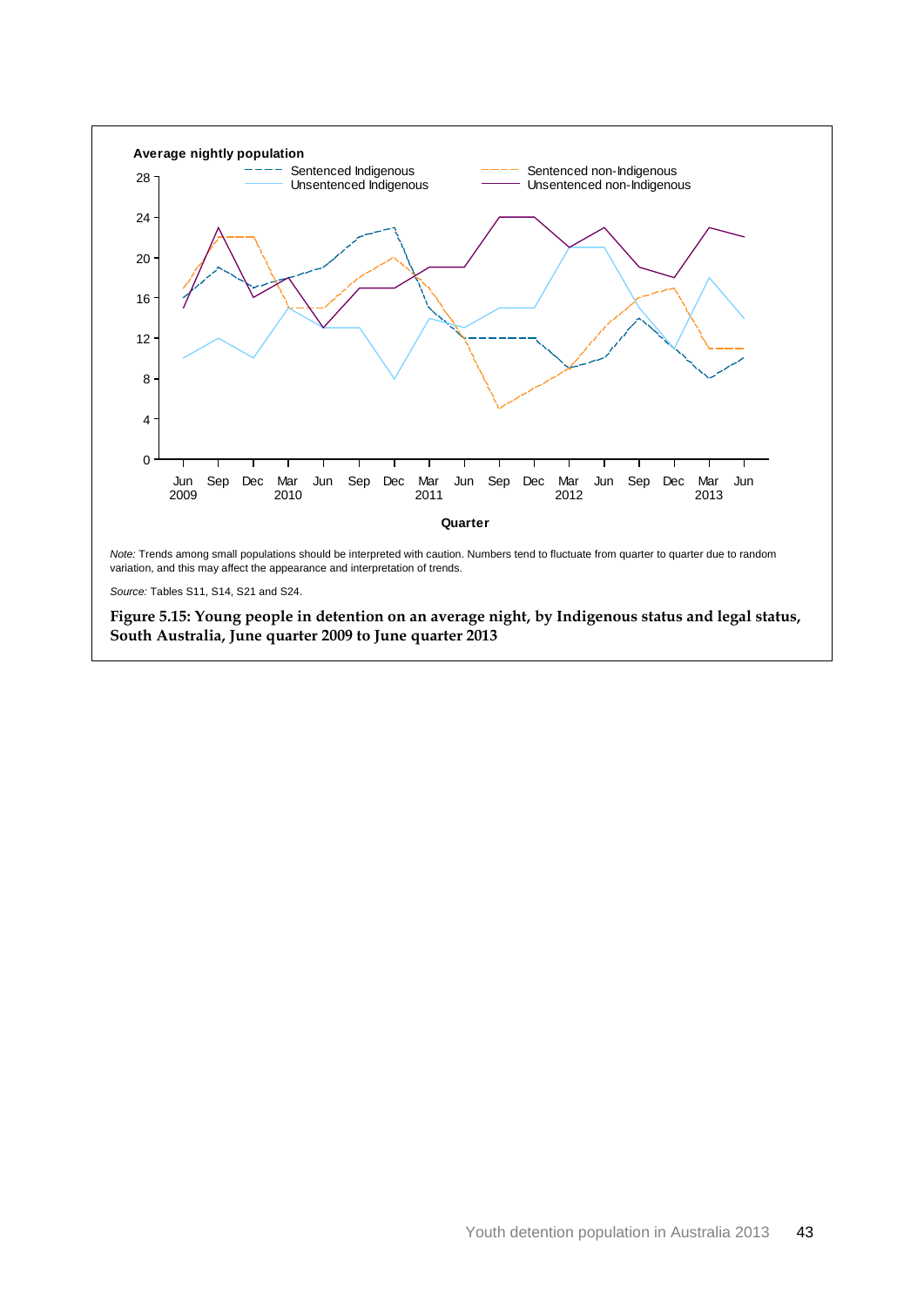# **5.7 Tasmania**

#### **Numbers**

Despite quarterly fluctuations, there was a relatively steady decrease in the number of young people in detention on an average night in Tasmania, from a high of 32 young people at the start of the 4-year period to a low of 17 in the most recent quarter (Figure 5.16).

This was driven mainly by a decrease in the number of young people in unsentenced detention, from 18 on an average night in the June quarter 2009 to 7 in the June quarter 2013.



*Source:* Tables S7, S17 and S27.

**Figure 5.16: Young people in detention on an average night, by legal status, Tasmania, June quarter 2009 to June quarter 2013**

## **Rates**

Similar to the decline in the number of young people in detention, the rate of those aged 10–17 decreased between the June quarter 2009 and the June quarter 2013, from 5.5 to 2.9 per 10,000 (Figure 5.17). While the rate of young people in sentenced detention fluctuated, the rate of those in unsentenced detention decreased overall. Rates were not calculated where there were fewer than five young people aged 10–17 in detention on an average night.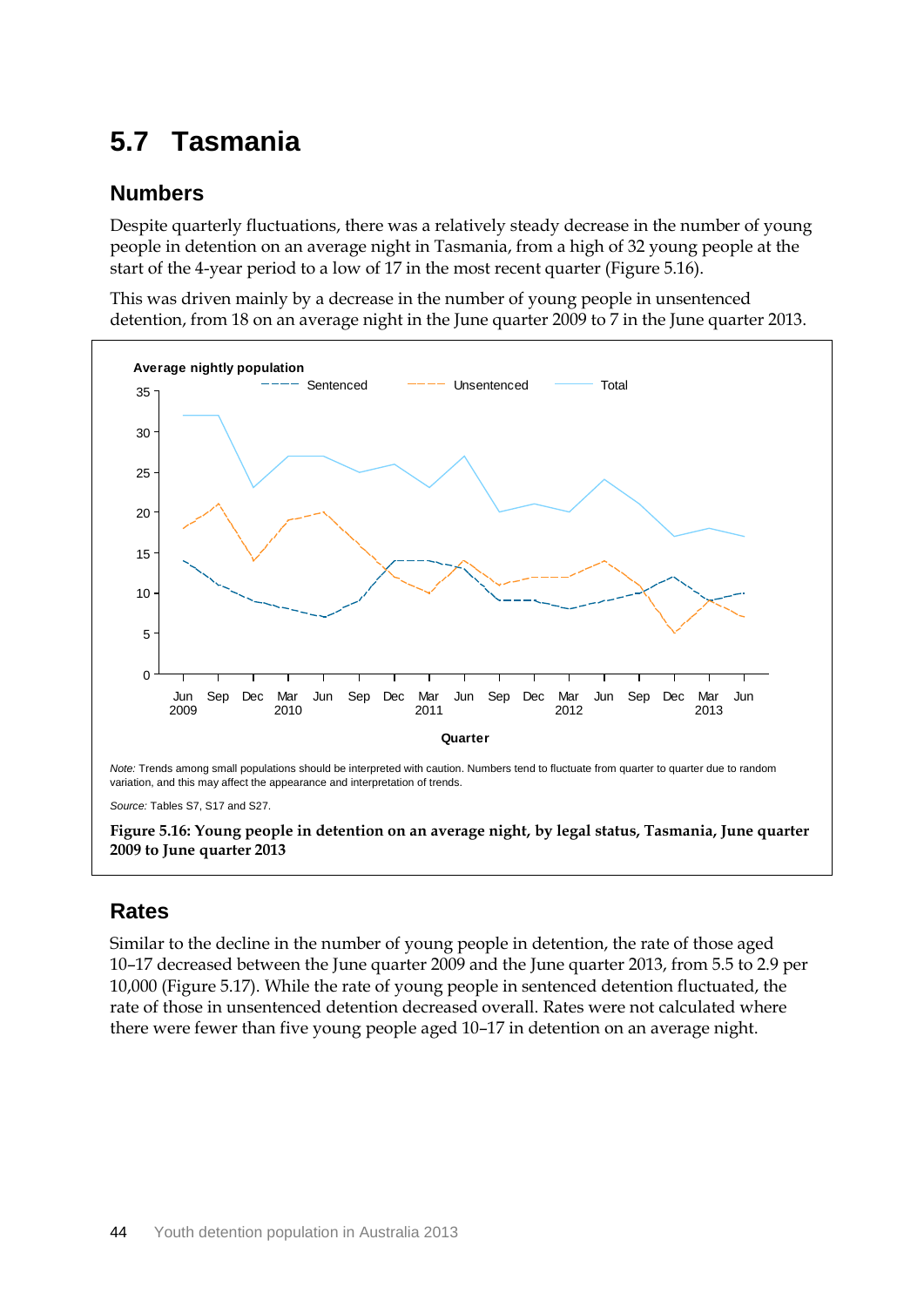

**Figure 5.17: Young people aged 10–17 in detention on an average night, by legal status, Tasmania, June quarter 2009 to June quarter 2013 (rate)**

## **Indigenous status**

The very small numbers of young people in detention in Tasmania mean that there were few clear patterns in the Indigenous and non-Indigenous unsentenced and sentenced populations over the 4-year period (Figure 5.18). Overall, non-Indigenous young people outnumbered Indigenous young people in both unsentenced and sentenced detention each quarter.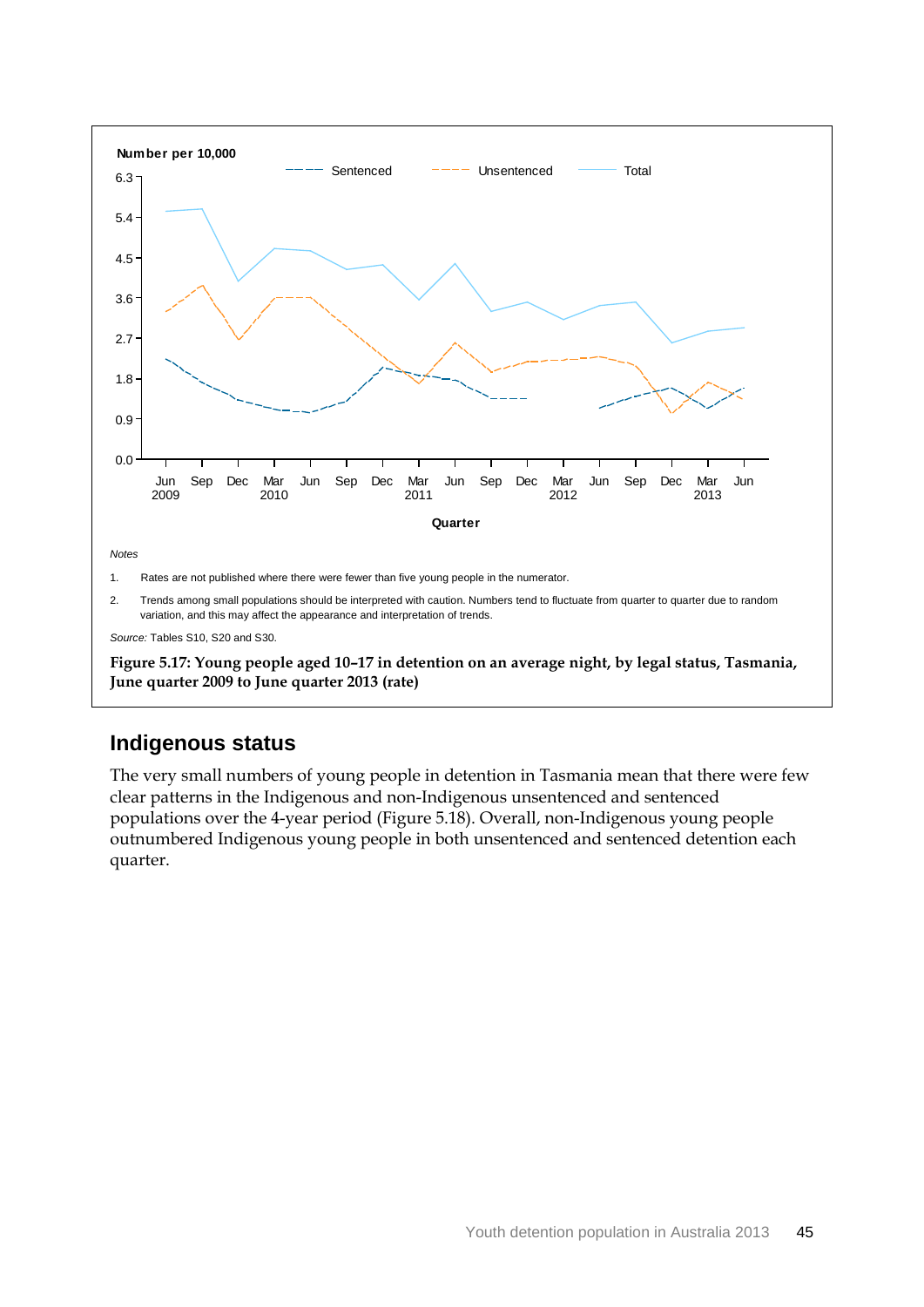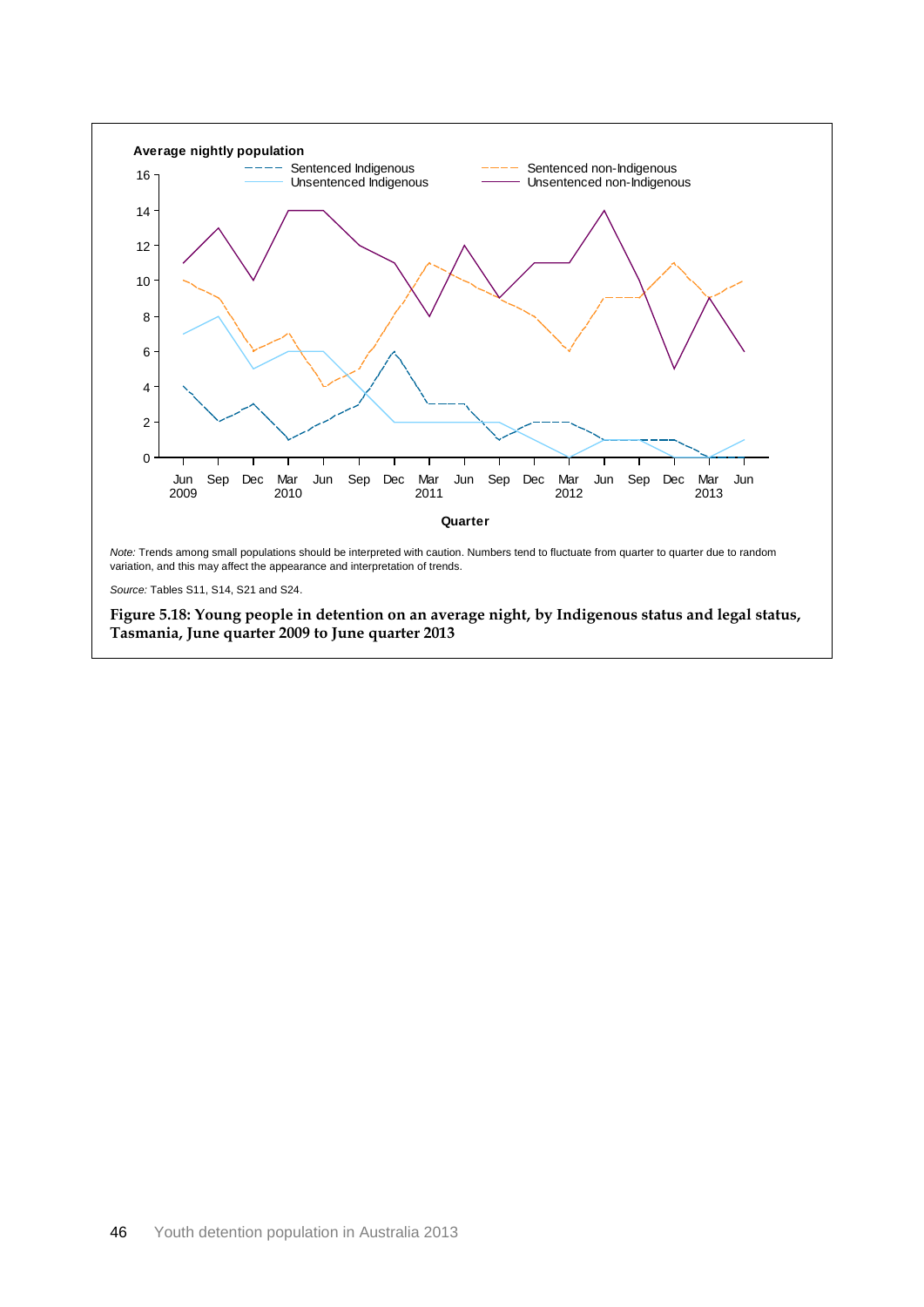# **5.8 Australian Capital Territory**

#### **Numbers**

There were 17 young people in detention in the Australian Capital Territory on an average night in the June quarter 2013 (Figure 5.19). Over the 4-year period, the average nightly population in detention increased slightly during 2009 and 2010 before decreasing in the most recent year. The average number of young people in unsentenced detention was greater than the number in sentenced detention in almost every quarter.



**Figure 5.19: Young people in detention on an average night, by legal status, Australian Capital Territory, June quarter 2009 to June quarter 2013**

## **Rates**

Rates of young people aged 10–17 in detention on an average night fluctuated between the June quarter 2009 and the June quarter 2013, in part due to the very small numbers of young people in detention (Figure 5.20). Rates were not calculated where there were fewer than five young people aged 10–17 in detention on an average night.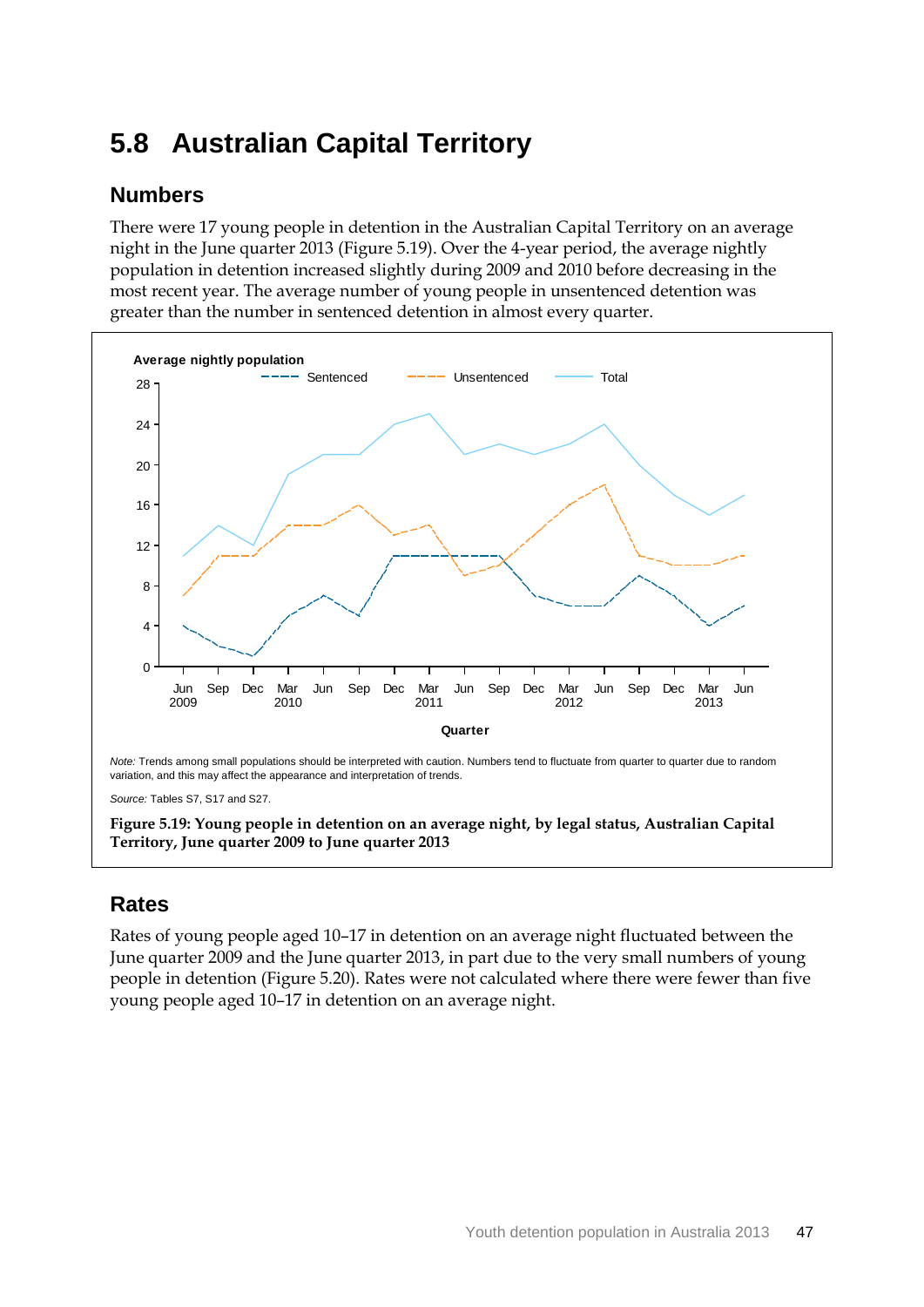

## **Indigenous status**

Unsentenced non-Indigenous young people were the largest group of young people in detention in most quarters over the period (9 on an average night in the June quarter 2013) (Figure 5.21). There were no clear trends among any group, probably reflecting the relatively small numbers of young people involved.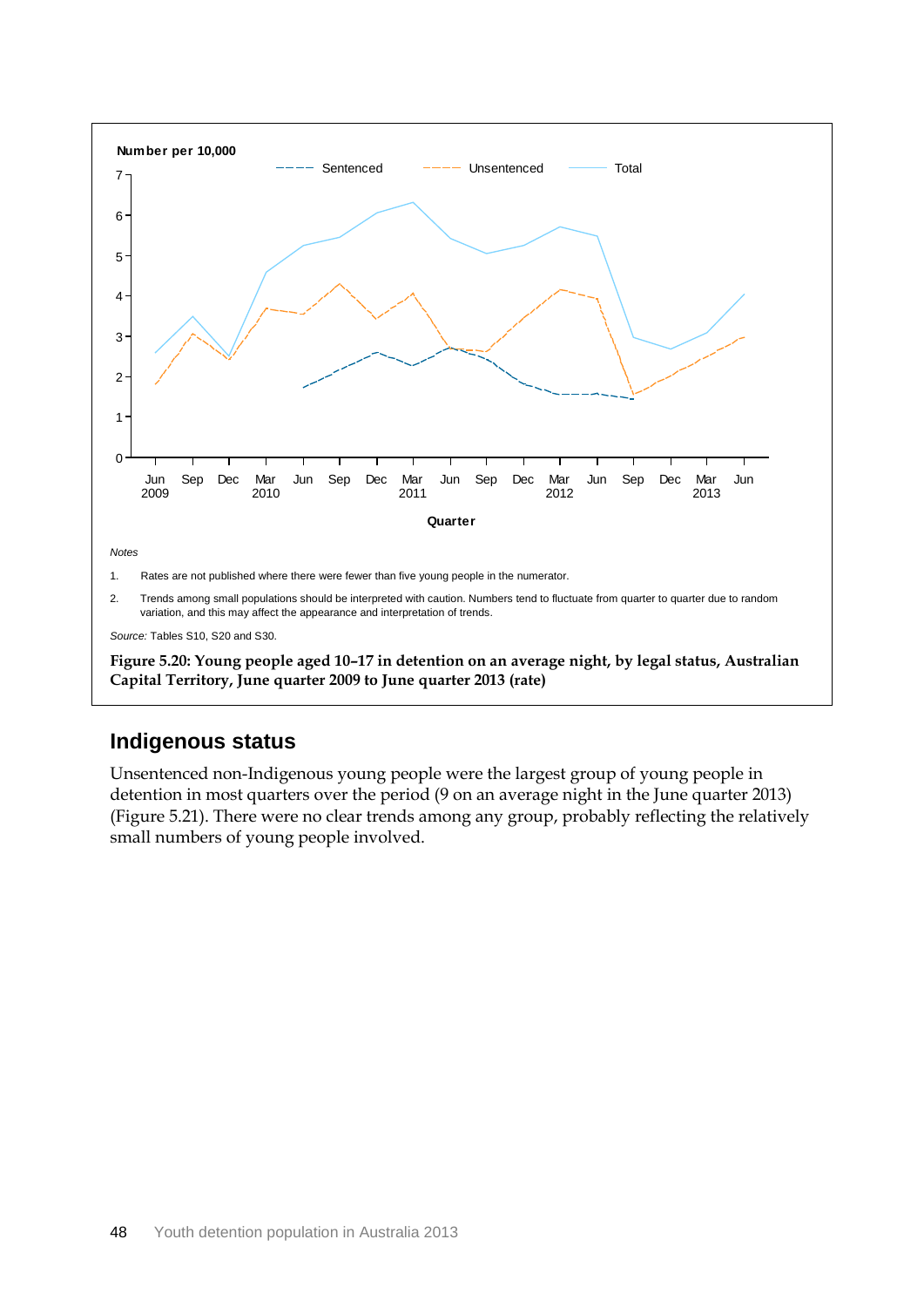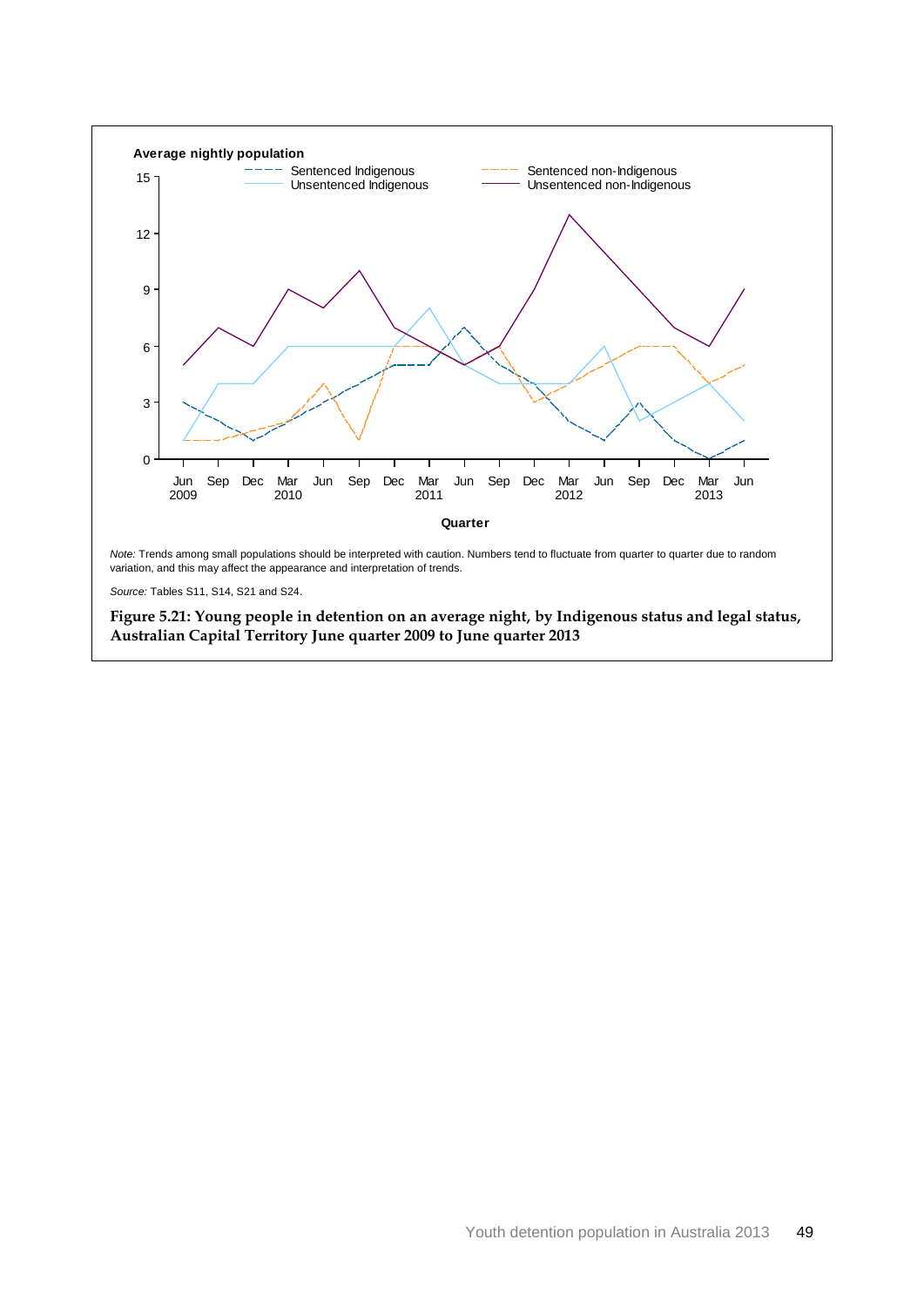# **5.9 Northern Territory**

#### **Numbers**

Despite small numbers and quarterly fluctuations, there was an overall upward trend in the average nightly detention population in the Northern Territory over the 4 years to the June quarter 2013 (Figure 5.22). There were 33 young people in detention on an average night in the June quarter 2009, rising to 49 in the June quarter 2013 (after a peak of 63 in the March quarter 2013).

Young people in unsentenced detention slightly outnumbered those in sentenced detention in most quarters during the period. There were 26 unsentenced and 23 sentenced young people in detention on an average night in the June quarter 2013.



*Source:* Tables S7, S17 and S27.

**Figure 5.22: Young people in detention on an average night, by legal status, Northern Territory, June quarter 2009 to June quarter 2013**

### **Rates**

Over the 4-year period, trends in the rates of young people aged 10–17 in detention closely matched the trends in the numbers, due to the fact that very few young people aged 18 or over were in detention in the Northern Territory.

The rate of young people aged 10–17 in detention on an average night increased between the June quarter 2009 and the June quarter 2013, from 12.2 to 18.7 per 10,000 (Figure 5.23). As with the numbers, the unsentenced detention rate was slightly higher than the sentenced detention rate in most quarters.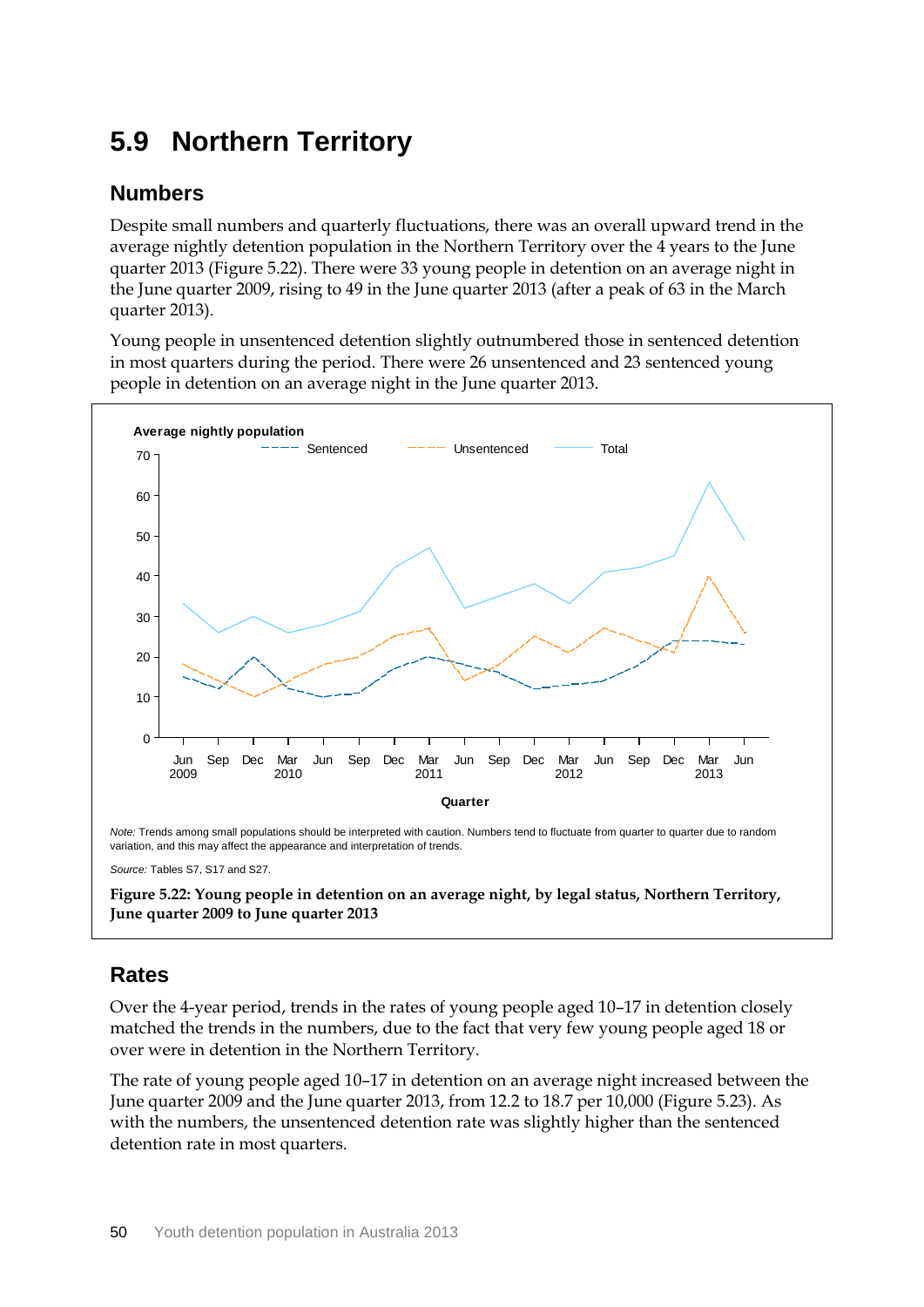

*Source:* Tables S10, S20 and S30.

**Figure 5.23: Young people aged 10–17 in detention on an average night, by legal status, Northern Territory, June quarter 2009 to June quarter 2013 (rate)**

#### **Indigenous status**

Most of those in detention in the Northern Territory were Indigenous (89 to 100% in all quarters; tables S1 and S7). There were very few non-Indigenous young people in either unsentenced or sentenced detention during the 4-year period (Figure 5.24). There were slightly more unsentenced than sentenced Indigenous young people in detention on an average night in most quarters.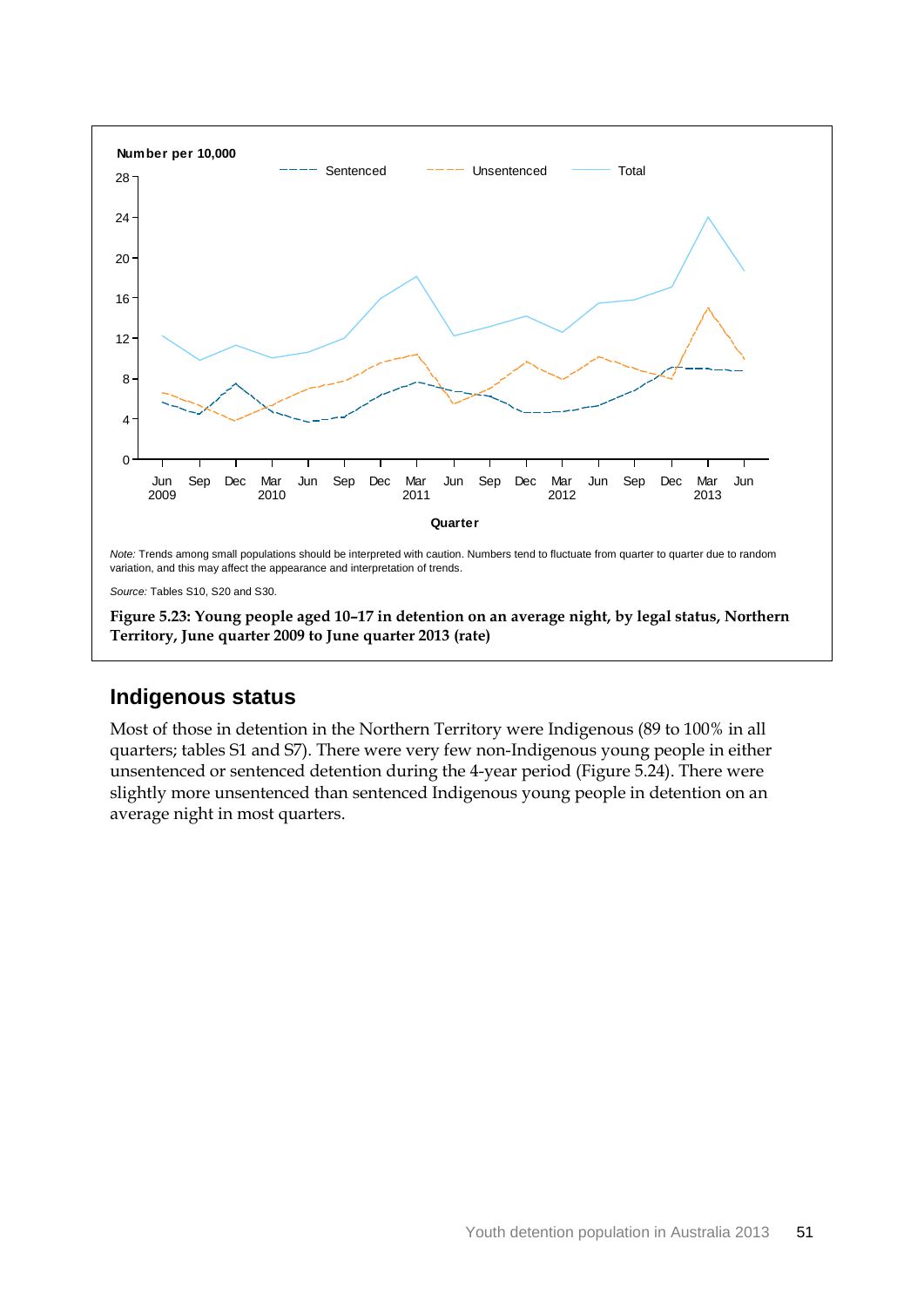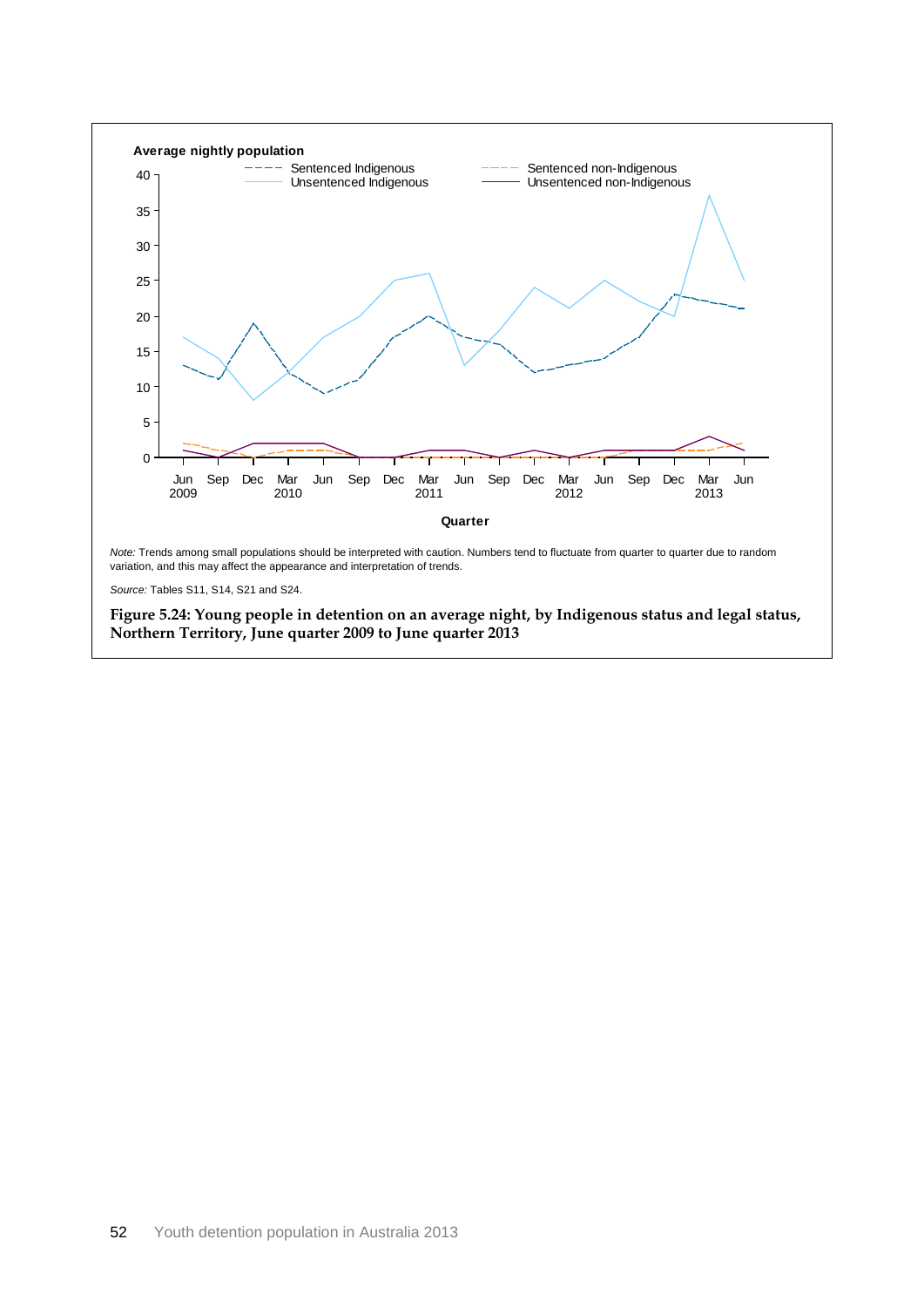# **Appendix A Data and methods**

# **Detention data**

This report was compiled using the 2011–12 Juvenile Justice National Minimum Data Set (JJ NMDS), which contains data up to and including 30 June 2012 for all states except Western Australia and the Northern Territory. This was supplemented with further data on the number of young people in detention at midnight at the end of each month between July 2012 and June 2013.

Western Australia and the Northern Territory did not provide JJ NMDS data for the period from 1 July 2008 to 30 June 2012. In this report, end-of-month data were used for Western Australia and the Northern Territory for this period.

A data quality statement for the JJ NMDS 2011–12 is provided in Appendix C.

In addition to this report, the AIHW also publishes the annual *Youth justice in Australia* series, which provides comprehensive information on young people under youth justice supervision each year (for the most recent bulletin and accompanying fact sheets, see <http://www.aihw.gov.au/publications/youth-justice/>). This report presents more recent data on trends in the detention population than the *Youth justice in Australia* series. It also contains data which are not available in *Youth justice in Australia* on young people in detention in Western Australia and the Northern Territory.

The presentation of data in this report is slightly different from the presentation in *Youth justice in Australia*. First, this report presents the average nightly population for each quarter, while *Youth justice in Australia* presents the average daily population for each year. This is due to the availability of end-of-month data (available only on a nightly basis), as well as the focus on changes at a more detailed quarterly level in this report. Second, young people who are concurrently unsentenced and sentenced are classified as sentenced in this report, but are counted separately as both unsentenced and sentenced in *Youth justice in Australia* (although they are only counted once in the total detention population in both reports)*.* 

Table A1 summarises the data provided in the supplementary tables.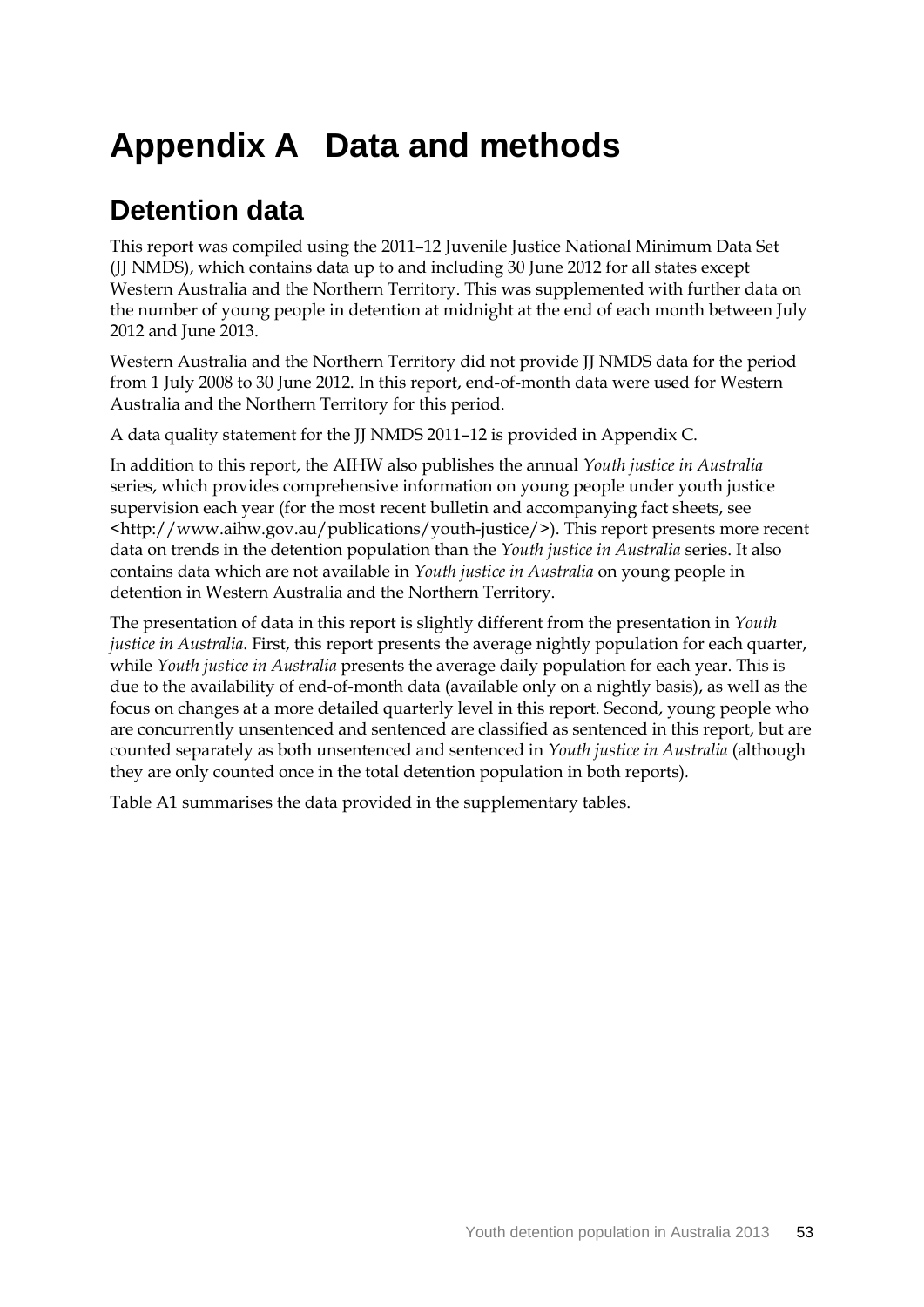|                       |                          |               | Age group       |                 |                 |
|-----------------------|--------------------------|---------------|-----------------|-----------------|-----------------|
| Population            | <b>Indigenous status</b> | Data type     | All ages        | $10 - 17$       | $18+$           |
| All detention         | Indigenous               | <b>Number</b> | S <sub>1</sub>  | S <sub>2</sub>  | S <sub>3</sub>  |
|                       | Non-Indigenous           | <b>Number</b> | S <sub>4</sub>  | S <sub>5</sub>  | S <sub>6</sub>  |
|                       | All                      | <b>Number</b> | S7              | S8              | S9              |
|                       | All by Indigenous status | Rate          |                 | S <sub>10</sub> |                 |
| Unsentenced detention | Indigenous               | <b>Number</b> | S <sub>11</sub> | S <sub>12</sub> | S <sub>13</sub> |
|                       | Non-Indigenous           | <b>Number</b> | S <sub>14</sub> | S <sub>15</sub> | S <sub>16</sub> |
|                       | All                      | <b>Number</b> | S <sub>17</sub> | S <sub>18</sub> | S <sub>19</sub> |
|                       | All by Indigenous status | Rate          |                 | S <sub>20</sub> |                 |
| Sentenced detention   | Indigenous               | Number        | S <sub>21</sub> | S22             | S <sub>23</sub> |
|                       | Non-Indigenous           | Number        | S <sub>24</sub> | S <sub>25</sub> | S <sub>26</sub> |
|                       | All                      | <b>Number</b> | S <sub>27</sub> | S28             | S <sub>29</sub> |
|                       | All by Indigenous status | Rate          |                 | S30             |                 |
| Australian population | All by Indigenous status | Number        |                 | S31             |                 |

#### **Table A1: Index of supplementary tables**

## **Methods**

This section provides information about key methods used in this report.

For more information about the JJ NMDS, including details about the data and methods used in reporting, see <http://www.aihw.gov.au/youth-justice/data-quality/>.

## **Age**

In this report, numbers of young people in detention include all age groups unless otherwise specified. Population rates include young people aged 10–17 only (see 'Rates' below).

For data extracted from the JJ NMDS, age is calculated at the start of the relevant quarter unless the period of detention began within the quarter, in which case age is calculated as at the start of the detention period.

A young person's age can therefore vary across tables because age is calculated in light of the type of detention being analysed. This means that for a particular age group the total number of young people in detention might not be the sum of the number of young people in sentenced and unsentenced detention.

For the end-of-month data, age is calculated as at the end of the relevant month.

### **Average nightly population**

For data that are extracted from the JJ NMDS, the average nightly population is calculated by summing the duration (in nights) of each period of detention that falls within the quarter and dividing the summed duration by 91, which is the number of nights in a standard year divided by the number of quarters in a year.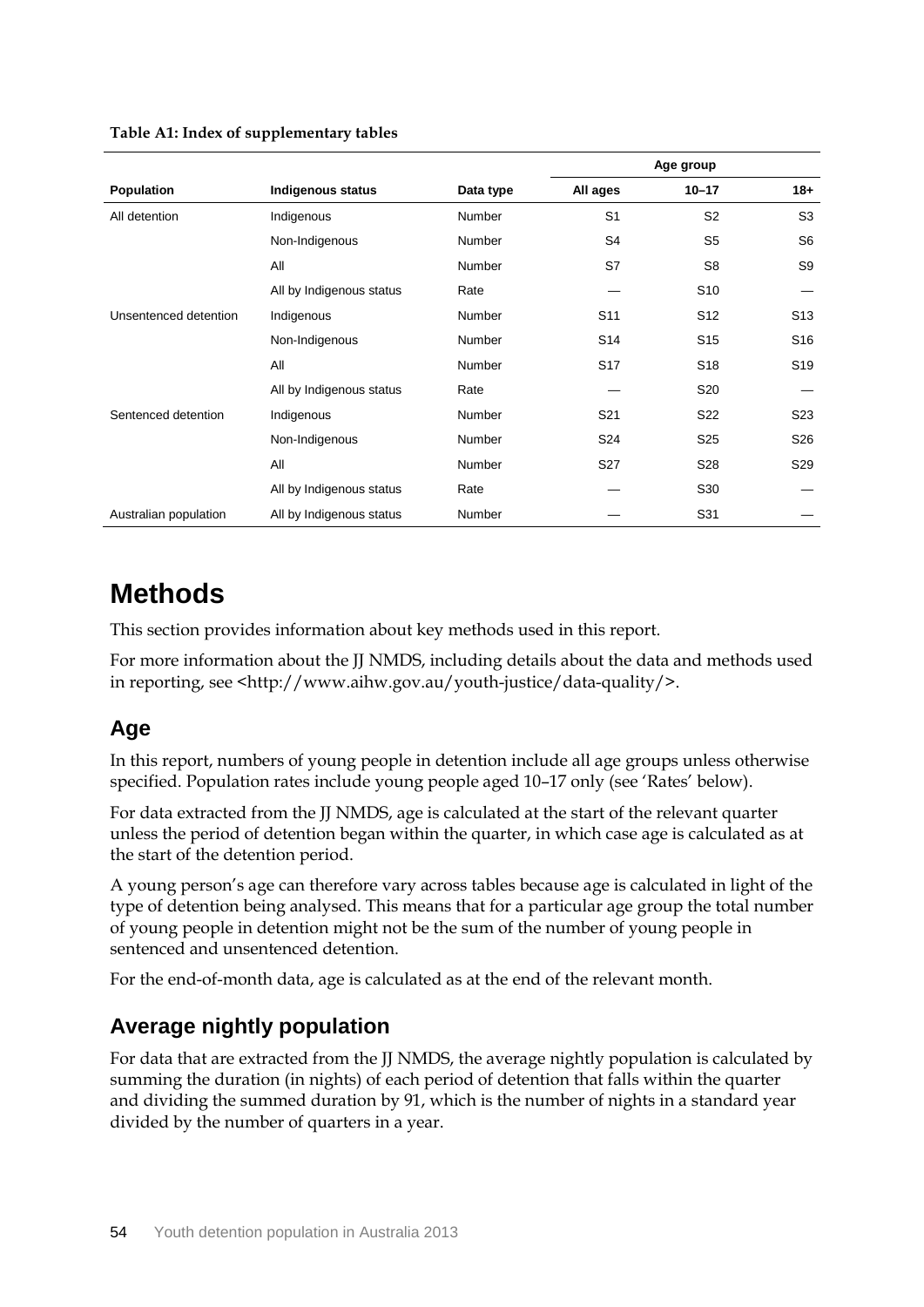Where no IJ NMDS data were available for the relevant quarter, the nightly averages were calculated by averaging end-of-month data provided by the states and territories.

#### **Indigenous status**

Information on Indigenous status has been collected since the implementation of the JJ NMDS. Nationally, the proportion of young people with 'not stated' Indigenous status ranged from 0.5% to 1.5% each quarter between the June quarter 2009 and the June quarter 2012. This proportion was low (7% or less each quarter) in all states and territories. However, information on the proportion of Indigenous young people who are correctly reported as Indigenous is not available.

There are some differences in the ways states and territories collect information about Indigenous status. Not all jurisdictions use the national standard question and standard codes for recording Indigenous status, as recommended by the Australian Bureau of Statistics. However, a number of jurisdictions have taken steps to improve their data collection forms and information systems in recent years to be more in line with the national standard. It should be noted that changes in the collection and recording of Indigenous status can affect rates of Indigenous identification over time.

### **Legal status**

Young people who are both sentenced and unsentenced on a particular night are classified as sentenced. The JJ NMDS includes periods of detention with 'other' legal status; those periods are not included in this report. In the 2011–12 JJ NMDS, less than 0.1% of young people in detention during the year had a legal status of 'other'.

### **Rates**

Population rates allow for the comparison of different groups while taking into account different population sizes. Because there are differences between the states and territories in the extent to which young people aged 18 and older can be detained in youth justice facilities, rates are restricted to those aged 10–17. Crude rates are presented in this report.

The number of young people in detention on an average night during a quarter is rounded to the nearest person. The rate is calculated using the number on an average day before rounding. Rates are not calculated where there are fewer than five young people in the numerator due to a lack of statistical reliability. The calculation of rates for Indigenous and non-Indigenous young people excludes young people with unknown Indigenous status.

In some previous AIHW youth justice reports, rates of young people under supervision were expressed as the number per 1,000 young people. Rates that are expressed as a number per 1,000 can be converted to a number per 10,000 by multiplying the rate by 10.

Population data used in the calculation of rates are provided in supplementary Table S31.

### **Rate ratios**

Rates for different groups can be compared using a rate ratio, which is the ratio of two rates. In this report, rate ratios are used to compare Indigenous and non-Indigenous rates and to provide a measure of the level of Indigenous over-representation. Rate ratios are calculated by dividing the Indigenous rate by the non-Indigenous rate.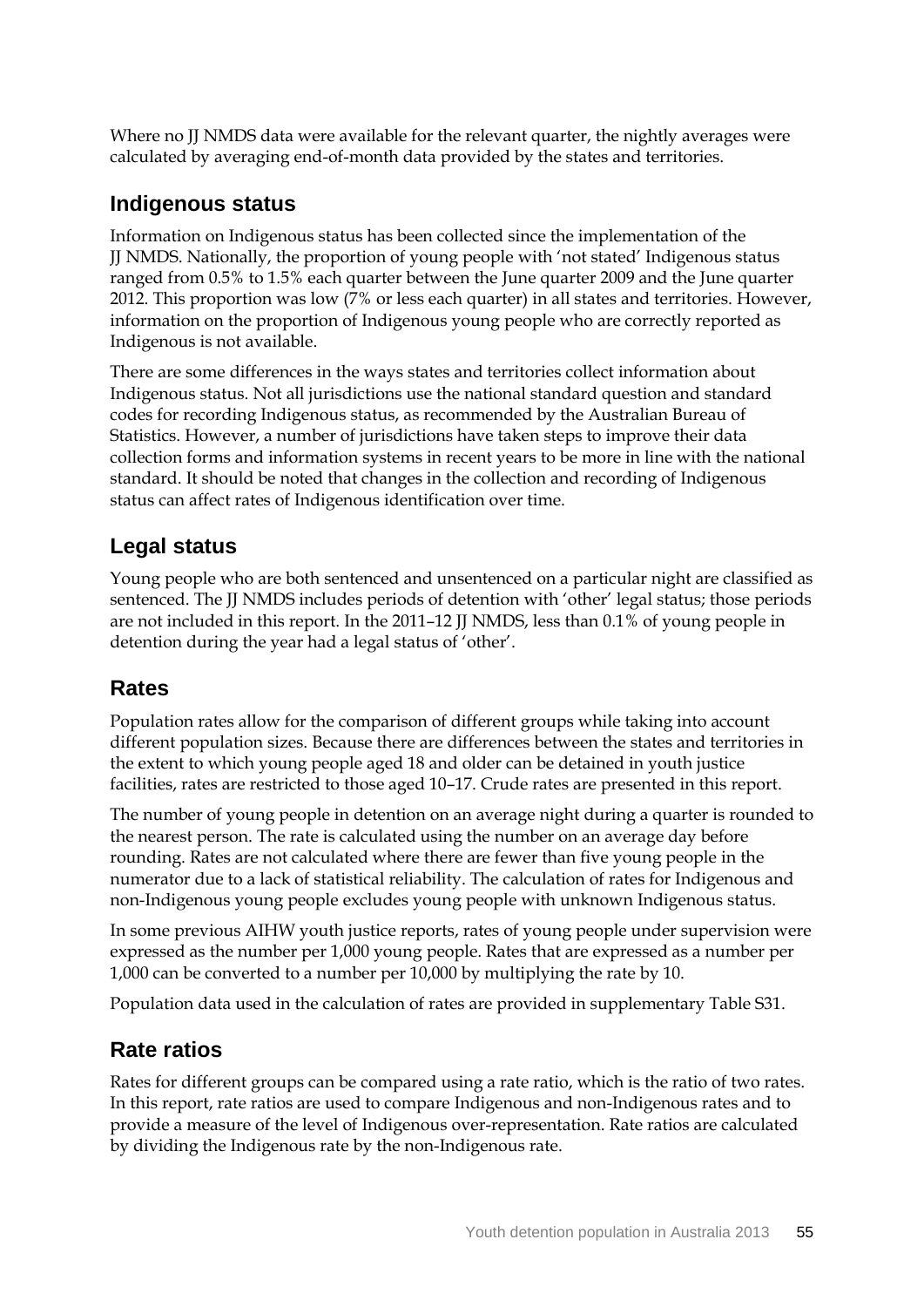Rate ratios should be interpreted with caution where there are small denominators, rare events and rates that converge while declining.

In this report, rate ratios are not calculated where one or both of the rates have fewer than five young people in the numerator, due to a lack of statistical reliability.

#### **Rounding**

The average nightly population is rounded to whole numbers. Components might not sum to the given totals due to this rounding.

Rates were calculated using the unrounded average nightly population and are presented in this report to one decimal place, and to two decimal places in the supplementary tables. Rates calculated by using the average nightly population rounded to whole numbers may therefore differ slightly from the rates presented in this report.

Rate ratios were calculated using rates rounded to two decimal places. Proportions were calculated using average nightly numbers rounded to whole numbers. Numbers and rates displayed in figures are rounded, as presented in the supplementary tables.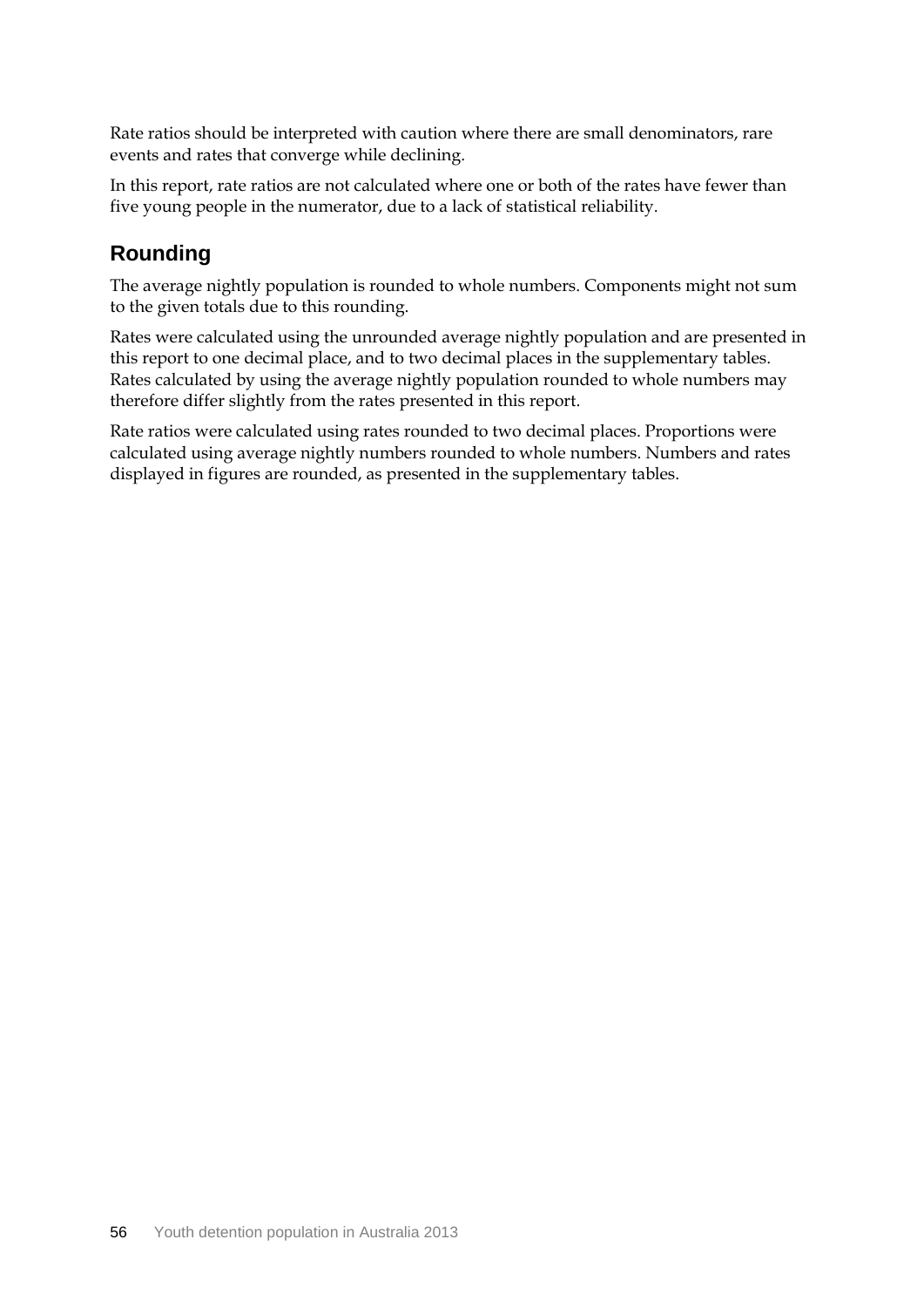# **Appendix B Summary table**

**Table B1: Young people in detention on an average night, by states and territories, June quarter 2009, 2012 and 2013**

|                   | <b>NSW</b>                 | Vic                          | Qld  | <b>WA</b> | <b>SA</b>                | Tas            | <b>ACT</b>     | <b>NT</b> | Aust |  |  |
|-------------------|----------------------------|------------------------------|------|-----------|--------------------------|----------------|----------------|-----------|------|--|--|
|                   |                            |                              |      |           | <b>Number</b>            |                |                |           |      |  |  |
|                   |                            | <b>Unsentenced detention</b> |      |           |                          |                |                |           |      |  |  |
| June quarter 2009 | 205                        | 44                           | 79   | 76        | 25                       | 18             | $\overline{7}$ | 18        | 471  |  |  |
| June quarter 2012 | 183                        | 35                           | 108  | 91        | 48                       | 14             | 18             | 27        | 524  |  |  |
| June quarter 2013 | 167                        | 29                           | 141  | 72        | 37                       | $\overline{7}$ | 11             | 26        | 490  |  |  |
|                   | <b>Sentenced detention</b> |                              |      |           |                          |                |                |           |      |  |  |
| June quarter 2009 | 219                        | 100                          | 40   | 79        | 33                       | 14             | 4              | 15        | 503  |  |  |
| June quarter 2012 | 160                        | 121                          | 39   | 101       | 23                       | 9              | 6              | 14        | 473  |  |  |
| June quarter 2013 | 150                        | 128                          | 39   | 102       | 21                       | 10             | 6              | 23        | 480  |  |  |
|                   |                            |                              |      |           | <b>Total detention</b>   |                |                |           |      |  |  |
| June quarter 2009 | 424                        | 143                          | 119  | 155       | 58                       | 32             | 11             | 33        | 974  |  |  |
| June quarter 2012 | 343                        | 155                          | 147  | 192       | 71                       | 24             | 24             | 41        | 997  |  |  |
| June quarter 2013 | 317                        | 157                          | 180  | 173       | 58                       | 17             | 17             | 49        | 970  |  |  |
|                   |                            |                              |      |           | Rate (number per 10,000) |                |                |           |      |  |  |
|                   |                            | <b>Unsentenced detention</b> |      |           |                          |                |                |           |      |  |  |
| June quarter 2009 | 2.54                       | 0.77                         | 1.69 | 3.15      | 1.46                     | 3.29           | 1.81           | 6.59      | 1.97 |  |  |
| June quarter 2012 | 2.28                       | 0.59                         | 2.28 | 3.52      | 2.42                     | 2.28           | 3.92           | 10.14     | 2.14 |  |  |
| June quarter 2013 | 2.04                       | 0.48                         | 2.93 | 2.75      | 2.07                     | 1.33           | 2.98           | 9.96      | 2.03 |  |  |
|                   |                            |                              |      |           | Sentenced detention      |                |                |           |      |  |  |
| June quarter 2009 | 2.24                       | 0.58                         | 0.79 | 3.05      | 1.29                     | 2.24           |                | 5.58      | 1.57 |  |  |
| June quarter 2012 | 1.45                       | 0.61                         | 0.78 | 3.40      | 1.13                     | 1.14           | 1.57           | 5.32      | 1.33 |  |  |
| June quarter 2013 | 1.25                       | 0.40                         | 0.81 | 3.37      | 0.56                     | 1.59           |                | 8.70      | 1.23 |  |  |
|                   |                            |                              |      |           | <b>Total detention</b>   |                |                |           |      |  |  |
| June quarter 2009 | 4.78                       | 1.35                         | 2.48 | 6.20      | 2.75                     | 5.53           | 2.59           | 12.17     | 3.55 |  |  |
| June quarter 2012 | 3.73                       | 1.20                         | 3.06 | 6.93      | 3.55                     | 3.43           | 5.49           | 15.46     | 3.47 |  |  |
| June quarter 2013 | 3.29                       | 0.88                         | 3.74 | 6.12      | 2.64                     | 2.92           | 4.04           | 18.66     | 3.25 |  |  |

*Notes*

1. Numbers may not sum to total due to rounding.

2. Rates are for young people aged 10–17. Numbers include young people aged 18 and older. For numbers of young people aged 10–17 only, refer to the supplementary tables.

3. Trends among small populations should be interpreted with caution. Numbers tend to fluctuate from quarter to quarter due to random variation, and this may affect the appearance and interpretation of trends.

4. Rates are not published where there are fewer than five young people in the numerator.

*Source:* Tables S7, S10, S17, S20, S27 and S30.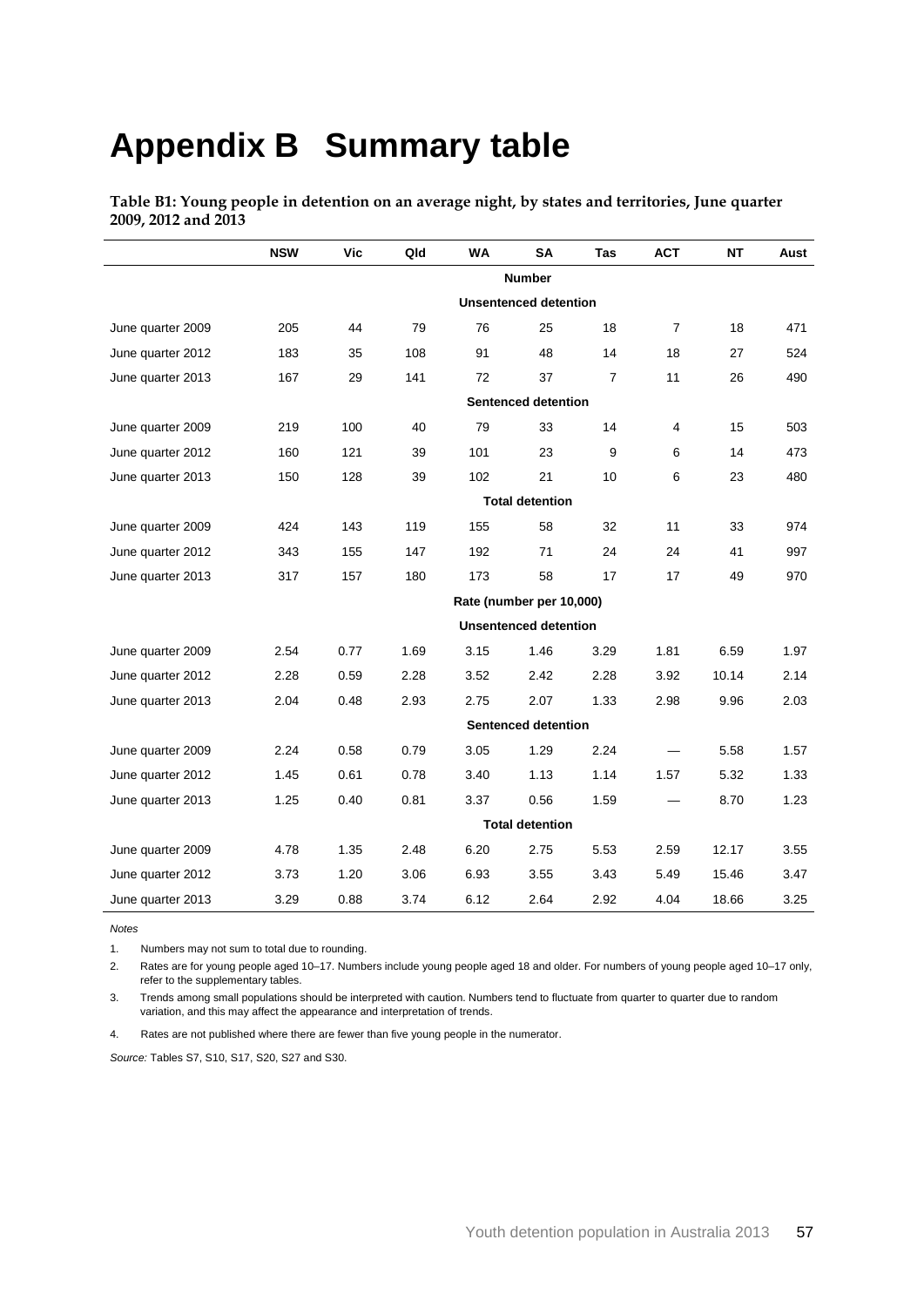# **Appendix C JJ NMDS 2011–12 Data Quality Statement**

# **Summary of key issues**

- The Juvenile Justice National Minimum Data Set (JJ NMDS) contains information on young people in Australia who were supervised by juvenile justice agencies because they were alleged or proven to have committed an offence. The JJ NMDS is Australia's only national collection of juvenile justice data.
- The Australian Institute of Health and Welfare (AIHW) compiles the JJ NMDS each year using data extracted from the administrative systems of the state and territory departments responsible for juvenile justice.
- There are a number of data quality and coverage limitations specific to each state and territory. In particular:
	- Western Australia and the Northern Territory did not provide JJ NMDS data for the years from 2008–09 to 2011–12. Where possible, estimates for Western Australia and the Northern Territory are used to calculate estimated national totals.
	- Data for South Australia for 2011–12 should be interpreted with caution due to the implementation of a new client and case management system in that state.
	- In Tasmania, data are available only from 2006–07 onwards.
	- In the Australian Capital Territory, data prior to 2003–04 are not available, and data for 2003–04 to 2007–08 are only available in JJ NMDS 2007 format.
	- In New South Wales, data on young people in the Kariong Juvenile Correctional Centre after 10 November 2004 are not included.
- Overall, the coverage of data in the JJ NMDS is very good. Only three variables have rates of missing or unknown data greater than 1%.

# **Description**

The juvenile justice system is the set of processes and practices for dealing with children and young people who have committed or allegedly committed offences. In Australia, juvenile justice is the responsibility of state and territory governments, and each state and territory has its own juvenile justice legislation, policies and practices.

The JJ NMDS contains information on all children and young people in Australia who are supervised by juvenile justice agencies, both in the community and in detention.

Each year, the state and territory government departments responsible for juvenile justice supply data to the AIHW under a memorandum of understanding between the Australasian Juvenile Justice Administrators (AJJA) and the AIHW. Those data are compiled into the JJ NMDS, which is the only national collection of juvenile justice data in Australia.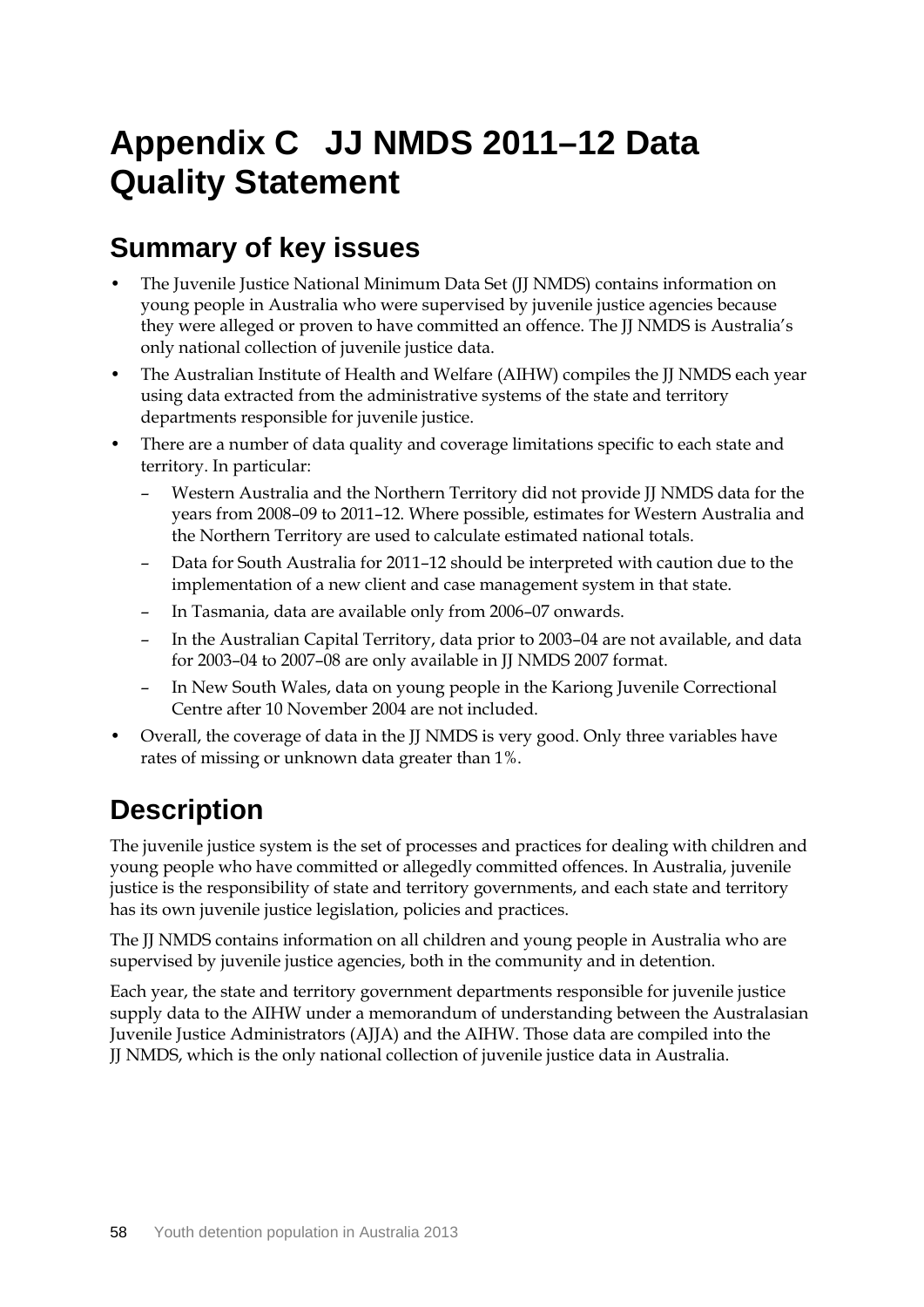# **Institutional environment**

The AIHW is a major national agency set up by the Australian Government under the *Australian Institute of Health and Welfare Act 1987* to provide reliable, regular and relevant information and statistics on Australia's health and welfare. It is an independent statutory authority established in 1987, governed by a management board and accountable to the Australian Parliament through the Health portfolio.

The AIHW aims to improve the health and wellbeing of Australians through better health and welfare information and statistics. It collects and reports information on a wide range of topics and issues, ranging from health and welfare expenditure, hospitals, disease and injury and mental health to ageing, homelessness, disability and child protection.

The Institute also plays a role in developing and maintaining national metadata standards. This work contributes to improving the quality and consistency of national health and welfare statistics. The Institute works closely with governments and non-government organisations to achieve greater adherence to those standards in administrative data collections to promote national consistency and comparability of data and reporting.

One of the main functions of the AIHW is to work with the states and territories to improve the quality of administrative data and, where possible, to compile national data sets based on data from each jurisdiction, to analyse the data sets and disseminate information and statistics.

The Australian Institute of Health and Welfare Act, in conjunction with the compliance provisions of the *Privacy Act 1988* (Cwth), ensures that the data collections managed by the AIHW are kept securely and under the strictest conditions to preserve privacy and confidentiality.

For further information, see the AIHW website <www.aihw.gov.au>.

# **Timeliness**

The reference period for the 2011–12 JJ NMDS is from 1 July 2000 to 30 June 2012. This means that in 2011–12 data were resupplied for the period from 2000–01 to 2010–11 and data for 2011–12 were supplied for the first time. The data set includes young people who were under juvenile justice supervision at any time during that period.

The state and territory departments responsible for juvenile justice provide data to the AIHW annually, following the end of each financial year. For the 2011–12 collection, the first iteration of data was due to the AIHW within 3 months of the end of the financial year (by 30 September 2012). Three of six jurisdictions supplied data within that time, and all participating jurisdictions supplied within 4 months. Data were finalised on schedule for all participating jurisdictions by January 2013.

The first release of JJ NMDS data for each collection period occurs in the *Youth justice in Australia* bulletin (previously *Juvenile justice in Australia*). Subsequent publication of these data may occur in other AIHW bulletins and reports, and other publications external to the AIHW.

For the first time, data from the 2011–12 JJ NMDS are expected to be published in April of the year following the reference period (10 months after the end of the reference period). In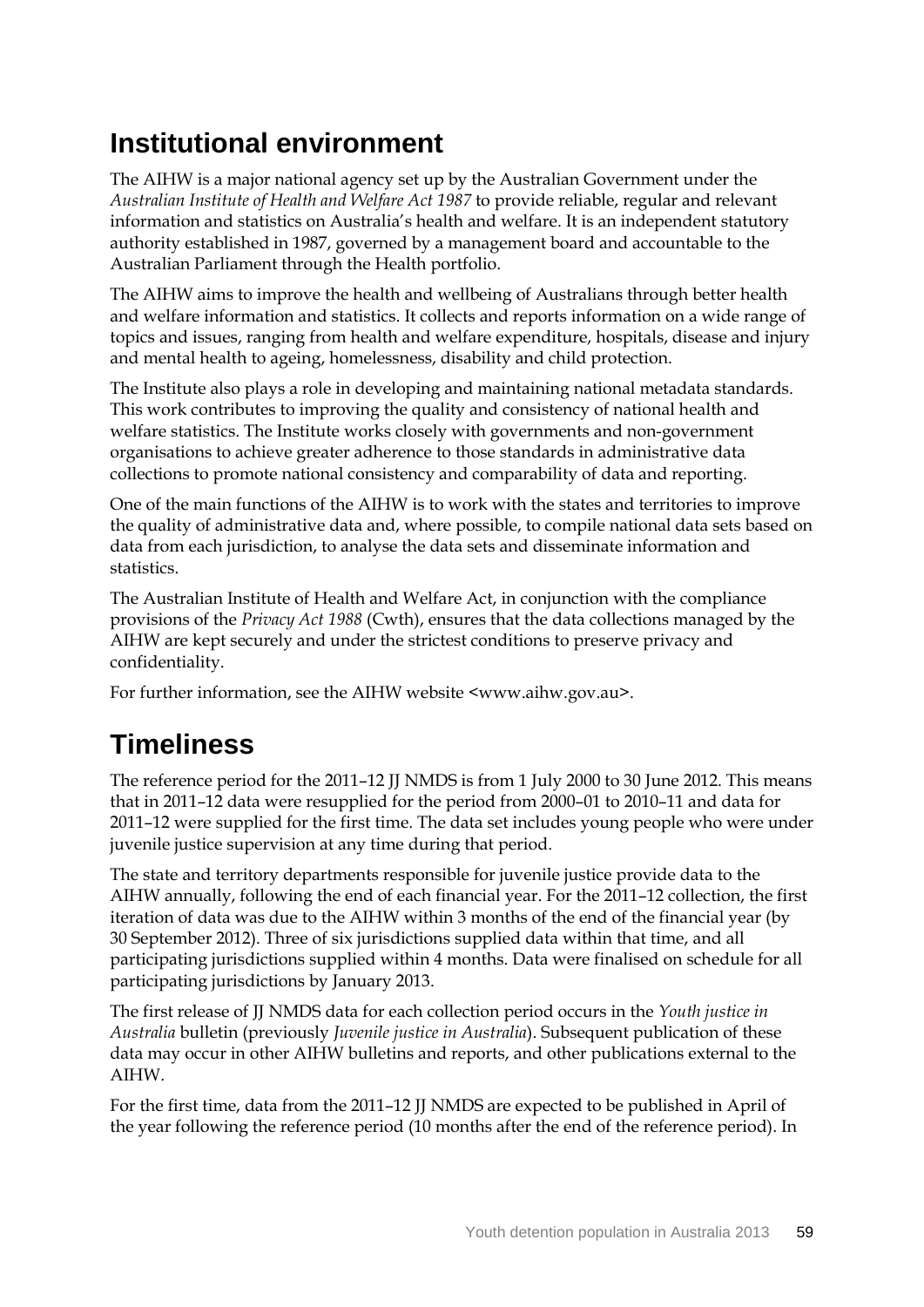previous years, data were expected to be published in August (14 months after the end of the reference period).

# **Accessibility**

Publications containing JJ NMDS data, including the annual *Youth justice in Australia* bulletin and online appendix tables, are available on the AIHW website <http://www.aihw.gov.au/publications/youth-justice/>. These reports and tables are available free of charge.

Further information about youth justice in Australia is available from <http://www.aihw.gov.au/youth-justice/>.

Requests for unpublished JJ NMDS data can be made by contacting the AIHW on (02) 6244 1000 or via email to info@aihw.gov.au. A cost recovery charge may apply to requests that that take longer than half an hour to compile. Depending on the nature of the request, requests for access to unpublished data may require approval from the AJJA and/or the AIHW Ethics Committee.

General inquiries about AIHW publications can be made to the Communications, Media and Marketing Unit on (02) 6244 1032 or via email to  $\langle \sin \omega \rangle$  as info@aihw.gov.au.>.

# **Interpretability**

Detailed supporting information on the quality and use of JJ NMDS data is available from the AIHW website at <www.aihw.gov.au/youth-justice/>. AIHW youth justice reports are available for purchase in hard copy or for download free of charge from <http://www.aihw.gov.au/publications/youth-justice/>. Readers are advised to consider supporting information to ensure appropriate interpretation of analyses presented by the AIHW. Supporting information includes footnotes to tables and details of the data items, coverage and quality and the methods used in reporting, such as the calculation of counts, rates and supervision periods.

Metadata for the JJ NMDS is available in METeOR, the AIHW's online metadata repository. METeOR specifications for the collection can be accessed at <http://meteor.aihw.gov.au/content/index.phtml/itemId/378088>.

# **Relevance**

The JJ NMDS contains information on all children and young people who were supervised by a juvenile justice agency in Australia during the reference period because they:

- committed or allegedly committed an offence between the ages of 10 and 17, or
- committed or allegedly committed an offence when aged over 17 and were treated as a young person due to their vulnerability or immaturity.

In Queensland, juvenile justice legislation applies to children and young people aged 10–16 when the offence was committed or allegedly committed. In all other states and territories, juvenile justice legislation applies to young people aged 10–17. Although most young people under juvenile justice supervision are aged 10–17, some are aged 18 or over.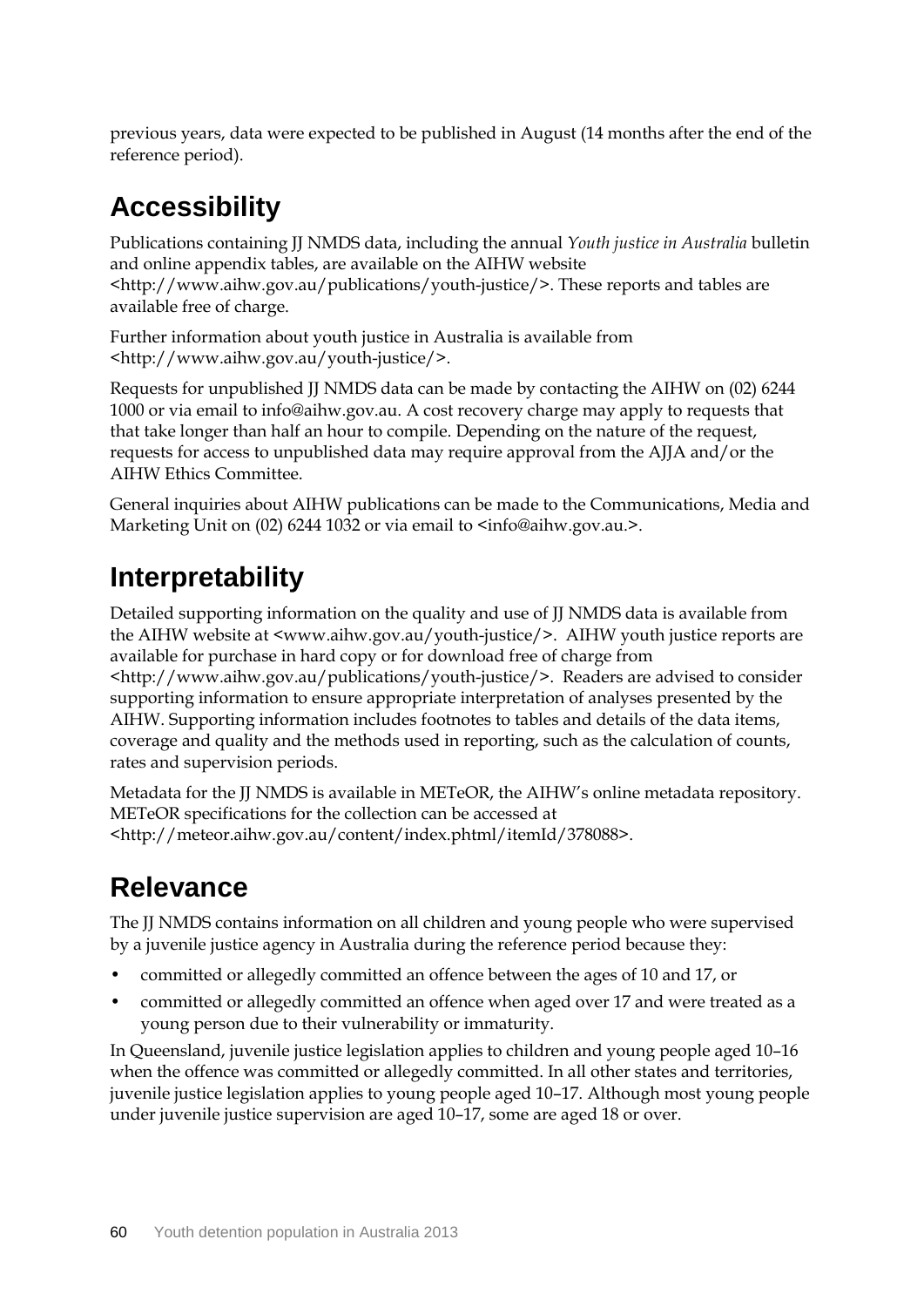For each young person recorded in the JJ NMDS, data are collected on sex, date of birth, Indigenous status and date of first supervision.

The JJ NMDS contains information on all supervised legal arrangements and orders that juvenile justice agencies administer (both community-based and detention orders) and all periods of detention in juvenile justice detention centres.

Supervised legal arrangements and orders include police-referred detention before the first court appearance; court-referred remand; supervised bail; and sentenced orders, such as community service orders, probation, suspended detention, sentenced detention and parole or supervised release.

Periods of detention include police-referred detention (before the young person's first court appearance), remand (court-referred detention following a court appearance) and sentenced detention.

For each period of supervision, data are collected on:

- the order or detention type
- the start date of the order or detention period
- the end date of the order or detention period
- the reason the order or detention period ended, including whether the order was successfully completed or breached and whether the young person was released from detention on bail or parole
- the suburb and postcode of the young person's last known home address.

The JJ NMDS does not contain information on children and young people in the juvenile justice system who were not supervised (for example, young people on unsupervised bail), or who were supervised by other agencies, such as police.

Data published in the *Youth justice in Australia* bulletins include numbers and rates of young people under supervision both on an average day and during the year, the characteristics of those young people and information on the types of supervision they experienced.

## **Accuracy**

Data for the JJ NMDS are extracted each year from the administrative systems of the state and territory departments responsible for juvenile justice in Australia according to definitions and technical specifications agreed to by the departments and the AIHW.

Overall, the coverage of data in the JJ NMDS is very good. About 7% of all young people in the JJ NMDS since 2000–01 have an unknown Indigenous status, and similar proportions of records in each of the order (6%) and detention (7%) files have unknown or missing information for the postcode and suburb of the young person's usual residence. For all other variables in the JJ NMDS, the proportion of missing data is 1% or less.

Each year, most jurisdictions supply data from 2000–01 to the most recent financial year, incorporating updates to data as required. Trend data may therefore differ from those published in previous *Youth justice in Australia* reports due to data revisions. The most recent data are the most accurate.

There are a number of data quality and coverage limitations specific to each state and territory. In particular, Western Australia and the Northern Territory did not provide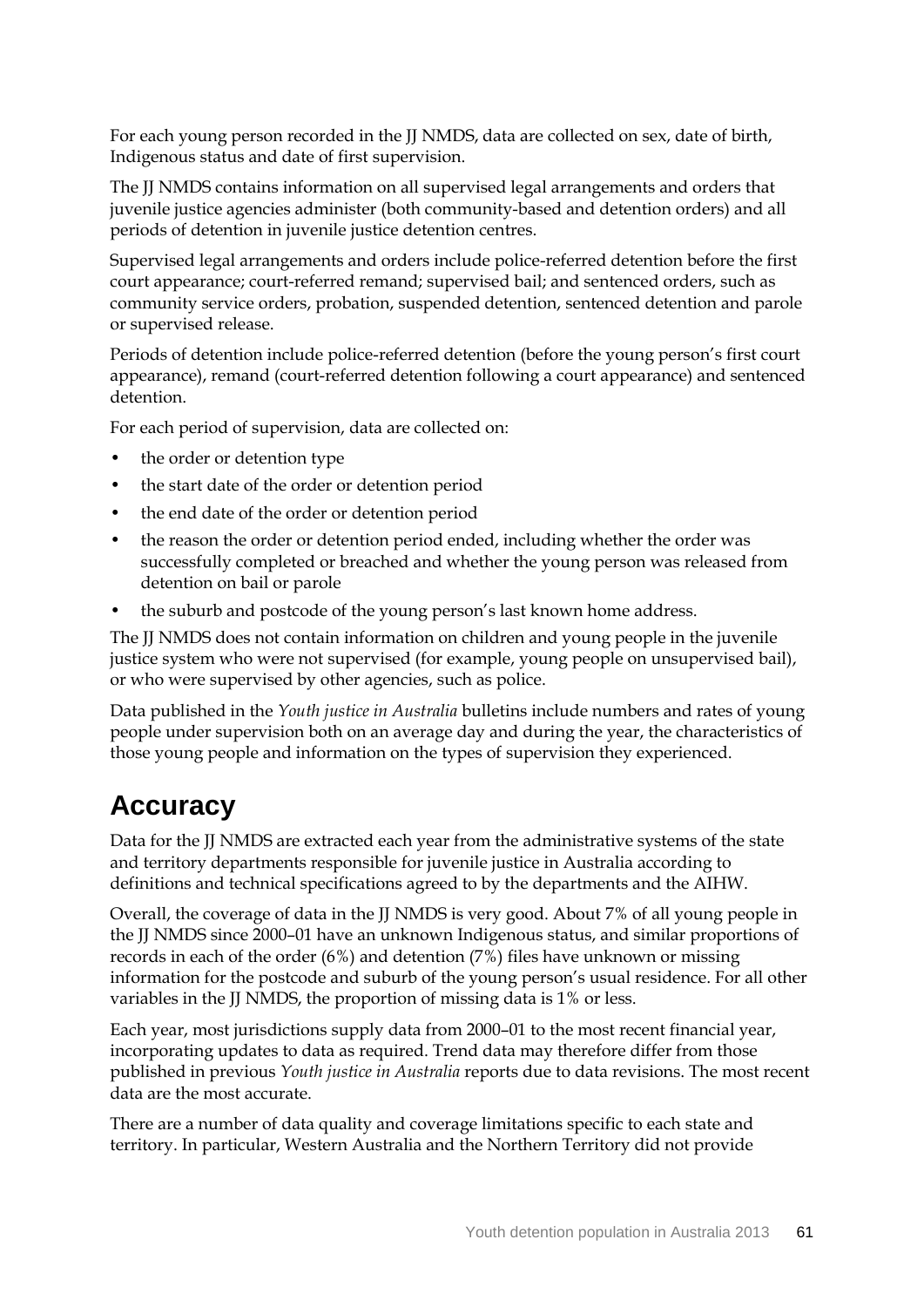JJ NMDS data for the years 2008–09 to 2011–12, and some states and territories did not provide data in the current format for all years of the JJ NMDS (2000–01 to 2011–12). As a result, two types of national totals are calculated for publications where possible—totals based on JJ NMDS data only (excluding Western Australia and the Northern Territory), and estimated national totals (rounded to the nearest five young people) that include all states and territories.

In addition, some analyses of trends exclude those states and territories with incomplete data in the new format due to comparability issues. Readers should consider the supporting information in publications (such as footnotes to tables and details of the methods used to compile the data) to ensure appropriate interpretation.

Data quality issues specific to each state and territory include the following.

### **New South Wales**

In New South Wales, the Kariong Juvenile Justice Centre was transferred from the NSW Department of Juvenile Justice to the NSW Department of Corrective Services on 10 November 2004 and renamed the Kariong Juvenile Correctional Centre. As the JJ NMDS includes only young people who are supervised by youth justice agencies in Australia, information about young people in custody in the Kariong Juvenile Correctional Centre after 10 November 2004 is not included. There are typically 18–28 young people in the centre on an average day, so they are only a small proportion (around 5%) of young people in detention in New South Wales.

### **Western Australia**

Western Australia did not provide JJ NMDS data for 2008–09 to 2011–12. For those years, it provided only limited data in a non-standard format, including the number under community-based supervision and in detention at the end of each month, and further data on community-based orders and detention placements. Those data contribute to the national totals where possible, but are not reliable enough for separate reporting.

Data for Western Australia for 2000–01 to 2007–08 are available only in the JJ NMDS 2007 format. Some trend analyses therefore exclude Western Australia. Those data were extracted from separate detention and community-based supervision databases and linked using a statistical linkage key. While this linkage is sufficiently accurate for statistical purposes, it is not accurate for administrative purposes such as case management.

## **South Australia**

Data from South Australia for 2011–12 should be interpreted with caution. Implementation of the Connected Client and Case Management System (C3MS) to training centres was undertaken during 2011–12, which may impact on the quality of data provided for the JJ NMDS. South Australia is undertaking processes to validate data.

### **Tasmania**

For Tasmania, complete data on detention periods and orders are available only for 2006–07 onwards. Because data on length of detention is used to derive the time spent under community-based supervision, information on periods of community-based supervision before 2006–07 may therefore be incomplete and are not reported.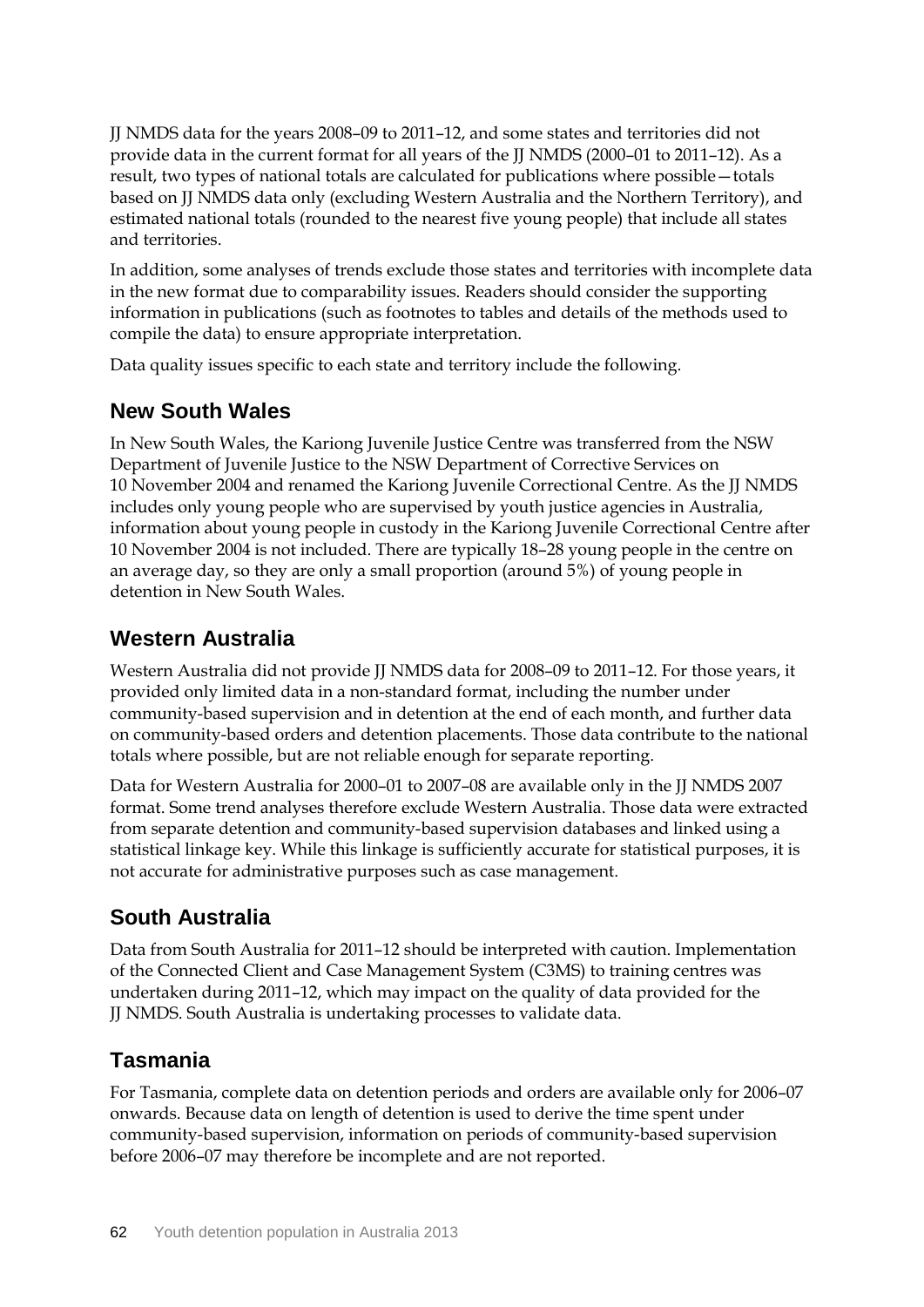## **Australian Capital Territory**

For the Australian Capital Territory, data for 2000–01 to 2002–03 are not available and data for 2003–04 to 2007–08 are available only in JJ NMDS 2007 format. Some trend analyses therefore exclude the territory.

In the Australian Capital Territory, both police-referred pre-court detention and remand (court-referred detention) are recorded as remand.

The end reasons for orders are not available for the territory.

## **Northern Territory**

The Northern Territory did not provide IJ NMDS data for 2008–09 to 2011–12. Data for 2000–01 to 2007–08 are available only in JJ NMDS 2007 format. Some trend analyses therefore exclude the territory.

Data for 2007–08, which are the most recently available JJ NMDS data for the territory, are used in the national totals where possible, but are not reliable enough for separate reporting.

# **Coherence**

The JJ NMDS was first developed between 2002 and 2004, and the first report containing data from the data set was published in 2006. This first version of the JJ NMDS (referred to as JJ NMDS 2007 on METeOR) contained information on only the most serious supervised legal arrangement or order for each young person under juvenile justice supervision (see *Juvenile justice in Australia 2007–08* for more information).

In 2009, the JJ NMDS was redeveloped to capture all supervised legal arrangements and orders for young people under juvenile justice supervision, rather than only the most serious one. This version of the JJ NMDS (known as JJ NMDS 2009) allows for more complete analyses of the numbers and types of supervised orders that juvenile justice agencies administer. *Juvenile justice in Australia 2008–09* was the first report to contain data from the redeveloped JJ NMDS.

For the 2011–12 JJ NMDS collection, the reference period was 2000–01 to 2011–12. Data were resupplied for the 2000–01 to 2010–11 period. Due to data revisions, trend data may therefore differ from those previously published.

The JJ NMDS is also used to compile the AIHW's *Youth detention population in Australia* report (previously *Juvenile detention population in Australia*), which is supplemented with further data on the number of young people in detention at midnight at the end of each month in the most recently completed financial year. The *Juvenile detention population in Australia 2012* report contains JJ NMDS data up to and including 30 June 2011, supplemented with other data for the period from July 2011 to June 2012.

These data differ from those published in the annual *Juvenile justice in Australia* reports in several ways. First, *Juvenile detention population in Australia* presents the average nightly population for each quarter, while *Juvenile justice in Australia* presents the average daily population and total population for each year. Second, young people who are concurrently unsentenced and sentenced are classified as sentenced in *Juvenile detention population in Australia*, but are counted as both sentenced and unsentenced (or once in the total population) in *Juvenile justice in Australia*. These differences ensure comparability between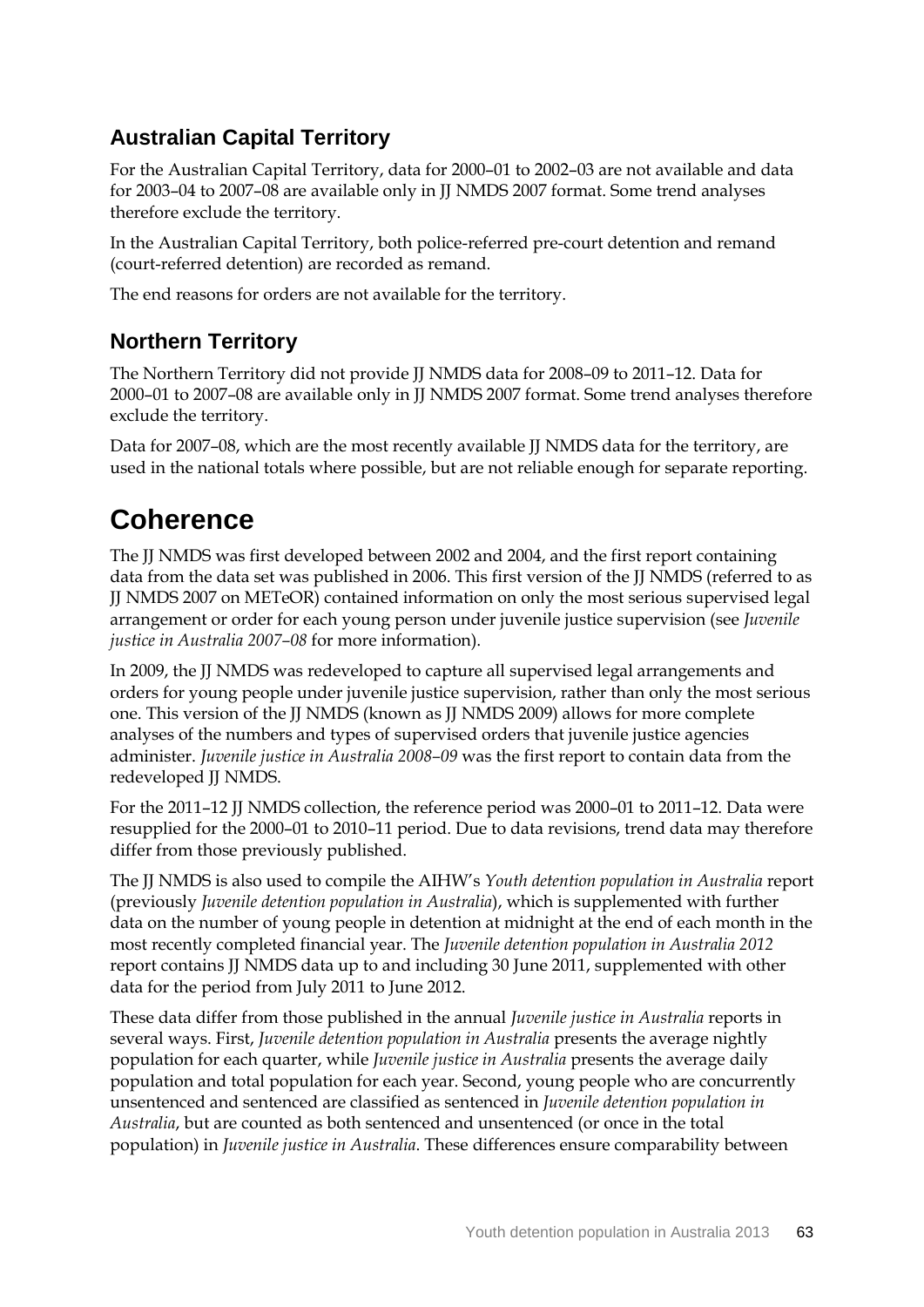the JJ NMDS data and the end-of-month data, which are counts of the numbers of young people in detention at midnight and do not distinguish those who are serving a sentence from those who are concurrently sentenced and unsentenced. For the years before July 2008, JJ NMDS 2009 data were used for all states and territories other than Western Australia, the Northern Territory and the Australian Capital Territory, for which JJ NMDS 2007 data were used. In addition, only end-of-month data were used for Western Australia and the Northern Territory from July 2008 onwards.

Data from the JJ NMDS are also reported in the annual *Report on government services*  published by the Steering Committee for the Review of Government Service Provision, and were used in the *Juveniles in detention in Australia* reports published by the Australian Institute of Criminology (AIC). The two most recent AIC reports contain data from the JJ NMDS; these data are the number in detention on the last night of each quarter. Earlier reports published by the AIC contain end-of-quarter data supplied directly by the states and territories.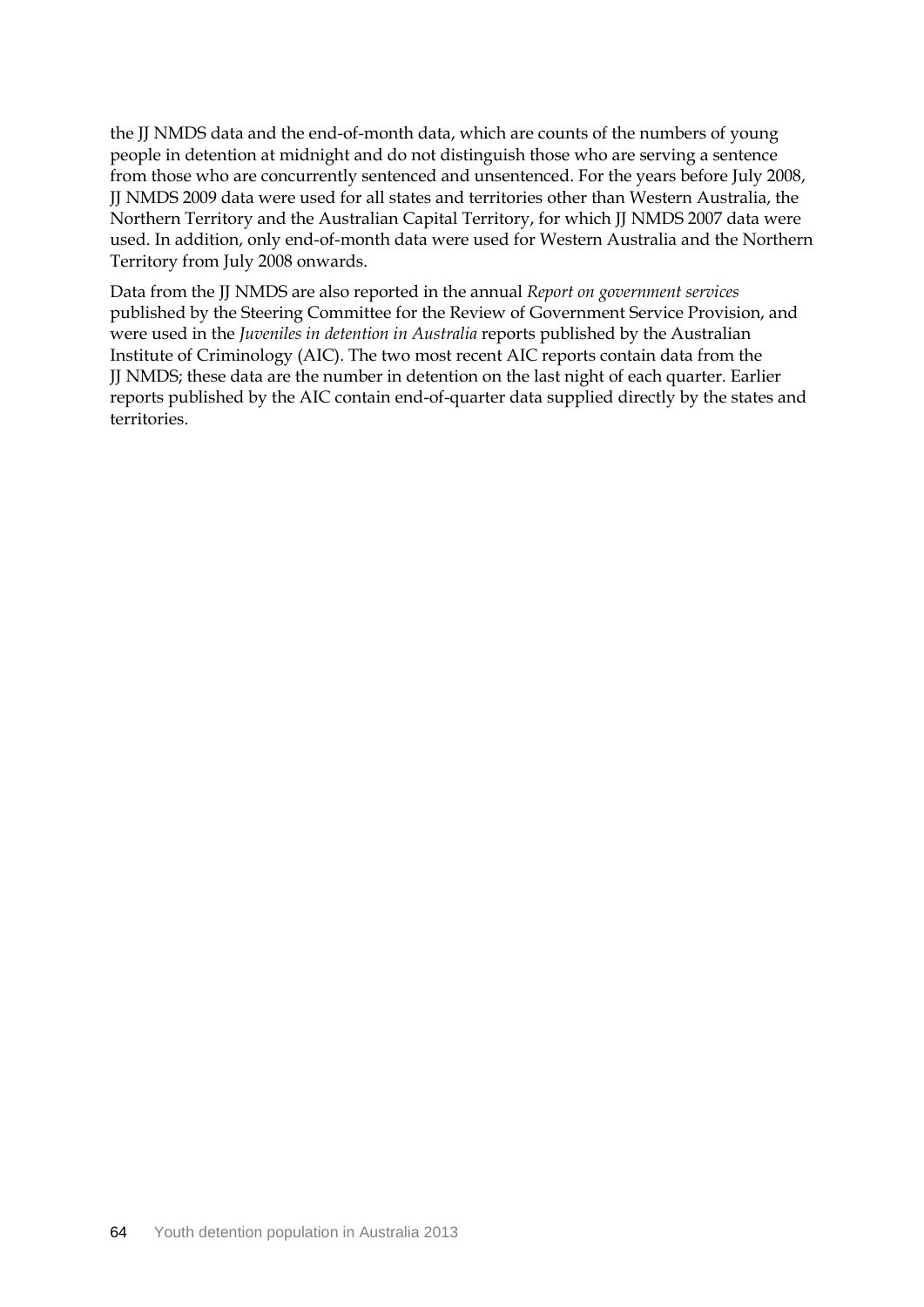# **Glossary**

**dual track system:** A system in Victoria whereby young people aged 18–20 can be sentenced to a period in a youth detention centre.

**youth justice centre:** A place, administered and operated by a youth justice agency, where young people are detained while under the supervision of the agency.

**youth justice agency:** A state or territory government agency or department responsible for youth justice supervision.

**police-referred detention:** Unsentenced detention in a youth justice facility that occurs before the young person's first court appearance.

**remand:** The act of placing in custody a young person who is accused of an offence to await trial or the continuation of their trial.

**young person:** In this report, a person who is under supervision by a youth justice agency as a result of having committed or allegedly committed an offence.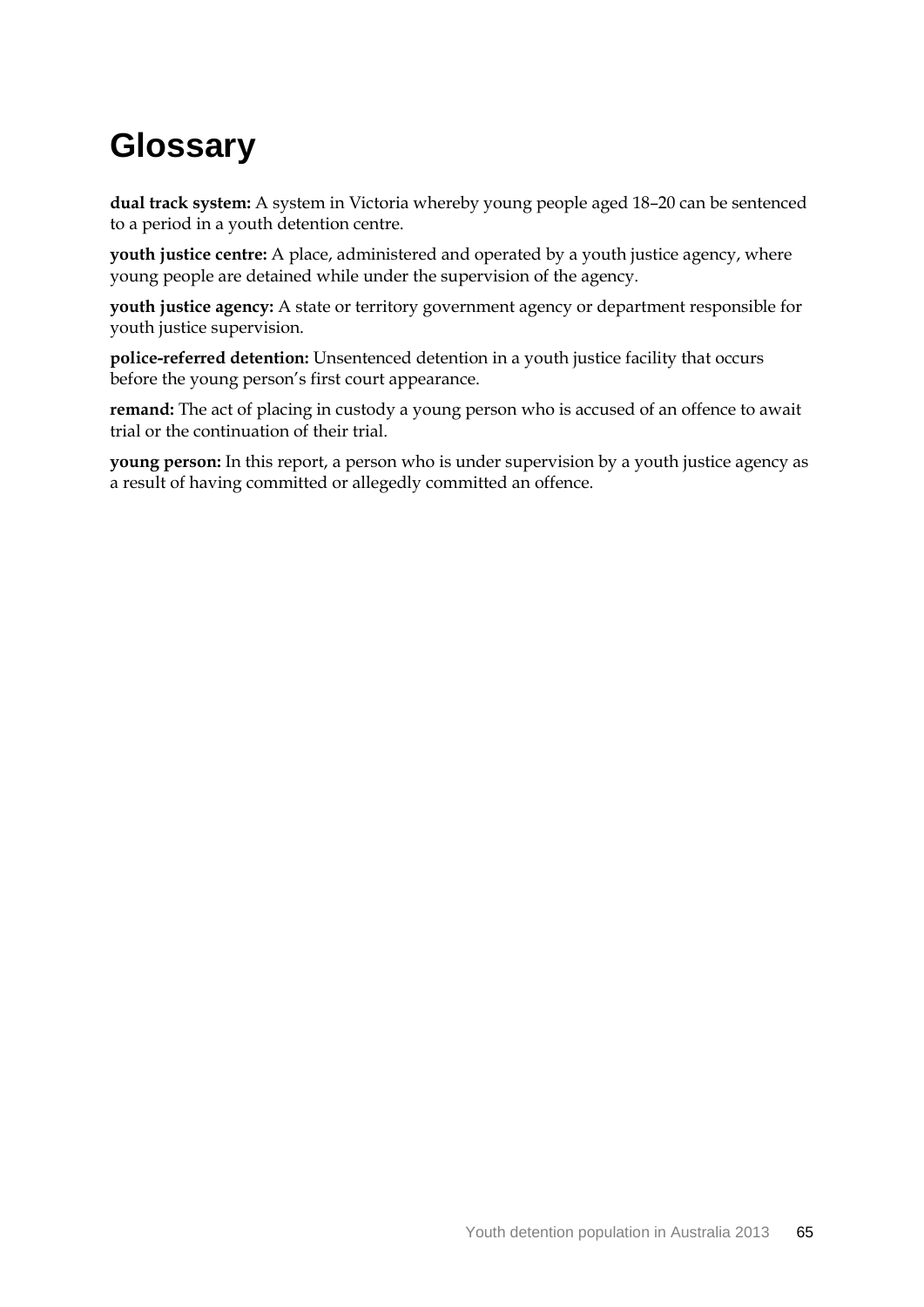## **References**

AIHW 2013. Youth justice in Australia 2011–12: an overview. Bulletin no. 115. Cat. no. AUS 170. Canberra: AIHW.

Chrzanowski A & Wallis R 2011. Understanding the youth justice system. In: Stewart A, Allard T & Dennison S (eds). Evidence based policy and practice in youth justice. Annandale: The Federation Press.

United Nations 1985. United Nations Standard Minimum Rules for the Administration of Juvenile Justice ('The Beijing Rules'). Viewed 2 August 2013,

[<http://www.ohchr.org/Documents/ProfessionalInterest/beijingrules.pdf>.](http://www.ohchr.org/Documents/ProfessionalInterest/beijingrules.pdf%3e)

United Nations 1989. Convention on the rights of the child. Viewed 2 August 2013, [<http://www.ohchr.org/en/professionalinterest/pages/crc.aspx>](http://www.ohchr.org/en/professionalinterest/pages/crc.aspx).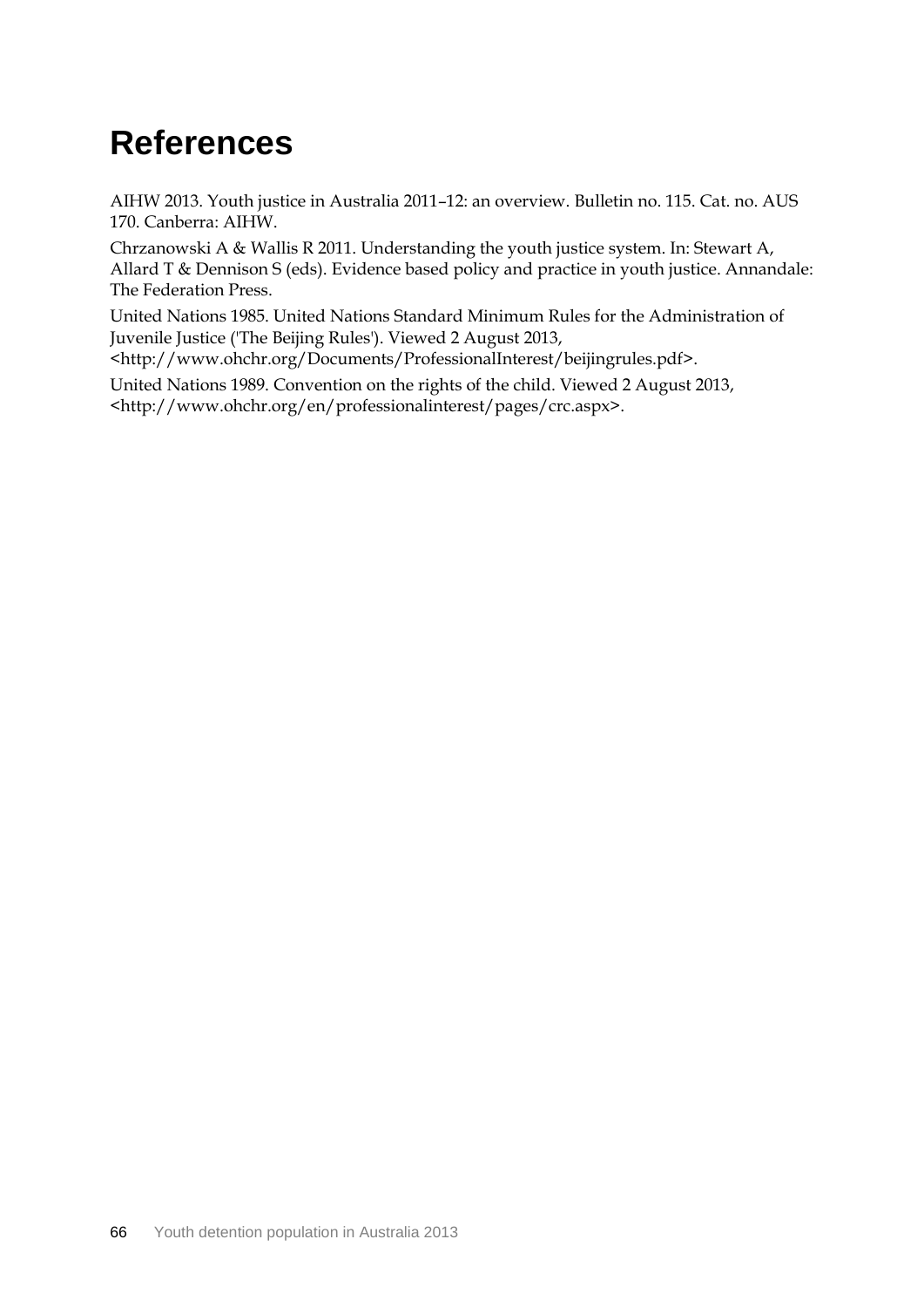# **List of figures**

|             | Figure 2.1: Young people in detention on an average night, by Indigenous status, Australia,                                                                                   |
|-------------|-------------------------------------------------------------------------------------------------------------------------------------------------------------------------------|
|             | Figure 2.2: Young people in detention on an average night, by Indigenous status and                                                                                           |
| Figure 2.3: | Young people in detention on an average night, by sex, Australia,                                                                                                             |
| Figure 2.4: | Young people in detention on an average night, by state and territory,                                                                                                        |
| Figure 2.5: | Young people aged 10-17 in detention on an average night, by state and territory,                                                                                             |
| Figure 2.6: | Level of Indigenous over-representation among young people aged 10-17 in detention,<br>by legal status, Australia, June quarter 2009 to June quarter 2013 (rate ratio)10      |
|             | Figure 2.7: Young people in detention on an average night, by legal status, Australia,                                                                                        |
| Figure 2.8: | Young people in unsentenced detention as a proportion of young people in<br>detention on an average night, by state and territory, June quarter 2009 to June                  |
| Figure 3.1: | Young people in unsentenced detention on an average night, by Indigenous status,                                                                                              |
| Figure 3.2: | Young people in unsentenced detention on an average night, by Indigenous status<br>and age group, Australia, June quarter 2009 to June quarter 2013 16                        |
| Figure 3.3: | Young people in unsentenced detention on an average night, by sex, Australia,                                                                                                 |
| Figure 3.4: | Young people in unsentenced detention on an average night, by state and territory,                                                                                            |
| Figure 3.5: | Young people aged 10-17 in unsentenced detention on an average night, by state                                                                                                |
| Figure 3.6: | Level of Indigenous over-representation among young people aged 10-17 in<br>unsentenced detention, Australia, June quarter 2009 to June quarter 2013 (rate ratio) 20          |
| Figure 4.1: | Young people in sentenced detention on an average night, by Indigenous status,                                                                                                |
| Figure 4.2: | Young people in sentenced detention on an average night, by Indigenous status                                                                                                 |
| Figure 4.3: | Young people in sentenced detention on an average night, by sex, Australia,                                                                                                   |
| Figure 4.4: | Young people in sentenced detention on an average night, by state and territory,                                                                                              |
| Figure 4.5: | Young people aged 10-17 in sentenced detention on an average night, by state                                                                                                  |
|             | Figure 4.6: Level of Indigenous over-representation among young people aged 10-17 in<br>sentenced detention, Australia, June quarter 2009 to June quarter 2013 (rate ratio)27 |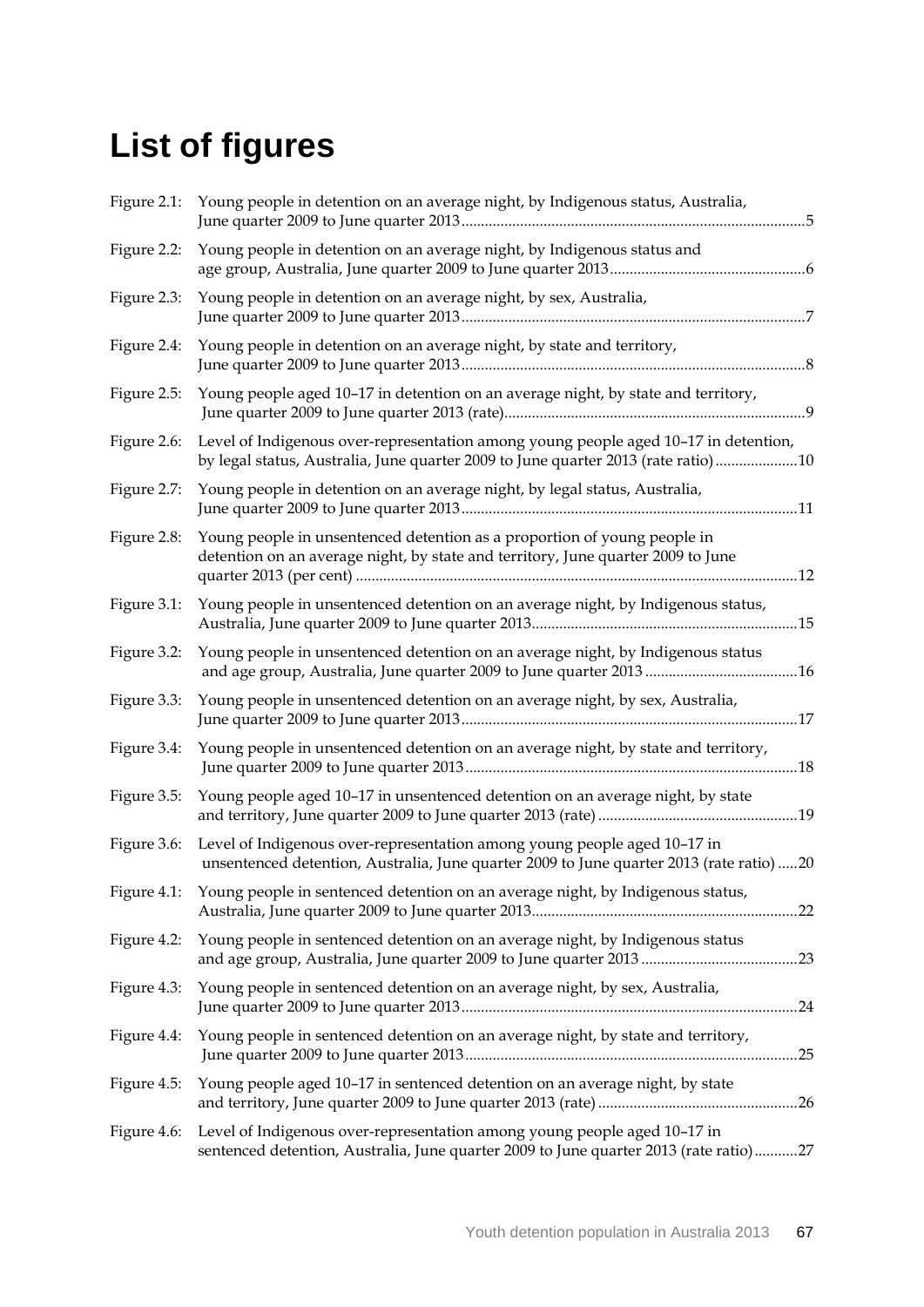|             | Figure 5.1: Young people in detention on an average night, by legal status, New South Wales,                                                                                |  |
|-------------|-----------------------------------------------------------------------------------------------------------------------------------------------------------------------------|--|
| Figure 5.2: | Young people aged 10-17 in detention on an average night, by legal status,                                                                                                  |  |
| Figure 5.3: | Young people in detention on an average night, by Indigenous status and legal status,                                                                                       |  |
| Figure 5.4: | Young people in detention on an average night, by legal status, Victoria, June                                                                                              |  |
| Figure 5.5: | Young people aged 10-17 in detention on an average night, by legal status,                                                                                                  |  |
| Figure 5.6: | Young people in detention on an average night, by Indigenous status and legal status,                                                                                       |  |
| Figure 5.7: | Young people in detention on an average night, by legal status, Queensland,                                                                                                 |  |
| Figure 5.8: | Young people aged 10-17 in detention on an average night, by legal status,                                                                                                  |  |
|             | Figure 5.9: Young people in detention on an average night, by Indigenous status and                                                                                         |  |
|             | Figure 5.10: Young people in detention on an average night, by legal status, Western Australia,                                                                             |  |
|             | Figure 5.11: Young people aged 10-17 in detention on an average night, by legal status,                                                                                     |  |
|             | Figure 5.12: Young people in detention on an average night, by Indigenous status and<br>legal status, Western Australia, June quarter 2009 to June quarter 2013 40          |  |
|             | Figure 5.13: Young people in detention on an average night, by legal status, South Australia,                                                                               |  |
|             | Figure 5.14: Young people aged 10-17 in detention on an average night, by legal status,                                                                                     |  |
|             | Figure 5.15: Young people in detention on an average night, by Indigenous status and legal                                                                                  |  |
|             | Figure 5.16: Young people in detention on an average night, by legal status, Tasmania,                                                                                      |  |
|             | Figure 5.17: Young people aged 10-17 in detention on an average night, by legal status,                                                                                     |  |
|             | Figure 5.18: Young people in detention on an average night, by Indigenous status and                                                                                        |  |
|             | Figure 5.19: Young people in detention on an average night, by legal status, Australian                                                                                     |  |
|             | Figure 5.20: Young people aged 10-17 in detention on an average night, by legal status,<br>Australian Capital Territory, June quarter 2009 to June quarter 2013 (rate)  48  |  |
|             | Figure 5.21: Young people in detention on an average night, by Indigenous status and<br>legal status, Australian Capital Territory June quarter 2009 to June quarter 201349 |  |
|             | Figure 5.22: Young people in detention on an average night, by legal status, Northern Territory,                                                                            |  |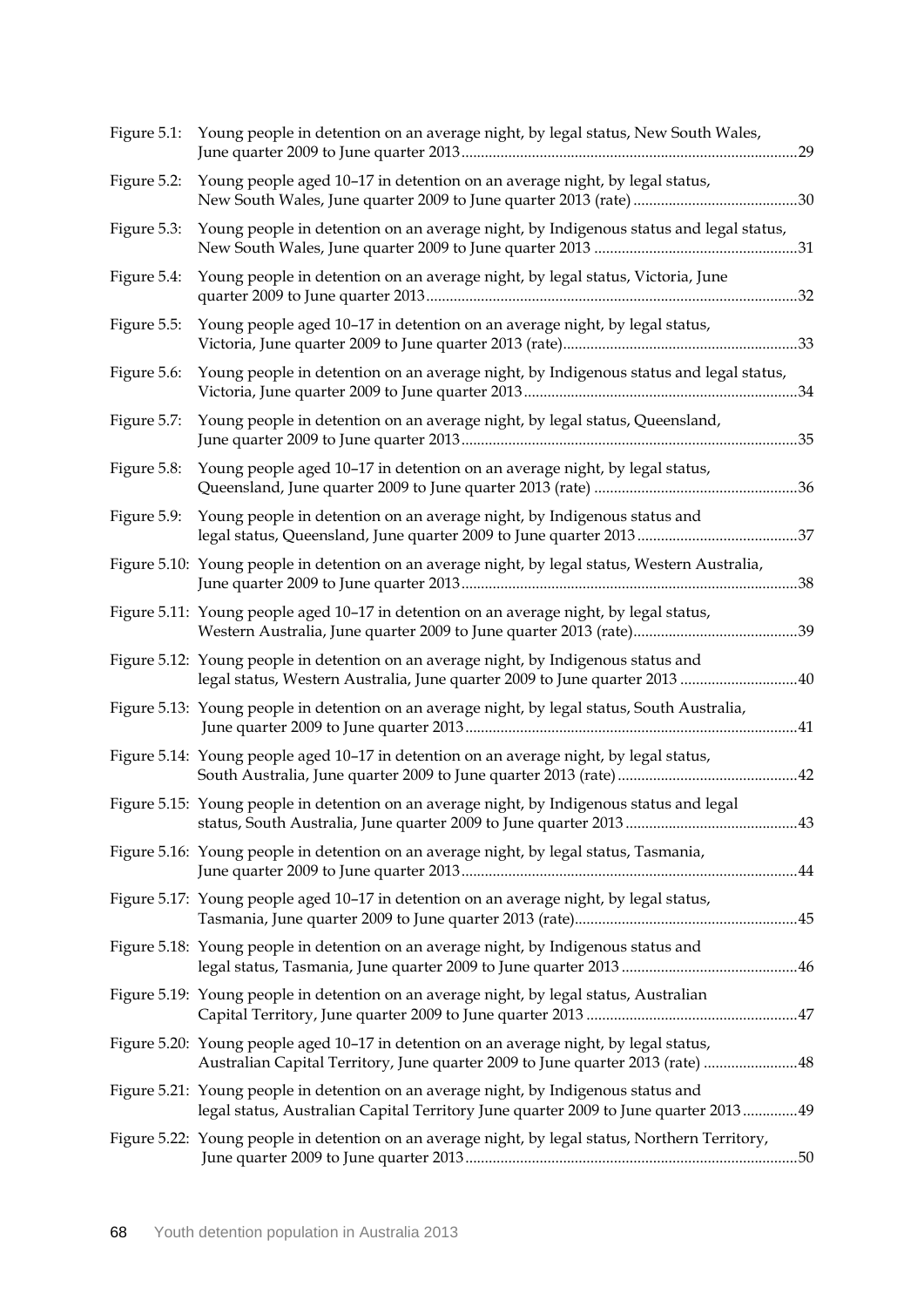| Figure 5.23: Young people aged 10–17 in detention on an average night, by legal status,    |  |
|--------------------------------------------------------------------------------------------|--|
|                                                                                            |  |
| Figure 5.24: Young people in detention on an average night, by Indigenous status and legal |  |
|                                                                                            |  |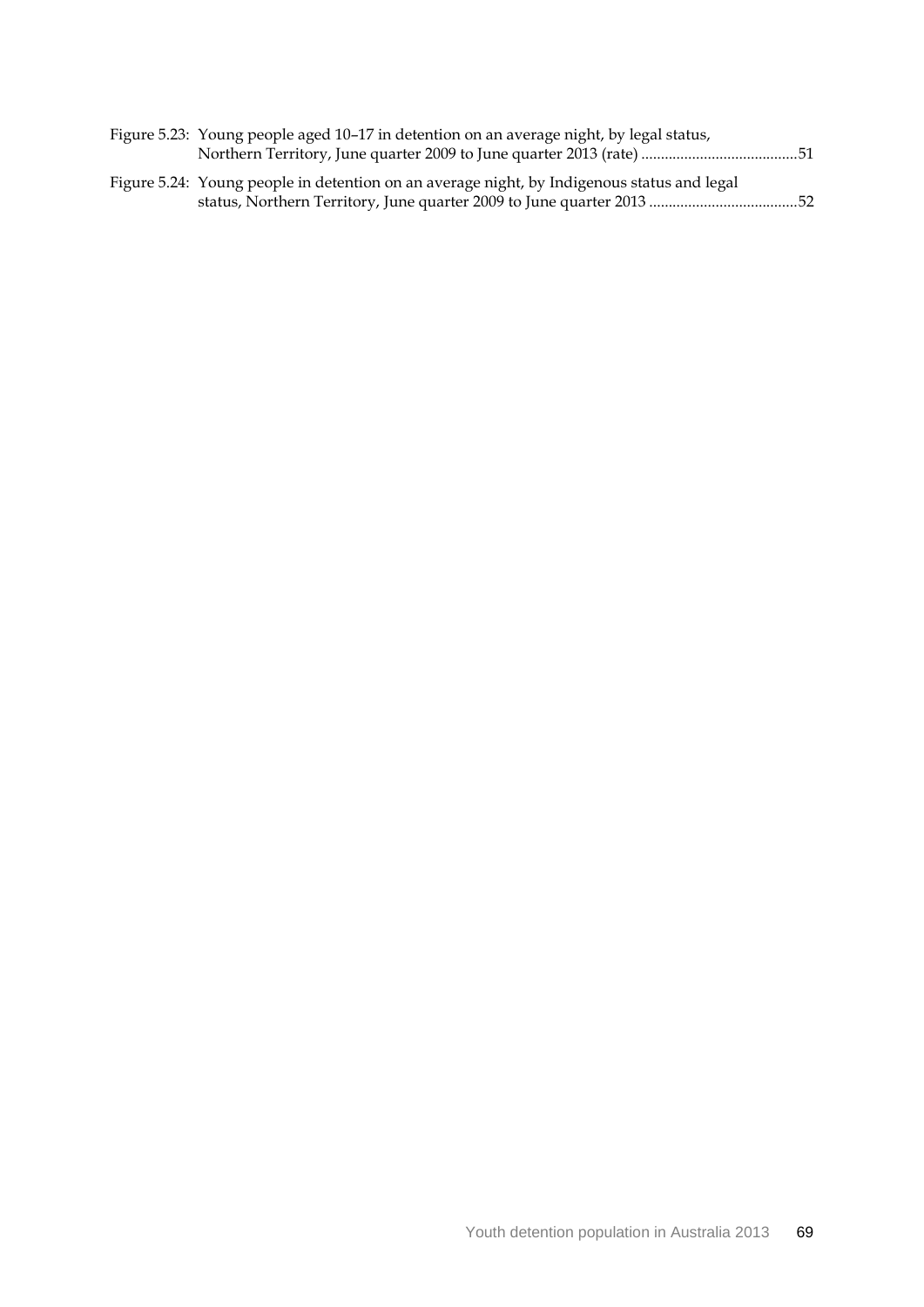#### **List of tables**

| Table B1: Young people in detention on an average night, by states and territories, June quarter 2009, |  |
|--------------------------------------------------------------------------------------------------------|--|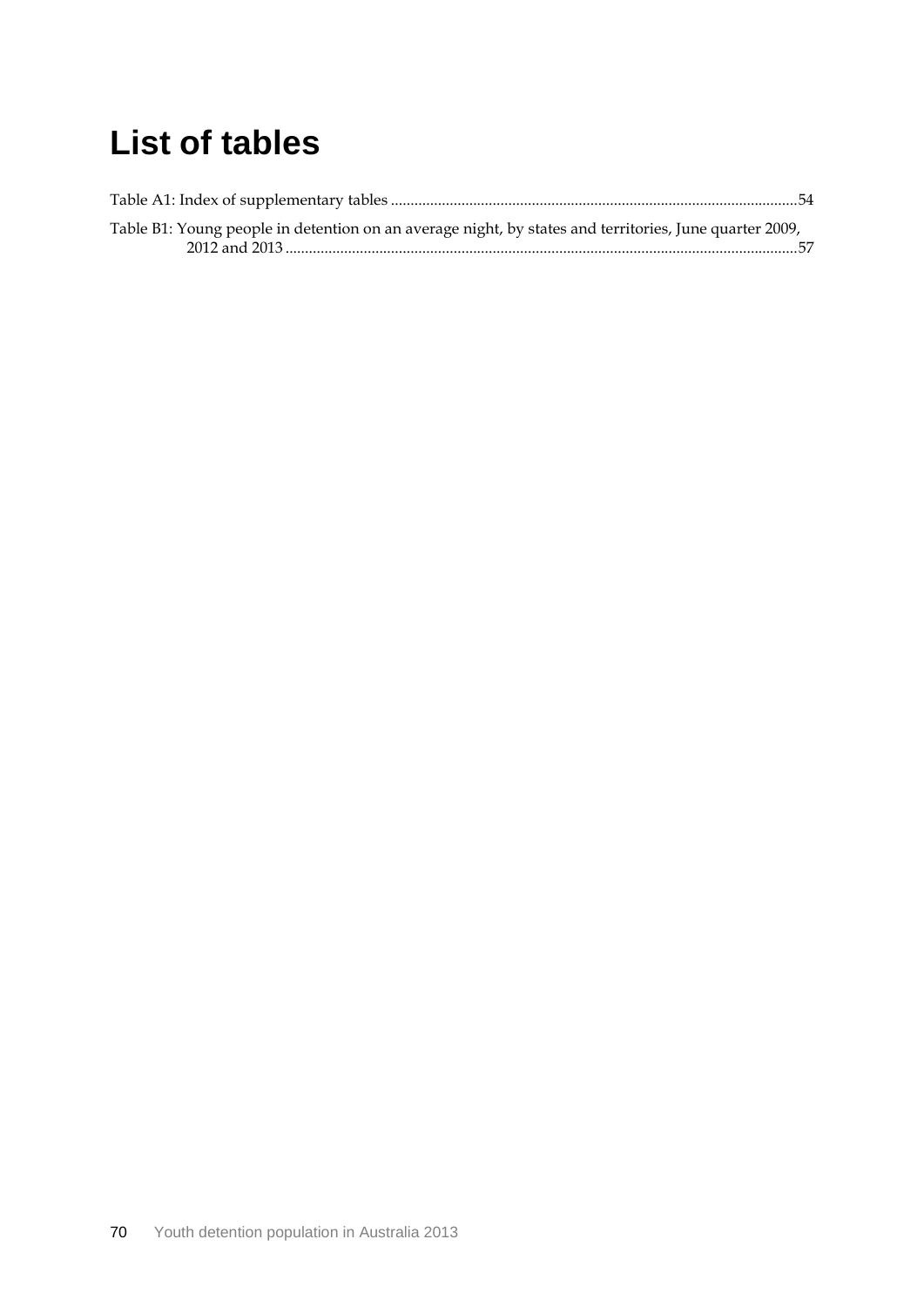#### **Related publications**

This report is part of an annual series examining trends among young people in youth detention. This and related youth justice reports and fact sheets can be downloaded for free from the AIHW website: <http://www.aihw.gov.au/publications/youth-justice/>. The website also includes information about ordering printed copies.

The following AIHW publications might also be of interest:

- AIHW 2013. Young people aged 10–14 in the youth justice system 2011–12. Juvenile justice series no. 12. Cat. no. JUV 19. Canberra: AIHW.
- AIHW 2013. Youth justice in Australia 2011–12: overview bulletin. Bulletin no. 115. Cat. no. AUS 170. Canberra: AIHW.
- AIHW 2012. Juvenile detention population in Australia 2012. Juvenile justice series no. 11. Cat. no. JUV 11. Canberra: AIHW.
- AIHW 2012. Indigenous young people in the juvenile justice system: 2011–12. Bulletin no. 109. Cat. no. AUS 164. Canberra: AIHW.
- AIHW 2012. Children and young people at risk of social exclusion: links between homelessness, child protection and juvenile justice. Data linkage series no. 13. Cat. no. CSI 13. Canberra: AIHW.
- AIHW 2012. Girls and young women in the juvenile justice system: 2011–12. Bulletin no. 107. Cat. no. AUS 162. Canberra: AIHW.